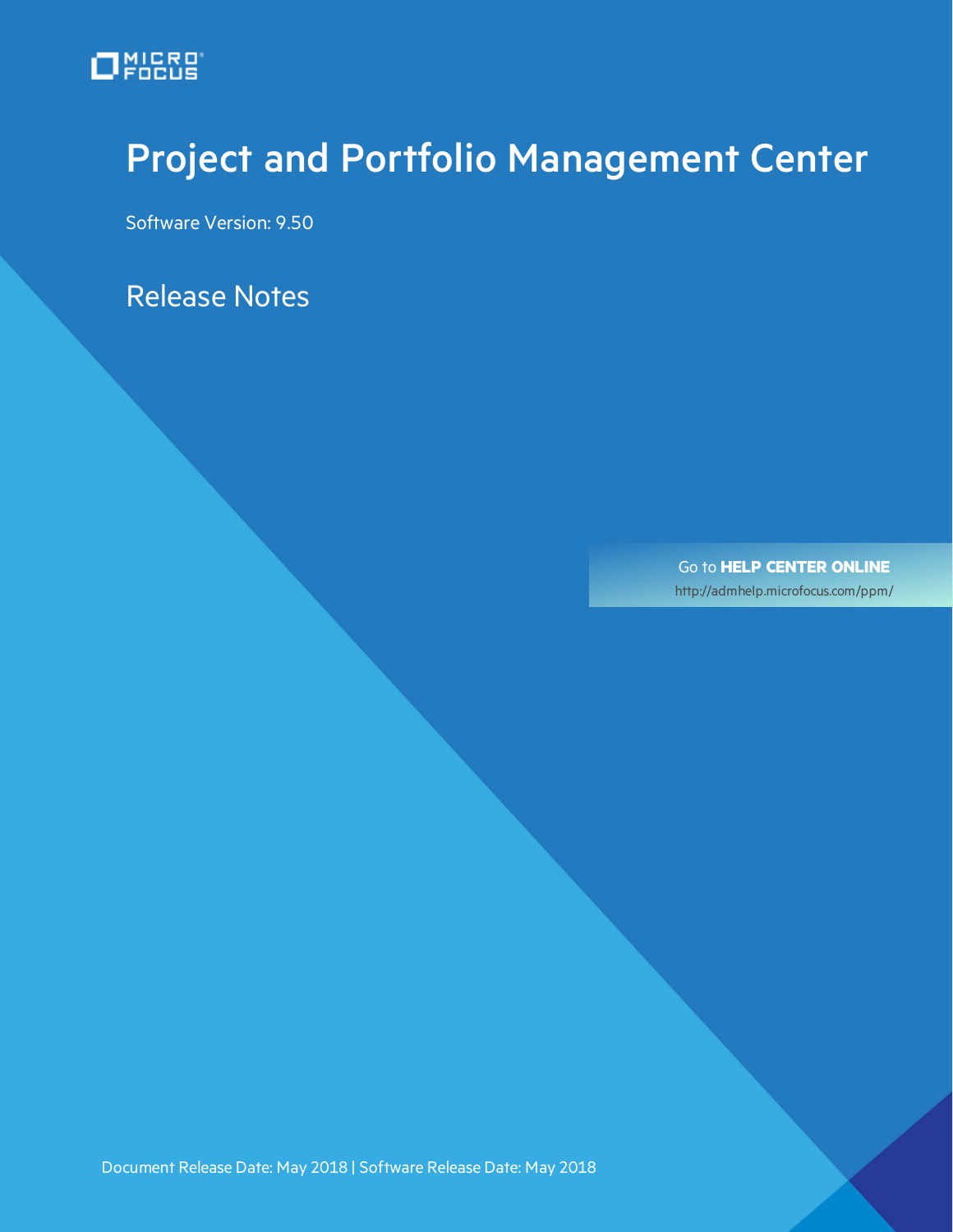### Legal Notices

#### Disclaimer

Certain versions of software and/or documents ("Material") accessible here may contain branding from Hewlett-Packard Company (now HP Inc.) and Hewlett Packard Enterprise Company. As of September 1, 2017, the Material is now offered by Micro Focus, a separately owned and operated company. Any reference to the HP and Hewlett Packard Enterprise/HPE marks is historical in nature, and the HP and Hewlett Packard Enterprise/HPE marks are the property of their respective owners.

#### **Warranty**

The only warranties for products and services of Micro Focus and its affiliates and licensors ("Micro Focus") are set forth in the express warranty statements accompanying such products and services. Nothing herein should be construed as constituting an additional warranty. Micro Focus shall not be liable for technical or editorial errors or omissions contained herein. The information contained herein is subject to change without notice.

#### Restricted Rights Legend

Contains Confidential Information. Except as specifically indicated otherwise, a valid license is required for possession, use or copying. Consistent with FAR 12.211 and 12.212, Commercial Computer Software, Computer Software Documentation, and Technical Data for Commercial Items are licensed to the U.S. Government under vendor's standard commercial license.

#### Copyright Notice

© Copyright 1997-2018 Micro Focus or one of its affiliates.

#### Trademark Notices

Adobe™ is a trademark of Adobe Systems Incorporated.

Microsoft® and Windows® are U.S. registered trademarks of Microsoft Corporation.

UNIX® is a registered trademark of The Open Group.

Oracle and Java are registered trademarks of Oracle and/or its affiliates.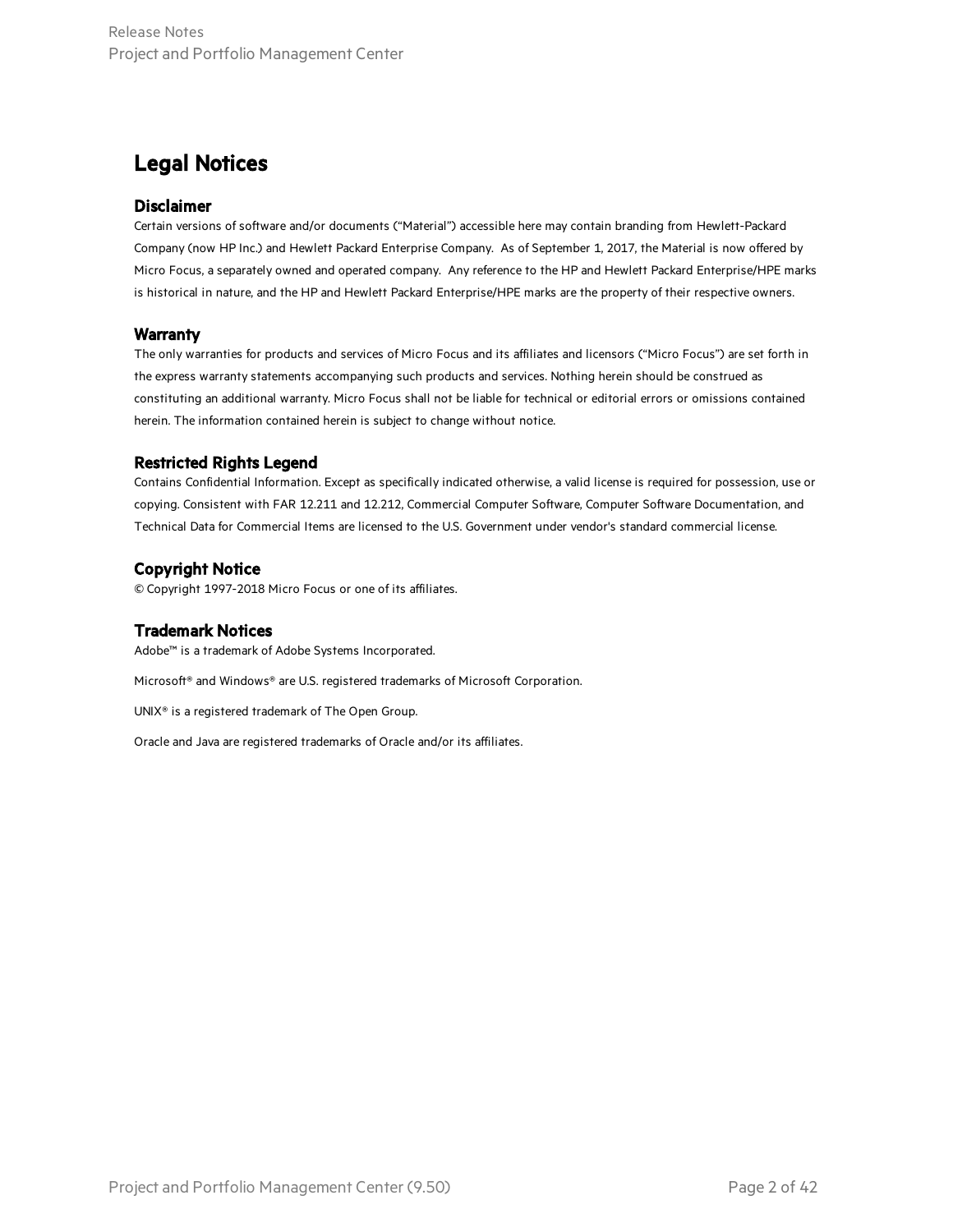# **Contents**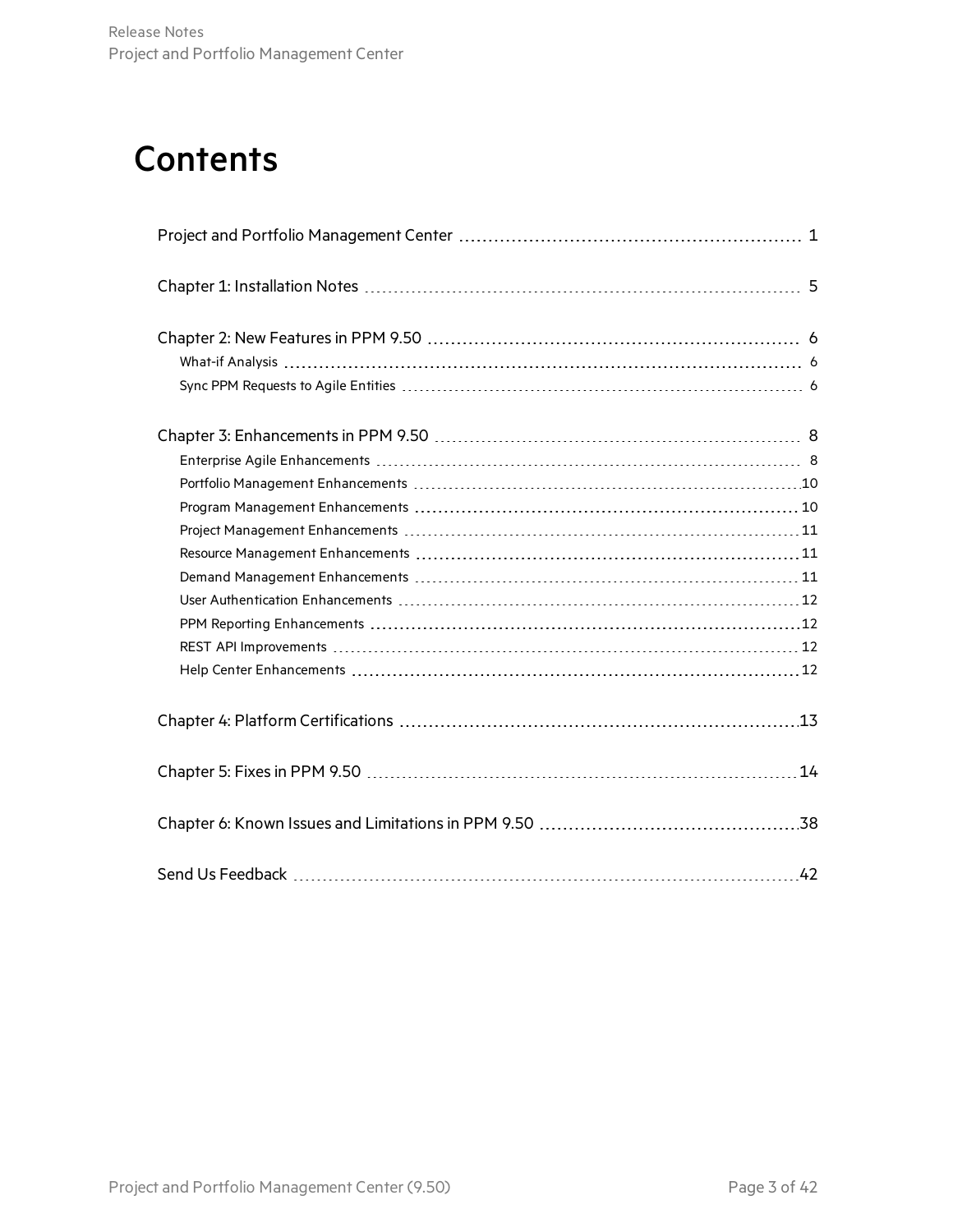Release Notes Project and Portfolio Management Center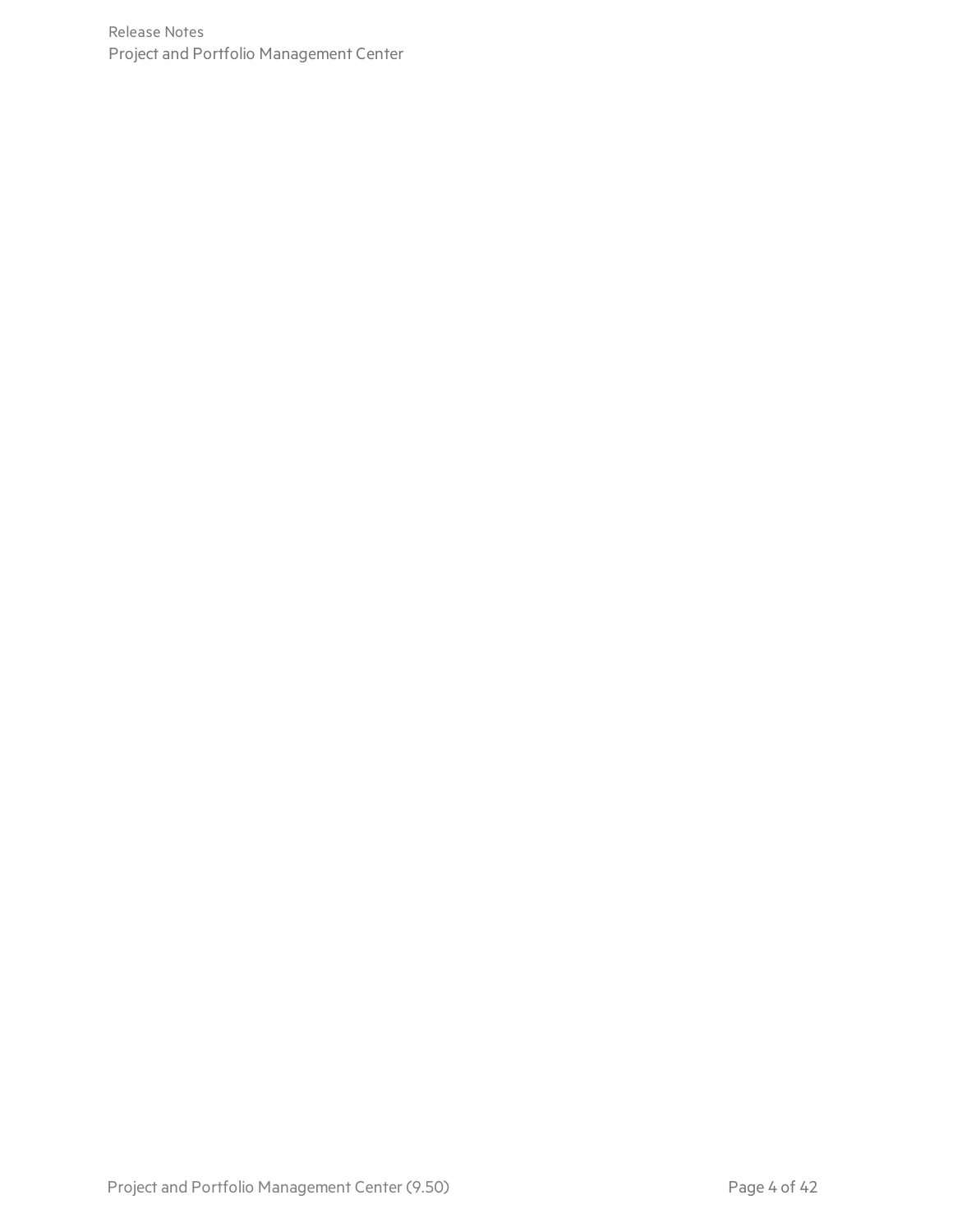# <span id="page-4-0"></span>Chapter 1: Installation Notes

Before you install PPM version 9.50, make sure that your system meets the minimum requirements, as described in the *System Requirements and Compatibility Matrix*.

For information about fresh installation of PPM 9.50, see the *Installation and Administration Guide*.

For information about upgrade to PPM 9.50, see the *Upgrade Guide*.

### Documentation for PPM Version 9.50

All documentation for PPM version 9.50 can be found in the PPM Help Center: <https://admhelp.microfocus.com/ppm>.

The PDF versions of PPM documents are available from **Get Started** > **Content and PDFs** in the help center.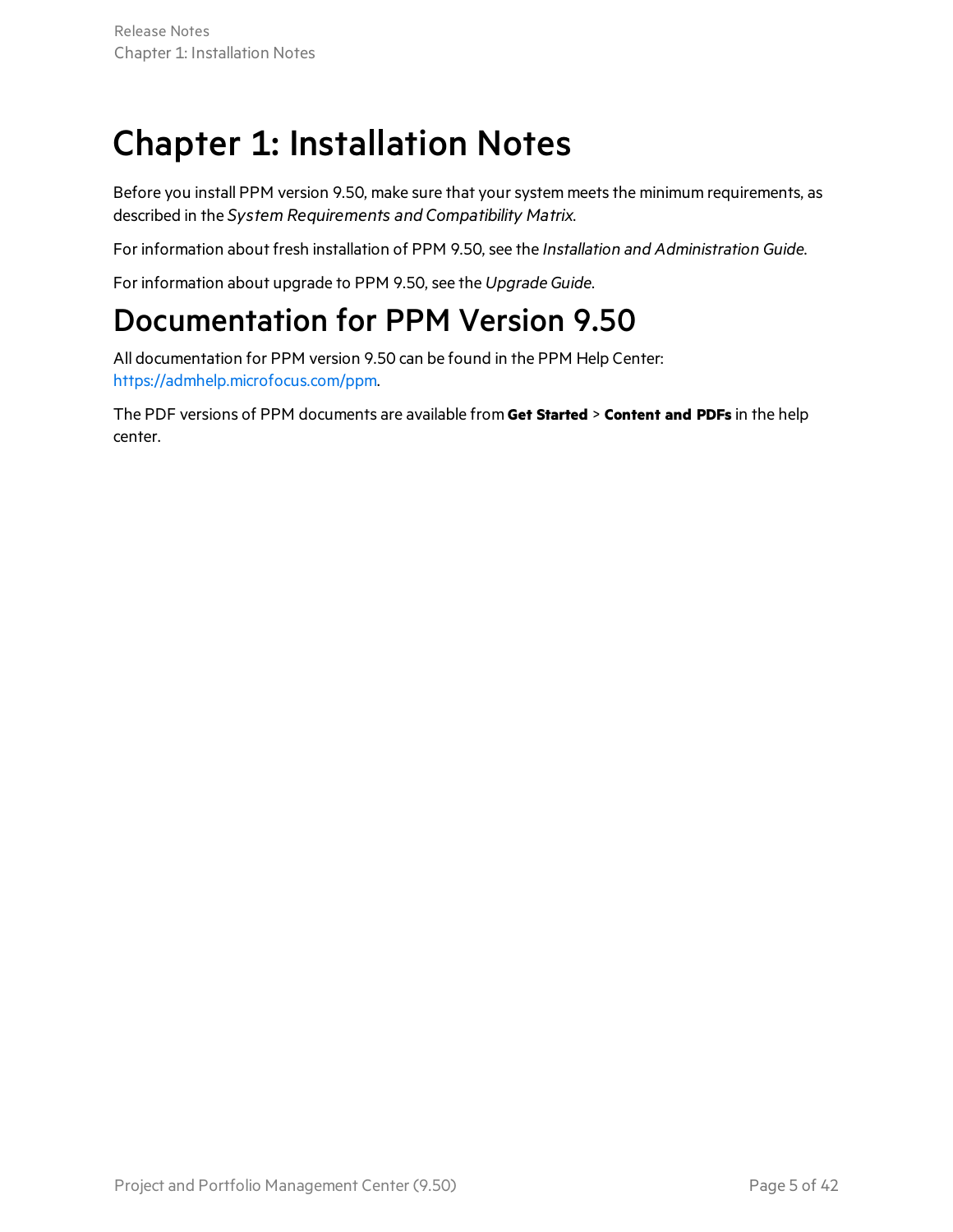# <span id="page-5-0"></span>Chapter 2: New Features in PPM 9.50

<span id="page-5-1"></span>This section provides an overview of the features that were introduced in PPM 9.50

## What-if Analysis

What-if Analysis is a simulation tool to plug in different scenarios to explore and compare various investment plans and schedule alternatives based on changing conditions. PPM introduces this tool for portfolios and programs. It helps portfolio and program mangers better decide what to invest for the coming fiscal period so asto maximize the organization's business value.

You can do the following with this tool:

- Create scenarios
- $\bullet$  Prioritize investment initiatives within a scenario
- $\bullet$  Reschedule investment initiatives by cut, drag & drop
- View and resources or budget utilization
- Compare scenarios
- Preview the application of a scenario

| <b>回 DELETE</b><br><b>SAVE</b><br>TC: DIGITAL - MID-FLIGHT REPLANNING Created on: February 12, 2018   Last updated on: March 5, 2018 |                                                                                                     |                 |                                              |                |                                                   |               |               |               |               |               |               |               |                   |
|--------------------------------------------------------------------------------------------------------------------------------------|-----------------------------------------------------------------------------------------------------|-----------------|----------------------------------------------|----------------|---------------------------------------------------|---------------|---------------|---------------|---------------|---------------|---------------|---------------|-------------------|
|                                                                                                                                      | <b>SUPPLY</b><br><b>REMAINING BUDGET(GBP)</b><br>5,500,000<br>920,873<br><b>DEMAND</b><br>4.579.127 |                 | <b>REMAINING RESOURCES(FTE)</b><br>$-193.60$ |                | <b>SUPPLY</b><br>77.00<br><b>DEMAND</b><br>270.60 | $\wedge$      |               |               |               |               |               |               | 0                 |
|                                                                                                                                      | <b>CONTENTS</b><br><b>RESOURCES</b><br><b>BUDGET</b>                                                |                 |                                              |                |                                                   |               |               |               |               |               |               |               |                   |
| <b>IN/OUT</b>                                                                                                                        | <b>CONTENTS</b>                                                                                     | <b>PRIORITY</b> | <b>TOTAL</b>                                 | <b>EARLIER</b> | <b>FEB 18</b>                                     | <b>MAR 18</b> | <b>APR 18</b> | <b>MAY 18</b> | <b>JUN 18</b> | <b>JUL 18</b> | <b>AUG 18</b> | <b>SEP 18</b> | OCT <sub>18</sub> |
|                                                                                                                                      | $\sim$ 8<br>Remaining                                                                               |                 | 920,873                                      |                | 402,400                                           | 175,876       | $-58,920$     | $-188,616$    | $-188,616$    | $-249.194$    | $-36,632$     | 78,763        | 247.              |
| ✔                                                                                                                                    | <b>PJ</b> MIFID II                                                                                  | $\overline{2}$  | 1,380,888                                    |                |                                                   | 221.644       | 221.644       | 221.644       | 221.644       | 259,985       | 138,184       | 59,360        |                   |
| ✓                                                                                                                                    | <b>PJ</b> Project Meridian                                                                          | 3               | 1,665,935                                    |                |                                                   |               | 234,796       | 234,796       | 234,796       | 245,977       | 286,208       | 264,277       | $\mathbf{1}$      |
| ✔                                                                                                                                    | <b>PJ</b><br>Open Banking (Build/Flou                                                               | $\mathbf{1}$    | 395,264                                      |                |                                                   |               |               | 129,696       | 129,696       | 135,872       | $\mathbf 0$   | $\mathbf 0$   |                   |
| ✔                                                                                                                                    | <b>PJ</b> Project Eagle (Models)                                                                    | 4               | 1,137,040                                    |                | 97,600                                            | 102.480       | 102,480       | 102,480       | 102,480       | 107,360       | 112,240       | 97,600        |                   |
| $\checkmark$                                                                                                                         | <b>Liquidity Risk Management</b><br>PJ                                                              | $\mathbf{1}$    | 931.704                                      |                |                                                   |               |               | 96,180        | 129,184       | 140,300       | 106,800       | 122,820       | $\mathbf{1}$      |
| $\checkmark$                                                                                                                         | PJ.<br><b>GDPR</b>                                                                                  | $\overline{2}$  | 338,252                                      |                |                                                   |               |               |               |               | 96,184        | 110,924       | 131,144       |                   |

<span id="page-5-2"></span>For details, search "**What-if Analysis**" in the Help Center.

### Sync PPM Requests to Agile Entities

When a PPM request type is mapped with an entity type such as feature and user story and an agile project in an agile tool:

- Creating and moving a request of the request type to a certain workflow step in PPM would automatically create a mapped entity in the mapped project in the agile tool.
- Changes in the request or the agile entity are synced between PPM and the agile tool.

Currently the out-of-the-box ALM Octane and JIRA connectors support such an integration.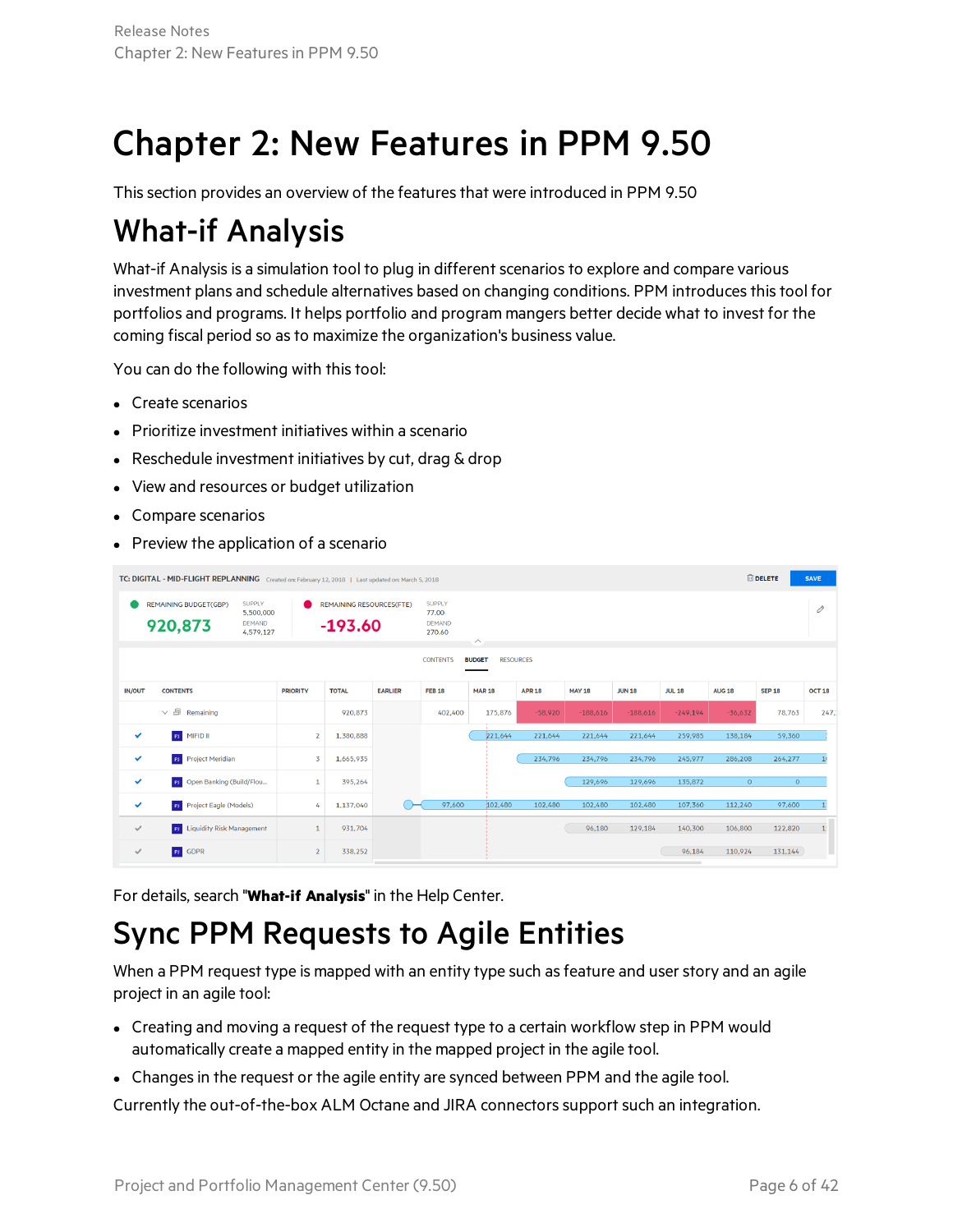Release Notes Chapter 2: New Features in PPM 9.50

For details, search "**Managing ALM Octane Entities from within PPM**" in the Help Center.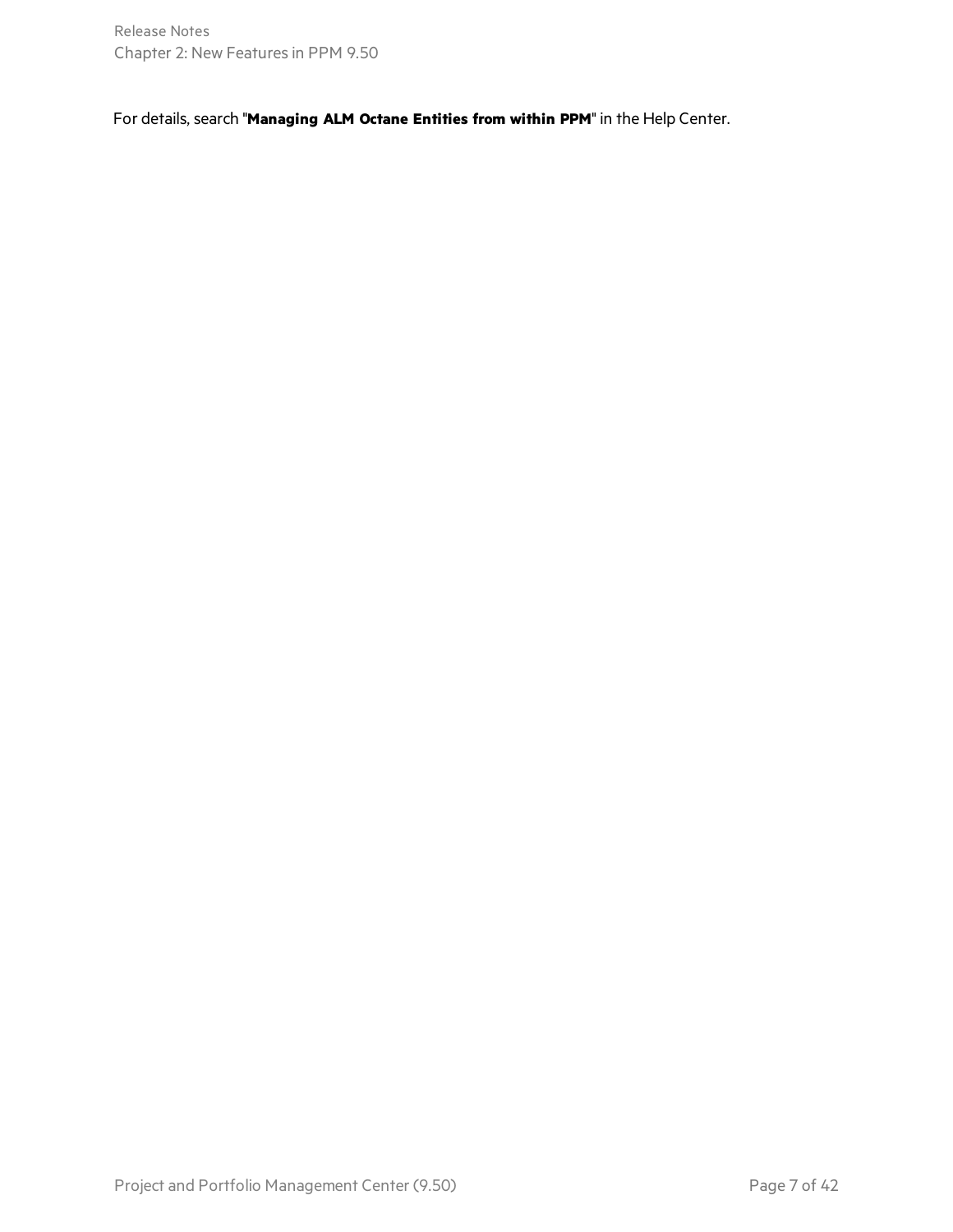# <span id="page-7-0"></span>Chapter 3: Enhancements in PPM 9.50

<span id="page-7-1"></span>This section provides an overview of the features that were enhanced in PPM 9.50.

### Enterprise Agile Enhancements

### Transfer time sheet external data to PPM work items

Transfer time of one external data line to one PPM work item. The external data line isremoved from the time sheet, the PPM work item is added to the time sheet, and effort of the external data line is added to the work item.

- If the parameter AUTO\_RELATE\_TS\_EXTERNAL\_DATA is set to true, when you import effort from agile systems to your time sheet, PPM automatically selects a project or task for the effort, adds the project or task in your time sheet, and transfers the agile effort to the project or task.
- You can manually transfer external data if automatic transferring is not enabled.



For details, search "**Transferring External Data to PPM Work Items**" in the Help Center.

### Merge time sheet external data into non-external data

Merge time of multiple external data lines into one non-external data line in a time sheet. The external data lines are removed from the time sheet, and their effort is added to the non-external data line.

For details, search "**Merging External Data into Non-external Data Line**" in the Help Center.

#### Improve ALM Octane and JIRA connectors

To ensure data accuracy and flexibility, more options are added in ALM Octane and JIRA connectors for work plan integration and time sheet integration.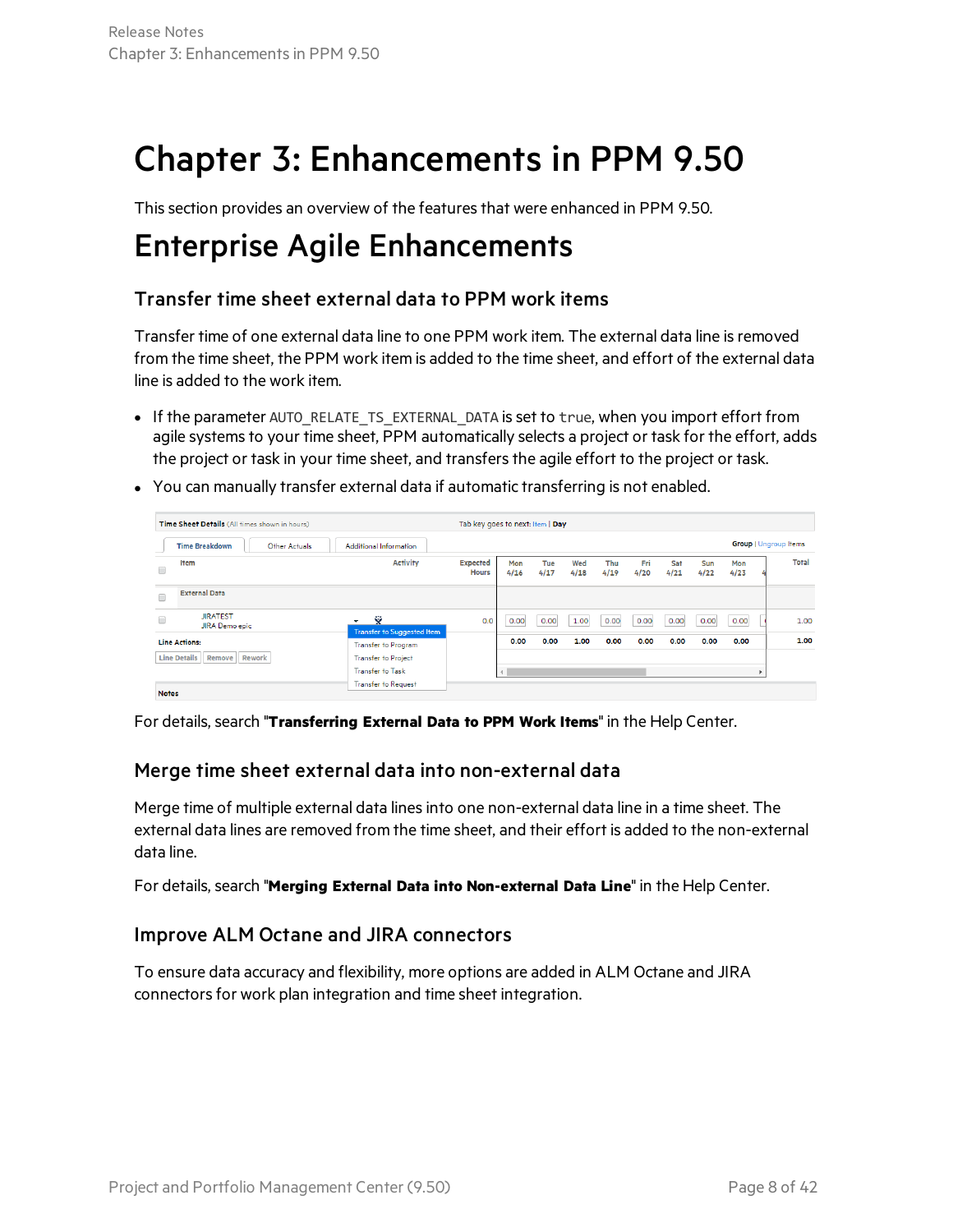| <b>Import External Data</b>                      |                                           |                                 |
|--------------------------------------------------|-------------------------------------------|---------------------------------|
| <b>Select Instance</b>                           | <b>User Configuration</b>                 | Confirmation                    |
|                                                  | $\overline{2}$                            |                                 |
| X Atlassian JIRA 7.2.6+ (1.0)<br><b>JIRATEST</b> |                                           |                                 |
| * Username                                       | * Password                                |                                 |
|                                                  |                                           |                                 |
| Project<br>۷.                                    | * Group work into lines by:<br>۷.         |                                 |
| * How to import hours:                           | * Story Points to Hours ratio:            |                                 |
| ۷.                                               | 8                                         |                                 |
| * Adjust to Ensure a Constant Daily Total?       | How to Adjust Imported Hours              | Daily Total for Imported Hours: |
| ▼                                                | Keep the original ratio among work item ▼ | 8                               |
|                                                  |                                           |                                 |
|                                                  |                                           |                                 |
|                                                  |                                           | <b>Next</b><br>Back             |

For details, search "**Integrating PPM Tasks with JIRA Projects**" and "**Importing Effort from JIRA to PPM Time Sheets**" in the Help Center.

### Control whether to roll up actual effort and actual cost from external tasks

When a project task is linked with another project which then becomes the external task of the linked task, actual effort and actual cost of the external task used to be rolled up to the linked task. Now project manages can choose not to roll up actual effort and actual cost from external tasks to linked tasks.

| <b>Hybrid Project</b>                                                                                                                                                                                        |
|--------------------------------------------------------------------------------------------------------------------------------------------------------------------------------------------------------------|
| You can decide whether this project should be set as a hybrid project. When this project becomes a hybrid project, it can be integrated with another project within PPM Center and agile management systems. |
| Set the current project as a hybrid project.<br>Roll up actual cost/actual effort from external tasks.                                                                                                       |

For details, search "**Hybrid Project Policy**" in the Help Center.

#### Track hybrid project time at task, summary task, or project level

When a project is set as a hybrid project, time can now be tracked at any level (task level, summary task level, or project level) instead of the task level only.

#### Support logging time against linked tasks

When a hybrid project uses Time Management to track time at the summary task level, linked tasks in the project can be added to time sheets: PPM supportslogging time against linked tasks.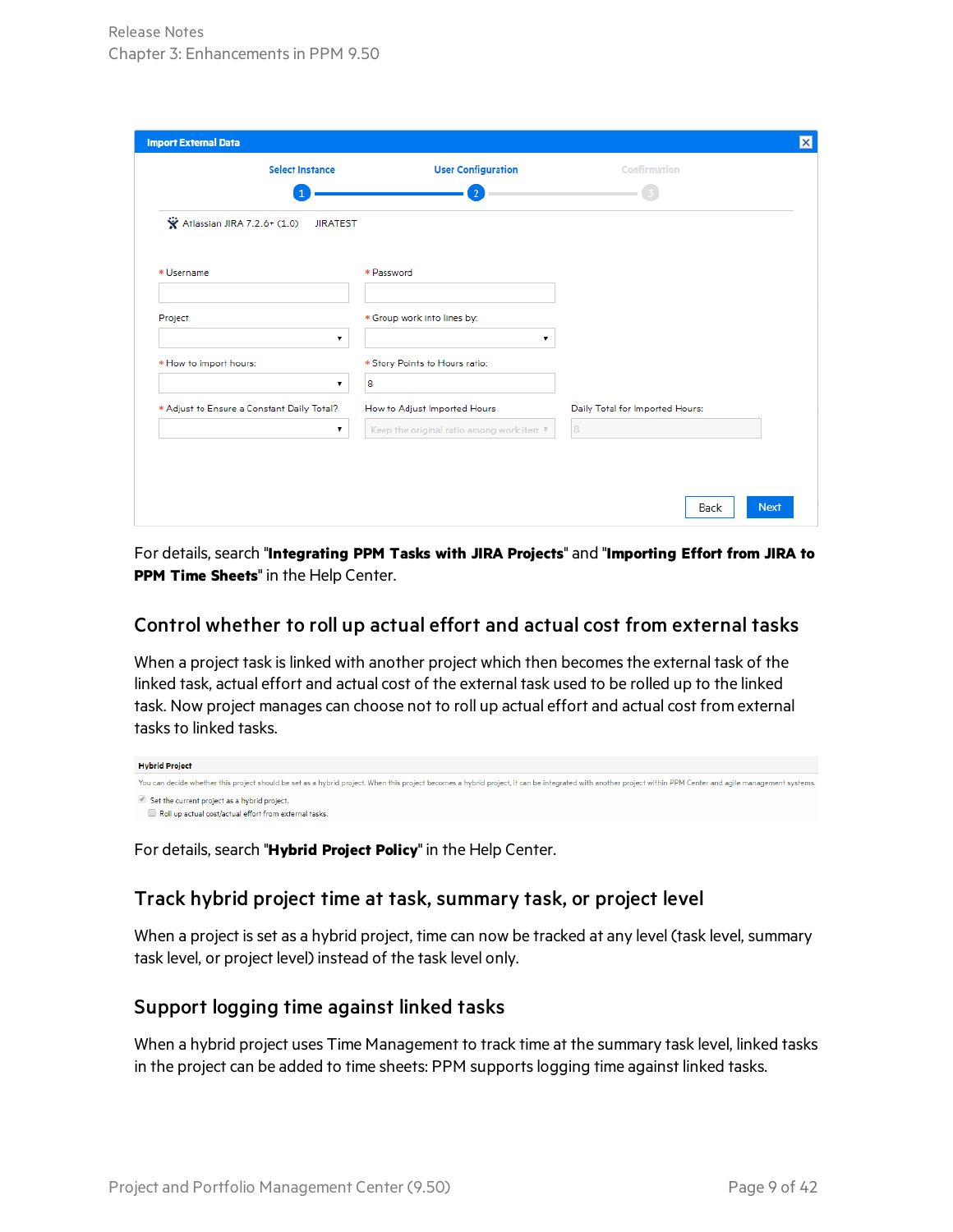## <span id="page-9-0"></span>Portfolio Management Enhancements

### Manage strategic themes

PPM 9.50 introduces strategic themes in the value-driven portfolio management. Strategic themes connect a portfolio vision to the enterprise business strategy and then to the portfolio contents.

| Overview                         | <b>Contents</b>                                   | <b>Portfolio Epics</b> | Timeline   | Strategy |                 |                |                    |
|----------------------------------|---------------------------------------------------|------------------------|------------|----------|-----------------|----------------|--------------------|
|                                  | Strategy Description $\oslash$                    |                        |            |          |                 |                |                    |
|                                  | Click the edit icon to edit strategy description. |                        |            |          |                 |                |                    |
|                                  | Parent Portfolio Strategic Themes (4) $\vee$      |                        |            |          |                 |                |                    |
| Name                             |                                                   | <b>Status</b>          | Owner      |          | $\uparrow$ Rank |                | <b>Description</b> |
|                                  | Global strategic theme - Revenue I                | <b>Draft</b>           | sharon han |          |                 |                |                    |
|                                  | Global Strategic Theme - cost savi                | Active                 | sharon han |          |                 | $\overline{2}$ |                    |
| Global strategic theme - retired |                                                   | Retired                |            |          |                 | 3              |                    |
| Increase ROI                     |                                                   | Active                 | Admin User |          |                 | 4              |                    |

For details, search "**Defining Strateic Themes**" in the Help Center.

### Relate a business goal with either a shared KPI or a private KPI

KPIs used to be shared by all portfolio business goals. Now when adding a business goal for a portfolio, the portfolio manager can create a private KPI that isfor the business goal use only. Portfolio manager can relate the business goal with a shared KPI or the private KPI.

For details, search "**Adding Business Goals**" in the Help Center.

### Add portfolio milestones

Portfolio managers can add milestonesfor their portfoliosin the portfolio **Timeline** tab.

<span id="page-9-1"></span>For details, search "**Add portfolio milestones**" in the Help Center.

### Program Management Enhancements

#### Show program cost per fiscal year

The filter **View financial information in** is now available in the program **Cost** tab. It allows program managers to filter program cost and program contents cost data by fiscal year.

#### Improve program security check

• Program security check now takes program participants into consideration.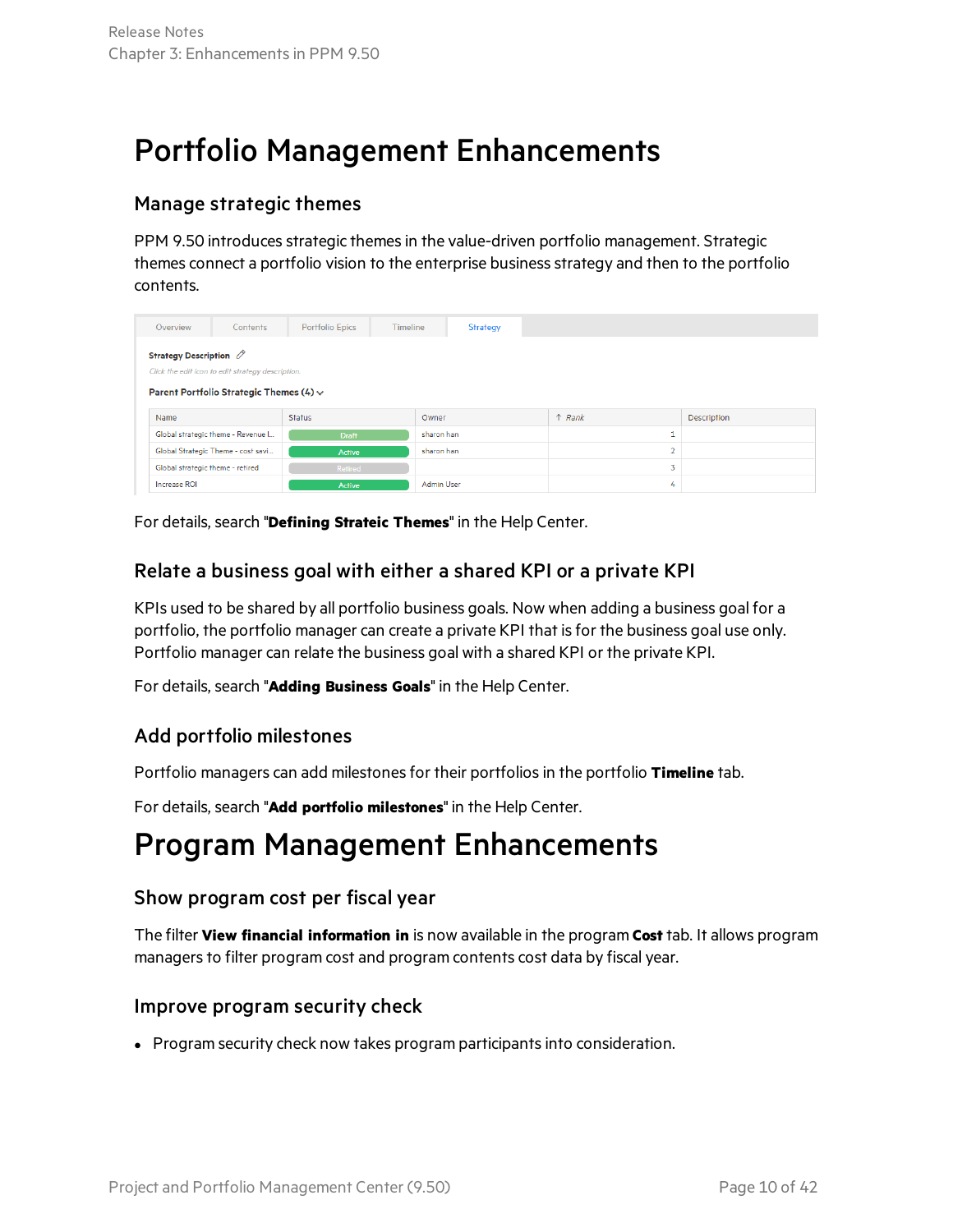• Program security settings used to be done in the program Configure Access page. The page is now removed, and program security settings are added as a policy in the Program Settings page.

<span id="page-10-0"></span>For details, search "**Program Security Policy**" in the Help Center.

### Project Management Enhancements

#### Delete work plan with actuals

If the system administrator sets the parameter ALLOW\_DELETE\_WORK\_PLAN\_WITH\_ACTUALS to true, project managers can delete their project work plans with actuals directly without first manually removing the actuals.

For details, search "**Deleting a Work Plan**" in the Help Center.

#### Calculate task cost by task role

PPM used to use resource role for the cost factor "Role" when calculating the cost of a task. Now if the system admin sets the parameter USE\_ROLE\_OF\_TASK\_FOR\_WP\_COSTS to true, PPM uses task role for the cost factor "Role" unless task role is not defined.

<span id="page-10-1"></span>For details, search "Cost Factor Applications" in the Help Center.

### Resource Management Enhancements

#### Increase time periods limit from 20 to 40

The Analyze Assignment Load portlet and Analyze Resource Pools portlet used to be able to filter data of the past and future 20 time periods. Now the time periods limit is increased to 40.

### Sort task resources alphabetically by name

Resources assigned to a task are now alphabetically sorted by the resource name in the Resources tab of the task details page. It is easier for project managersto find a specific resource on the task.

### <span id="page-10-2"></span>Demand Management Enhancements

### Export request to PDF

To export a request to PDF, in the request details page, click **More** > **PDF**.

To turn off thisfeature, set the parameter ENABLE\_REQUEST\_EXPORT\_TO\_PDF to false.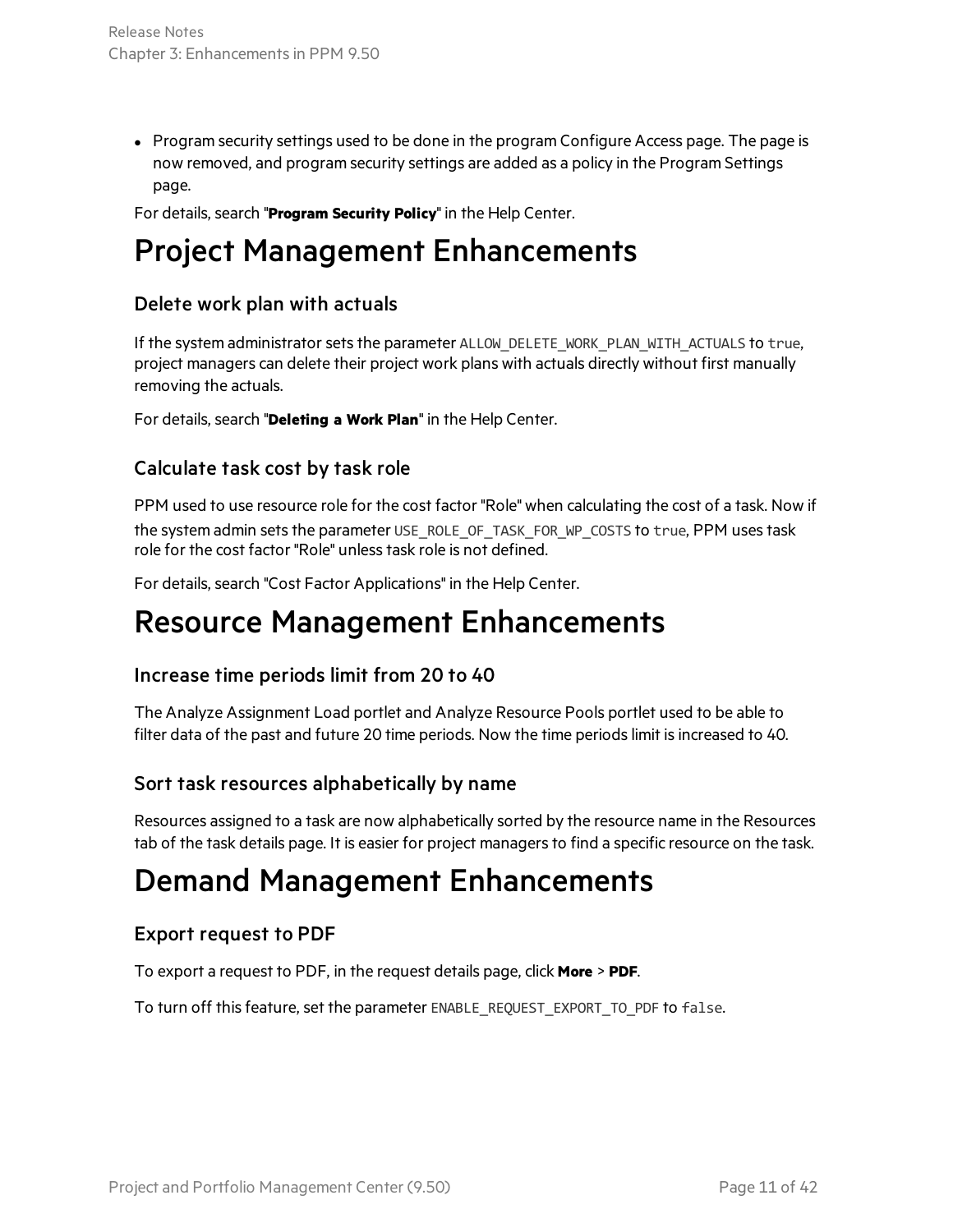### Enlarge text fields in Quick Edit mode

Text fields that use the validation "Text Area - 1800" are enlarged in the Quick Edit mode to make request updates in the mode more user-friendly.

### <span id="page-11-0"></span>User Authentication Enhancements

### Generic SSO supports getting username from request attribute and REMOTE\_USER

PPM server used to receive username information only from HTTP header in generic SSO environment. Now it also supports getting username information from HTTP request attribute and REMOTE\_USER CGI environment variable, depending on how you set the parameter LOCATION in the sso.conf file.

<span id="page-11-1"></span>For details, search "**Implementing Generic Single Sign-On with PPM**" in the Help Center.

### PPM Reporting Enhancements

### Improve Large Data Mode of Excel reports

Large Data Mode now works on any spreadsheet instead of only the first spreadsheet.

<span id="page-11-2"></span>For details, search "**How to Use Large Data Mode**" in the Help Center.

## REST API Improvements

Interactive REST API Help becomes more powerful because more operations, such as getting activities and getting project types, are exposed.

<span id="page-11-3"></span>For details, search "**Interactive REST API Help**" in the Help Center.

## Help Center Enhancements

- The Help menu opens PPM online help if you have external internet access, and opens offline help if you do not.
- Context-sensitive help is implemented to more PPM web pages. Clicking Help menu opens the help topic related to the current web page instead of the Help Center home page.
- The Help Center now includes advanced site search functionality:
	- Intuitive friendly Google-like search
	- Search across all ADM help centers
	- Filter search results by selected products
	- Get results from separate deliverables in one place, such as PDFs and APIs.
- Project Management User Guide and Program Management User Guide are restructured.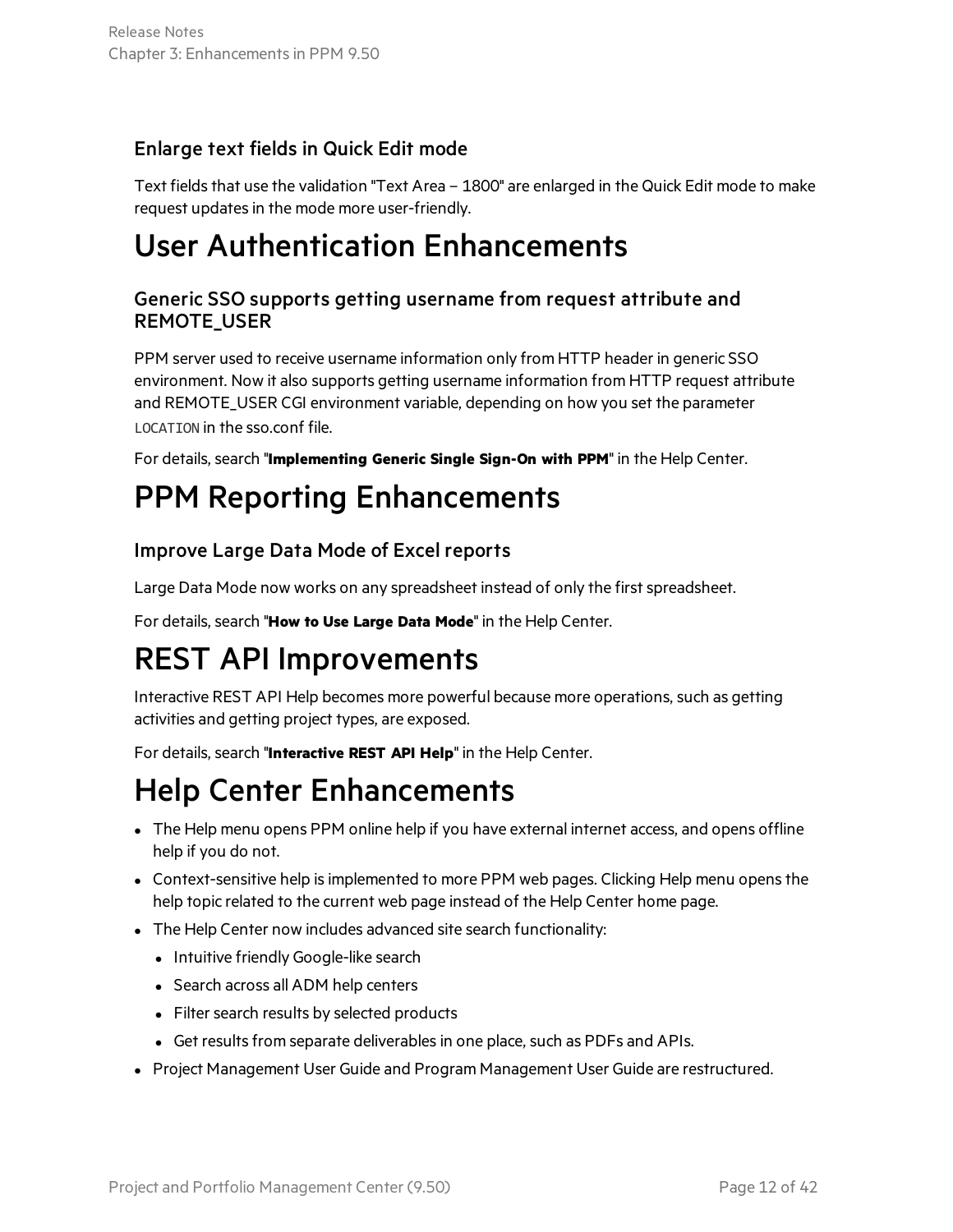# <span id="page-12-0"></span>Chapter 4: Platform Certifications

PPM 9.50 adds support for the following.

### PPM Server Operating System

- Red Hat Enterprise Linux 7.5 (both 32- and 64- bit)
- Oracle Enterprise Linux (OEL) 7.5 (RHEL Clone)
- $\bullet$  CentOS 7.5 Server (64-bit)
- SUSE Linux Enterprise Server 12.3 (both 32- and 64-bit)
- IBM AIX version 7.2
- Hyper-V in Microsoft Windows 2012 R2
- Hyper-V in Microsoft Windows 2016

#### Browser

- $\bullet$  Mozilla Firefox 52.7.3 ESR
- Google Chrome 66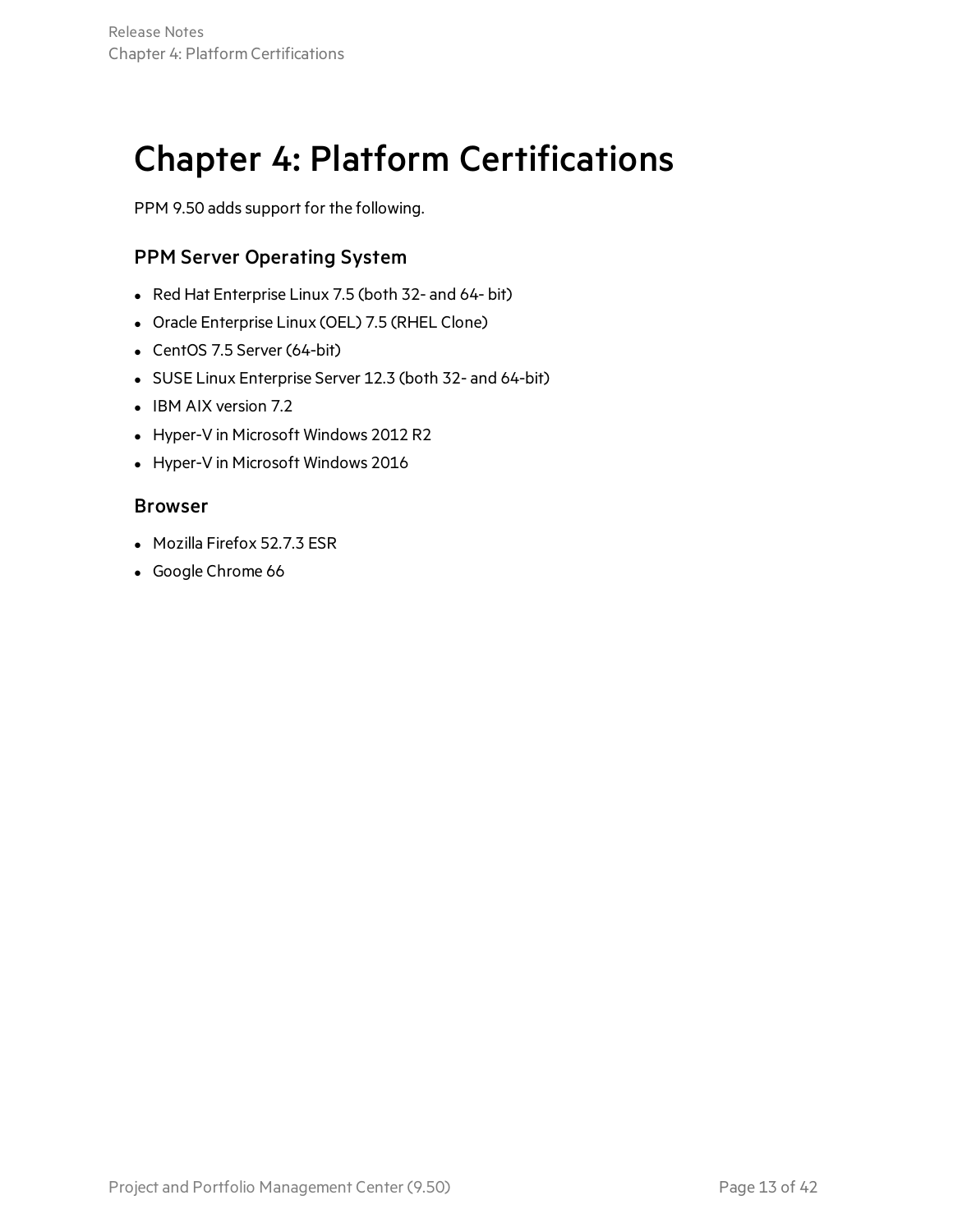# <span id="page-13-0"></span>Chapter 5: Fixes in PPM 9.50

PPM 9.50 includes the following defect fixes.

## Admin Tools

| <b>CR</b>   | <b>Problem</b>                                                                                                                                                         | <b>Resolution</b>                                                                                                                                                                           |
|-------------|------------------------------------------------------------------------------------------------------------------------------------------------------------------------|---------------------------------------------------------------------------------------------------------------------------------------------------------------------------------------------|
| QCCR1L64794 | KEncrypt.sh does not support passwords<br>longer than 16 characters.                                                                                                   | KEncrypt.sh now supports<br>passwords up to 64 characters.                                                                                                                                  |
| QCCR1L65595 | Logon ID is automatically replaced with<br>username when you modify user<br>information via User Management<br>Console.                                                | • When the parameter LOGON<br>METHOD is set to USER NAME or<br>left empty, modifying user<br>information in User<br>Management Console<br>updates the user's logon ID<br>with its username. |
|             |                                                                                                                                                                        | • When the parameter<br>LOGON METHOD is set to<br>LOGON ID, modifying user<br>information in User<br>Management Console adds<br>the field Logon ID that is not<br>updated with username.    |
| QCCR1L65793 | Opening SQL statement as csv and<br>opening SQL statement as text do not<br>work properly in Administration Console                                                    | Opening SQL statement as csv<br>and opening SQL statement as<br>text work as expected in<br><b>Administration Console.</b>                                                                  |
| QCCR1L65830 | When you add a criteria and select an<br>entity type that includes special characters<br>in its name, the PPM Purge Tool pops up<br>the error "Fail to save criteria." | You can save a criteria where<br>you select entity types with<br>special characters in their<br>names.                                                                                      |

### **Costing**

| <b>CR</b> | <b>Problem</b> | <b>Resolution</b> |
|-----------|----------------|-------------------|
|           |                |                   |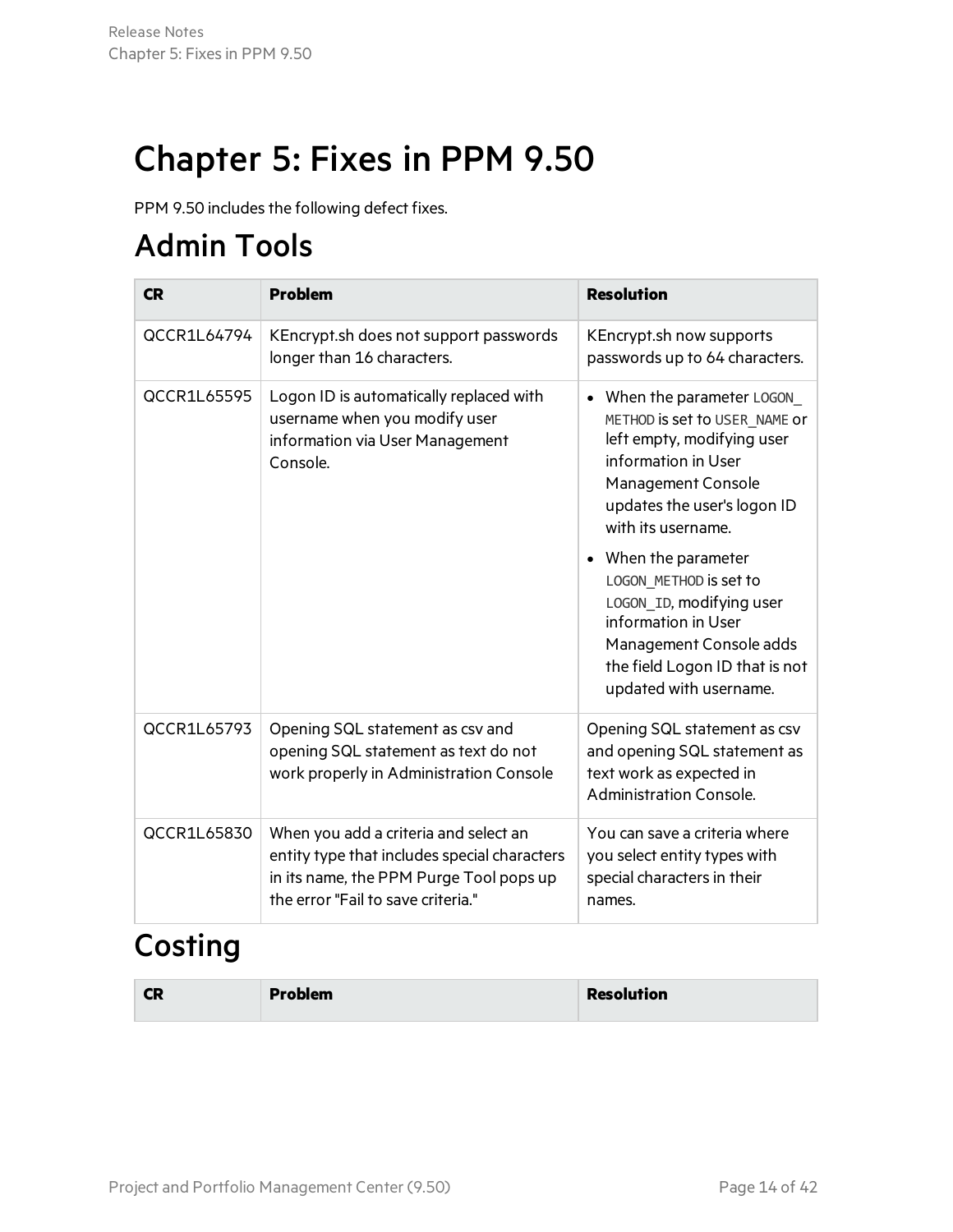| QCCR1L62471        | Total Forecast Cost in the Project<br>Overview page > Cost tab > Resource<br>Forecast Cost tab should not count<br>manually added cost lines, labor or non-<br>labor. It should count only the forecast<br>costs from staffing profile.                                                                                                                       | Total Forecast Cost in the<br>Project Overview page > Cost<br>tab > Resource Forecast Cost<br>tab counts forecast cost from<br>staffing profile only.                                                                                                          |
|--------------------|---------------------------------------------------------------------------------------------------------------------------------------------------------------------------------------------------------------------------------------------------------------------------------------------------------------------------------------------------------------|----------------------------------------------------------------------------------------------------------------------------------------------------------------------------------------------------------------------------------------------------------------|
| <b>QCCR1L62768</b> | When you use web service to create a cost<br>rule that has org unit as one of the cost<br>factors, PPM filters out the org units that<br>have resource pools associated with.                                                                                                                                                                                 | You can now use web service to<br>create cost rules for org units<br>that have resource pools<br>associated with.                                                                                                                                              |
| QCCR1L63913        | If a financial summary has a benefit user<br>data field that uses the OOTB validation<br>"PPM - User Id - All", an error similar to the<br>following occurs when you use web service<br>to update the financial summary:<br>"The hidden value 106795 is invalid for<br>user data 2. It does not correspond to the<br>visible value, which is John Stapleton." | This error no longer happens<br>as PPM now compares selected<br>users with both full name and<br>user ID.                                                                                                                                                      |
| QCCR1L64324        | If you add a benefit line user data field<br>validated by SQL that includes the token<br>[FS.FINANCIAL_SUMMARY_ID], you fail<br>to update benefit lines user data.                                                                                                                                                                                            | You can update financial<br>summary benefit line user data<br>when the validation of the user<br>data field is validated by SQL<br>that includes the token<br>[FS.FINANCIAL_SUMMARY_<br>ID].                                                                   |
| QCCR1L64476        | Cannot find the element <editable> in the<br/>xsd file of the web service<br/>readFinancialSummary.</editable>                                                                                                                                                                                                                                                | The xsd file of the web service<br>readFinancialSummary now<br>shows the element <editable></editable>                                                                                                                                                         |
| QCCR1L64851        | If you enter forecast and actual cost in<br>Month view and then you switch to Year<br>view and edit either the actual or forecast<br>cost, the next time you go to Month view,<br>period data is recalculated for both actual<br>and forecast cost. The cost that you do<br>not change should not be recalculated.                                            | If you enter forecast and actual<br>cost in Month view and then<br>you switch to Year view and<br>edit either the actual or<br>forecast cost, the next time you<br>go to Month view, period data<br>is recalculated only for the cost<br>that you have edited. |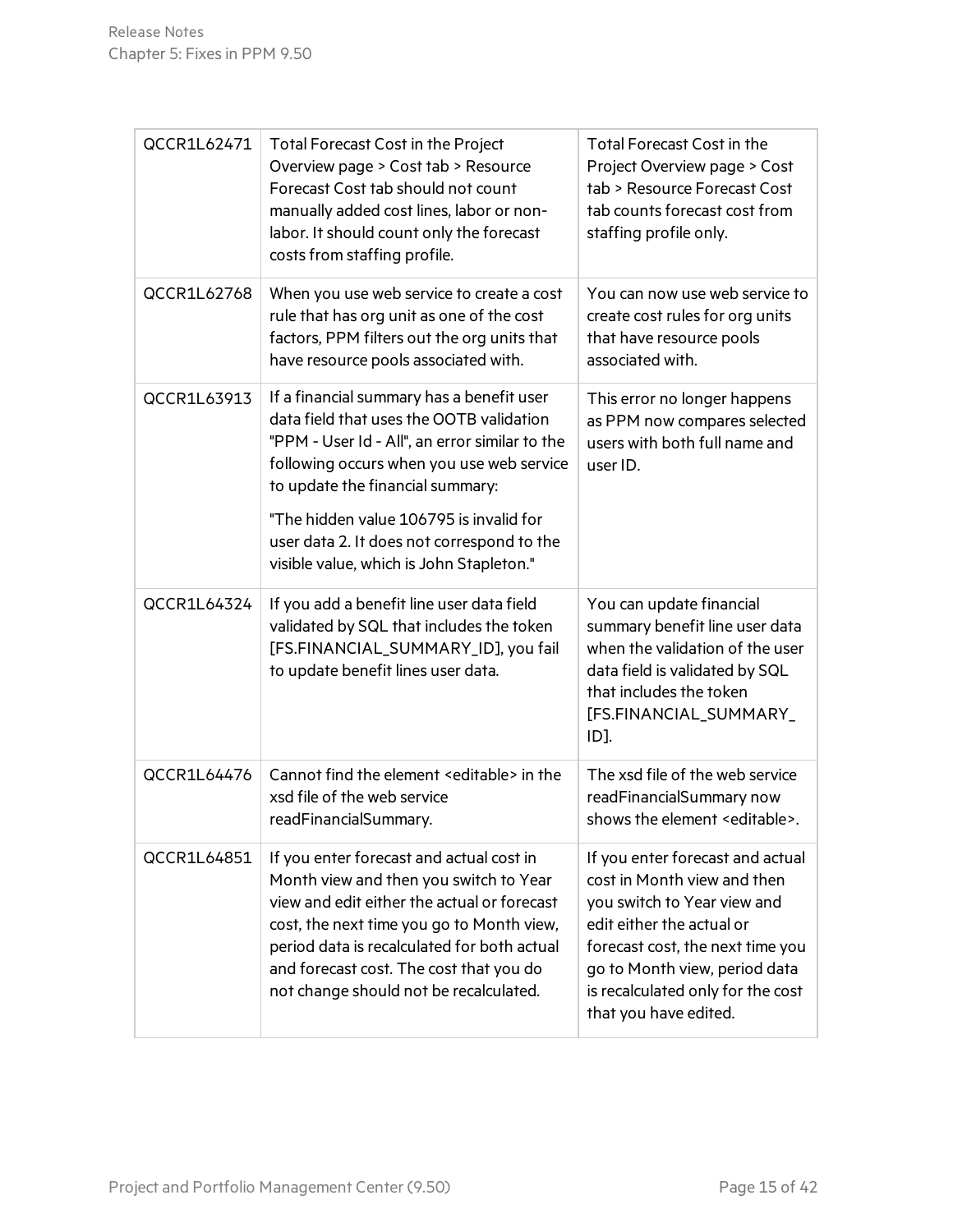| QCCR1L65094 | The default value of the field Expense<br><b>Type</b> in the Update Budget window is<br>Capital, but the field validation sets<br>"operating" as the default value.                                                                            | The default value of the field<br><b>Expense Type is consistent</b><br>with the setting of the field<br>validation.                                                       |
|-------------|------------------------------------------------------------------------------------------------------------------------------------------------------------------------------------------------------------------------------------------------|---------------------------------------------------------------------------------------------------------------------------------------------------------------------------|
| QCCR1L65458 | Unable to update cost rules after the<br>upgrade to 9.41.                                                                                                                                                                                      | You can save updates to cost<br>rules successfully.                                                                                                                       |
| QCCR165736  | The service "Service to update the<br>Projected Total values for Budgets and<br>Staffing Profiles" starts and completes<br>successfully as per the Service Audit page.<br>However, there is a stack trace in server log<br>every time it runs. | The service "Service to update"<br>the Projected Total values for<br><b>Budgets and Staffing Profiles"</b><br>runs successfully without stack<br>trace in the server log. |
| QCCR1L64892 | In a weekly time sheet, the effort logged<br>against an asset in the end of the month is<br>not rolled up to the asset's financial<br>summary.                                                                                                 | Effort logged on any day in a<br>time sheet is rolled up to the<br>financial summary.                                                                                     |
| QCCR1L65608 | An error occurs when running the<br><b>Financial Summary Rollup Service.</b>                                                                                                                                                                   | The error does not occur when<br>running the Financial Summary<br>Rollup Service.                                                                                         |

### Dashboard

| <b>CR</b>   | Problem                                                                                                                                                                                                              | <b>Solution</b>                                                                                                                                                                                                              |
|-------------|----------------------------------------------------------------------------------------------------------------------------------------------------------------------------------------------------------------------|------------------------------------------------------------------------------------------------------------------------------------------------------------------------------------------------------------------------------|
| QCCR1L65090 | When you export to PDF a dashboard<br>page where list portlets that contain<br>hyperlink columns are displayed on the<br>top of the pivot table portlets, the pivot<br>table portlets display no data in the<br>PDF. | When you export to PDF a<br>dashboard page where list<br>portlets that contain hyperlink<br>columns are displayed on the top<br>of the pivot table portlets, both<br>types of portlets are displayed<br>correctly in the PDF |
| QCCR1L65459 | Fail to export portlets with a large<br>number of records to Excel.                                                                                                                                                  | You can now export portlets with<br>a large number of records to<br>Excel successfully.                                                                                                                                      |
| QCCR1L65680 | Column titles are not shown in the pivot<br>portlet when all of its row and column<br>dimensions are removed.                                                                                                        | Column titles are shown in the<br>pivot portlet when all of its row<br>and column dimensions are<br>removed.                                                                                                                 |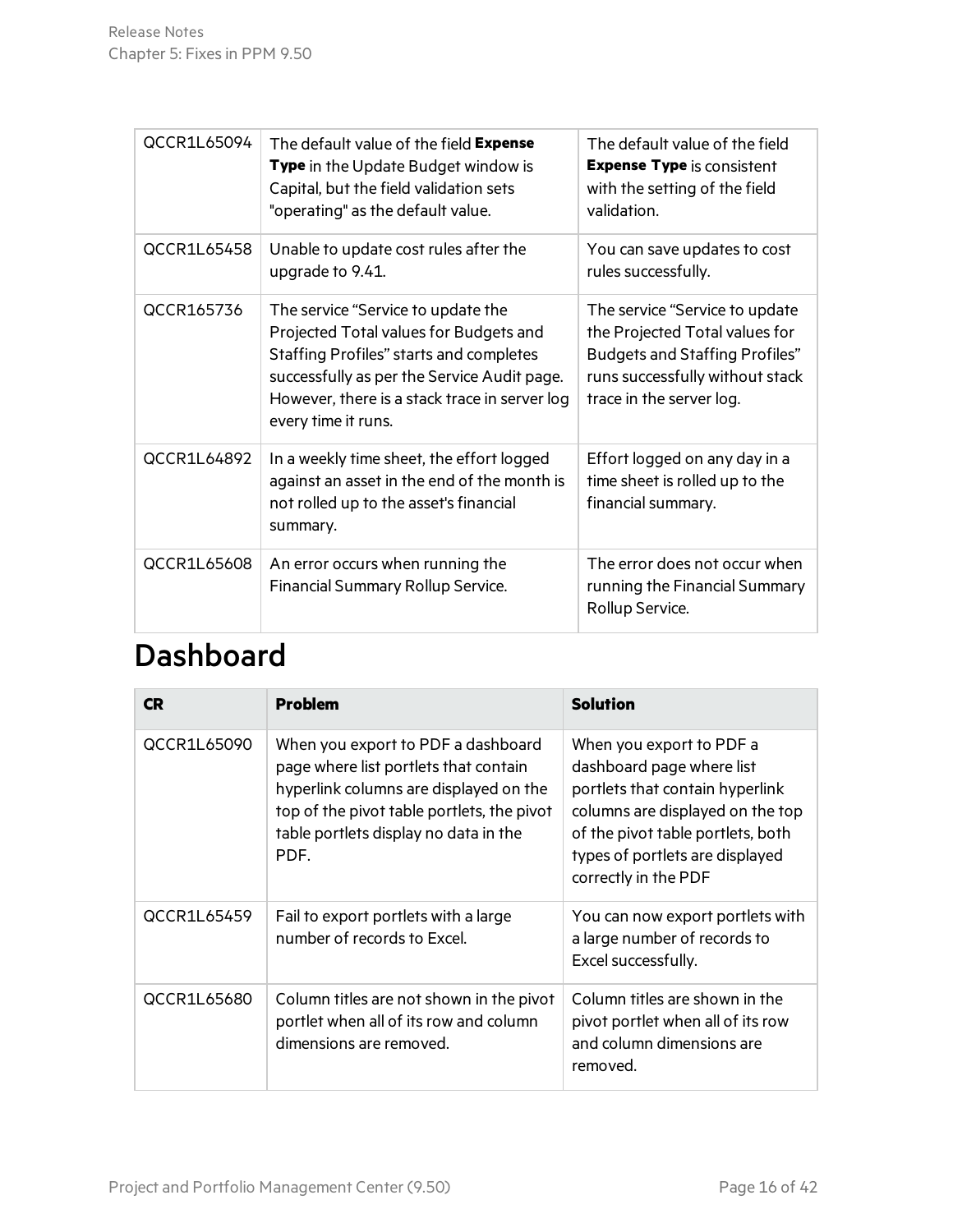| QCCR1L65333 | When you export a portlet that<br>contains a column with the html code<br>like " <table><tr><td>1111</td></tr><br/></table> " to Excel, the export fails<br>because the Excel transformer creates<br>lots of sheets in the xlsx file. | 1111                                                                                                  | When you export a portlet that<br>contains a column with the html<br>code like<br>" <table><tr><td>1111</td></tr><br/></table> " to Excel, no extra<br>sheets are created in the xlsx file. | 1111 |
|-------------|---------------------------------------------------------------------------------------------------------------------------------------------------------------------------------------------------------------------------------------|-------------------------------------------------------------------------------------------------------|---------------------------------------------------------------------------------------------------------------------------------------------------------------------------------------------|------|
| 1111        |                                                                                                                                                                                                                                       |                                                                                                       |                                                                                                                                                                                             |      |
| 1111        |                                                                                                                                                                                                                                       |                                                                                                       |                                                                                                                                                                                             |      |
| QCCR1L65956 | If a drill-down portlet is a pivot portlet,<br>the pivot portlet cannot be exported<br>correctly to PDF.                                                                                                                              | If a drill-down portlet is a pivot<br>portlet, the pivot portlet can be<br>exported correctly to PDF. |                                                                                                                                                                                             |      |

## Demand Management

| <b>CR</b>   | <b>Problem</b>                                                                                                                                                                                                                                                | <b>Solution</b>                                                                                                                                             |
|-------------|---------------------------------------------------------------------------------------------------------------------------------------------------------------------------------------------------------------------------------------------------------------|-------------------------------------------------------------------------------------------------------------------------------------------------------------|
| QCCR1L64961 | The fonts in table component fields are<br>different between the View and Edit<br>modes.                                                                                                                                                                      | The fonts in table component<br>fields are the same different<br>between the View and Edit<br>modes.                                                        |
| QCCR1L65003 | if a new project manager is added to a<br>project via the project details page, the<br>new project manager is unable to see the<br>issues/risks/scope changes logged by the<br>other existing project managers.                                               | New project managers that are<br>added via the project details<br>page are able to see all the<br>issues/risks/scope changes<br>logged against the project. |
| QCCR1L65014 | When you export a Request List portlet to<br>PDF, the Description field should show all<br>the words even when it does not show full<br>content in the dashboard page.                                                                                        | The Description field of the<br>Request List portlet shows full<br>text when exported to PDF.                                                               |
| QCCR1L65141 | When the value of Request Status is long,<br>the Request Status and Created By fields<br>overlap in the request reconfirmation<br>page.                                                                                                                       | When the value of Request<br>Status is long, the Request<br><b>Status and Created By fields</b><br>do not overlap in the request<br>reconfirmation page.    |
| QCCR1L65357 | If you do a request search using the<br>"Active Workflow Step" filter, once you<br>execute the search, the results appear.<br>However, when you go back to look at the<br>original filters in advanced search, the<br>"Active Workflow Step" filter is blank. | The filter have the same values<br>after you go back to the search<br>criteria via Modify Search.                                                           |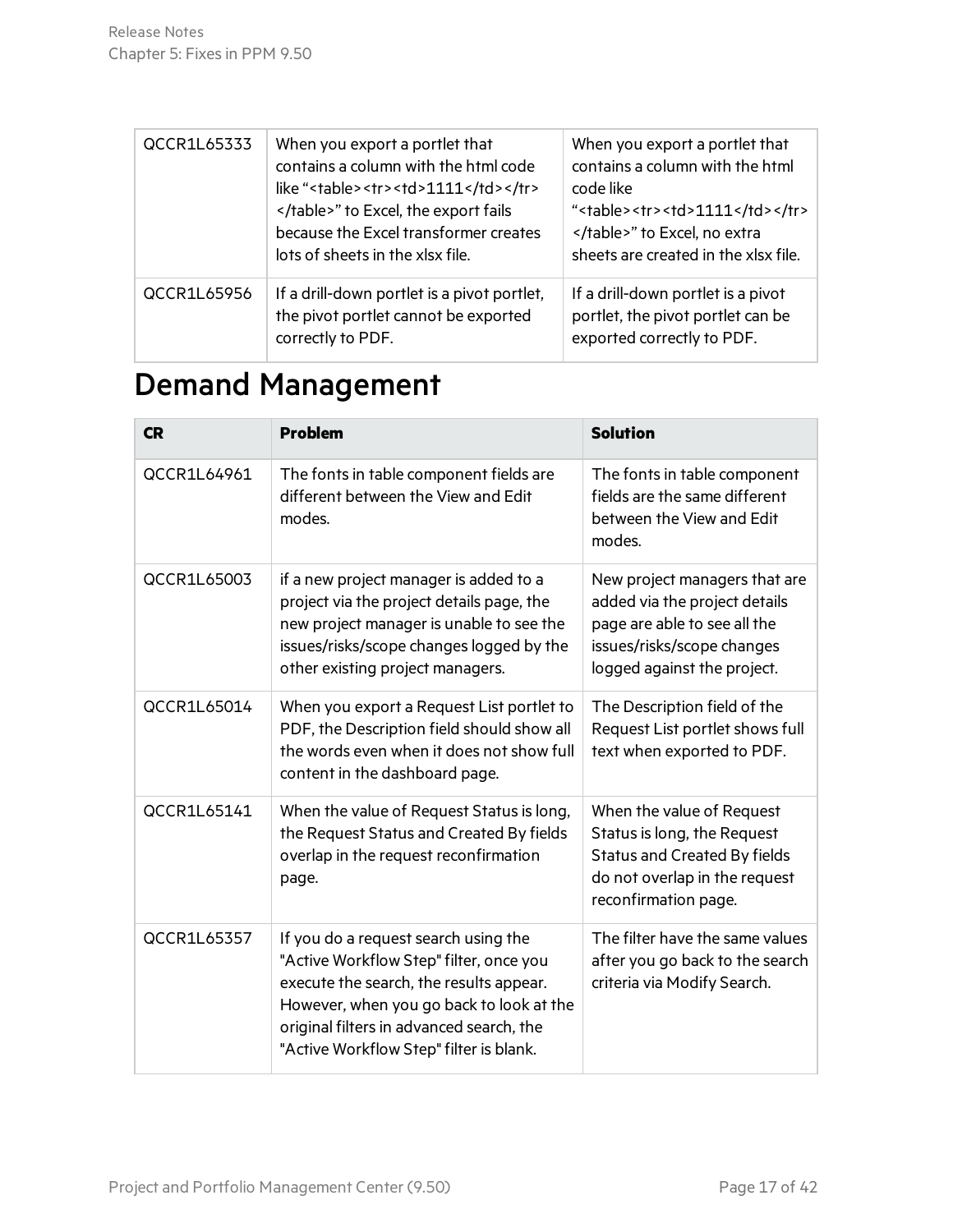| QCCR1L65437 | Unable to mass update projects in the<br>request search result page.                                                                                                                                                                  | You can mass update projects<br>in the request search result<br>page.                                                                                                                                                                           |
|-------------|---------------------------------------------------------------------------------------------------------------------------------------------------------------------------------------------------------------------------------------|-------------------------------------------------------------------------------------------------------------------------------------------------------------------------------------------------------------------------------------------------|
| QCCR1L65555 | Unable to add new requests as references<br>to project work plan tasks when the<br>parameter SKIP_REQUEST_CREATE_<br>CONFIRMATION PAGE is set to true.                                                                                | When you add new requests as<br>references to project work plan<br>tasks, the request creation<br>confirm page is not skipped<br>when the parameter SKIP<br>REQUEST CREATE<br>CONFIRMATION_PAGE is set to<br>true. New requests are<br>created. |
| QCCR1L65580 | After enabling secure web logon, if you<br>create a risk, issue, or scope change from<br>a project overview page with a name that<br>contains special characters, the project<br>name is changed in the risk, issue, scope<br>change. | Creating a risk, issue, or scope<br>change from a project<br>overview page with a name<br>that contains special<br>characters does not change<br>the project name.                                                                              |
| QCCR1L65617 | You can use web service to enter a non-<br>number value into a custom numeric field.<br>PPM does not check custom numeric field<br>validation.                                                                                        | PPM now checks custom field<br>validation when you use web<br>service to update custom<br>fields.                                                                                                                                               |
| QCCR1L65618 | The "ksc_take_snapshot" command fails<br>to create snapshot because it does not<br>work for custom tokens.                                                                                                                            | The "ksc_take_snapshot"<br>command works as expected<br>for custom tokens.                                                                                                                                                                      |
| QCCR1L65635 | Reopening a canceled project does not<br>update the work plan status due to the<br>special command ksc_update_workplan_<br>status.                                                                                                    | Reopening a canceled project<br>updates the work plan status<br>accordingly.                                                                                                                                                                    |
| QCCR1L65666 | In IE and Firefox, the values of the fields<br>auto-poplulated by UI rules are not<br>getting stored after submission using the<br>Enter key.                                                                                         | In IE and Firefox, the values of<br>the fields auto-poplulated by<br>UI rules are getting stored<br>after submission using the<br>Enter key.                                                                                                    |
| QCCR1L65667 | If you press the Enter key, requests are<br>submitted without filling in the<br>mandatory fields.                                                                                                                                     | Requests cannot be submitted<br>using the Enter key if<br>mandatory fields are not filled.                                                                                                                                                      |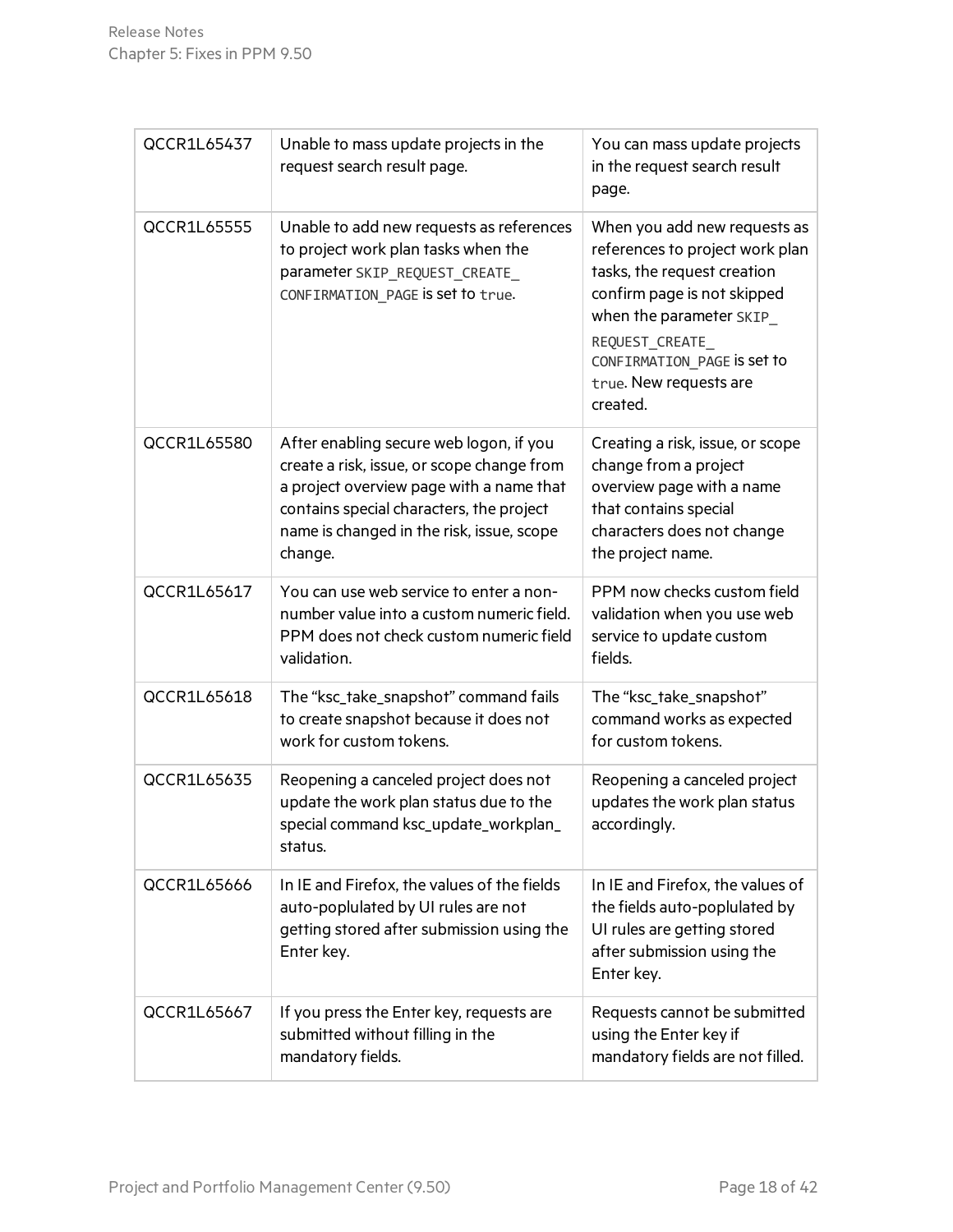| QCCR1L65975 | When you add a task to a request as<br>reference, their default relationship<br>should be "Related to this Request" (the<br>top option) instead of the bottom option.                                                                                                                                                                                                                                            | When you add a task to a<br>request as reference, their<br>default relationship is "Related<br>to this Request".                                                                                                                                                                                                                                                                                                               |
|-------------|------------------------------------------------------------------------------------------------------------------------------------------------------------------------------------------------------------------------------------------------------------------------------------------------------------------------------------------------------------------------------------------------------------------|--------------------------------------------------------------------------------------------------------------------------------------------------------------------------------------------------------------------------------------------------------------------------------------------------------------------------------------------------------------------------------------------------------------------------------|
| QCCR1L66019 | When you go to Notes > Existing Notes<br>section in a request and use the Changed<br>Fields filter for a field that has special<br>characters in the name, HTTP 400 error is<br>displayed.                                                                                                                                                                                                                       | When you go to Notes ><br>Existing Notes section in a<br>request and use the Changed<br>Fields filter for a field that has<br>special character in the name,<br>the field's notes are displayed<br>correctly.                                                                                                                                                                                                                  |
| QCCR1L66074 | When you use the Create Request<br>execution step of a request to create a<br>new request of a different request type,<br>• If you submit the new request, the new<br>request does not retain the table<br>component entries of the original<br>request.<br>If you cancel the creation of the new<br>request and return to the original<br>request, the original request table<br>component entries are emptied. | When you use the Create<br>Request execution step of a<br>request to create a new<br>request of a different request<br>type,<br>• If you submit the new<br>request, the new request<br>retains the table component<br>entries of the original<br>request.<br>If you cancel the creation of<br>$\bullet$<br>the new request and return<br>to the original request, the<br>original request table<br>component entries are kept. |
| QCCR1L66084 | The following error occurs when you try<br>to delete attachments of a request that<br>are uploaded by other users:"Internal<br>error occurred while trying to access<br>attached document. (KNTA-11183)"                                                                                                                                                                                                         | As long as you can edit a<br>request, you are able to delete<br>attachments of the request.                                                                                                                                                                                                                                                                                                                                    |

# Deployment Management

| <b>Problem</b><br><b>Solution</b><br><b>CR</b> |  |
|------------------------------------------------|--|
|------------------------------------------------|--|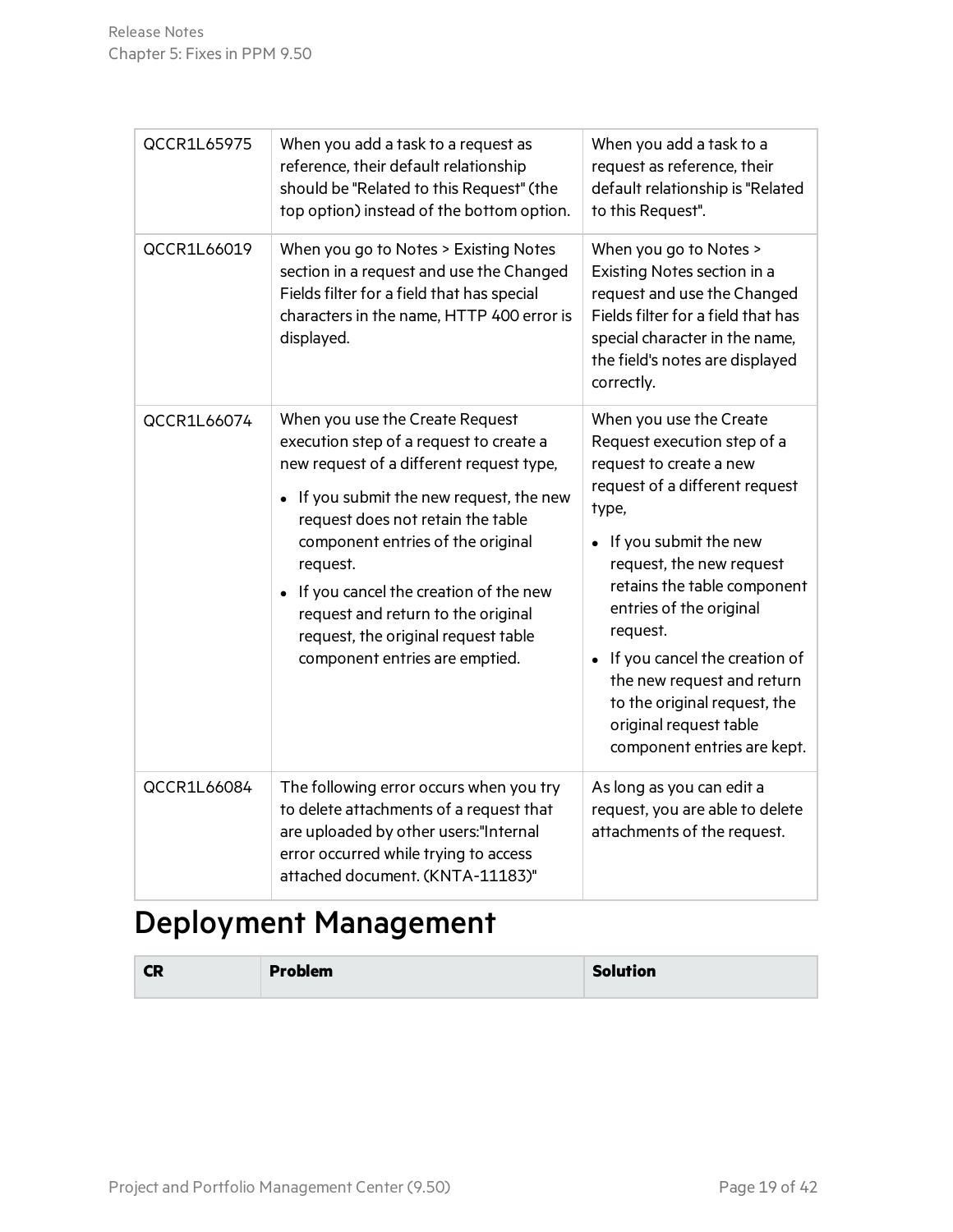| QCCR1L58313 | When the environment user data Disable_<br>$scp_{\text{u}}$ filename_quote = 'Y', the special<br>command KSC_COPY_SERVER_SERVER<br>still generates scp commnad with quotes. | When the environment user<br>data Disable_scp_filename_<br>$quote = 'Y', the special$<br>command KSC_COPY_<br>SERVER_SERVER generates<br>scp commnad without quotes.             |
|-------------|-----------------------------------------------------------------------------------------------------------------------------------------------------------------------------|----------------------------------------------------------------------------------------------------------------------------------------------------------------------------------|
| QCCR1L64758 | Unable to open package line logs unless<br>you have the User Administration license.                                                                                        | Opening package line logs<br>does not require the User<br>Administration license.                                                                                                |
| QCCR1L65047 | Migrating request types always results in<br>the MIG_RULE_DEP_PARAMS_DIFFER<br>error even when the parameter value is<br>correct in the rule dependency.                    | The MIG_RULE_DEP_<br>PARAMS_DIFFER error no<br>longer shows in the migration<br>log when migrating request<br>types if the parameter value is<br>correct in the rule dependency. |
| QCCR1L65819 | Unable to attach documents in the package<br>references section.                                                                                                            | Able to attach documents in<br>the package references<br>section.                                                                                                                |
| QCCR1L66112 | If a request type or workflow name has<br>space, migrating the request type or the<br>workflow throws an error.                                                             | Migrating a request type or<br>workflow with space in the<br>name does not throw errors.                                                                                         |

## **Documentation**

| <b>CR</b>                  | <b>Problem</b>                                                                                                                                                         | <b>Solution</b>                                                                                                                                     |
|----------------------------|------------------------------------------------------------------------------------------------------------------------------------------------------------------------|-----------------------------------------------------------------------------------------------------------------------------------------------------|
| QCCR1L59380<br>QCCR1L65177 | Cannot update a request by the<br>descriptions in the RESTful Web<br>services guide.                                                                                   | Document updated for creating and<br>updating a request via RESTful API.                                                                            |
| QCCR1L57961                | The note for the COST<br>CAPITALIZATION_ENABLED<br>parameter "We strongly recommend<br>that you not disable this parameter<br>after you have enabled it" is incorrect. | The correct description should be:<br>We strongly recommend that you<br>not change the value of this<br>parameter after PPM Center<br>installation. |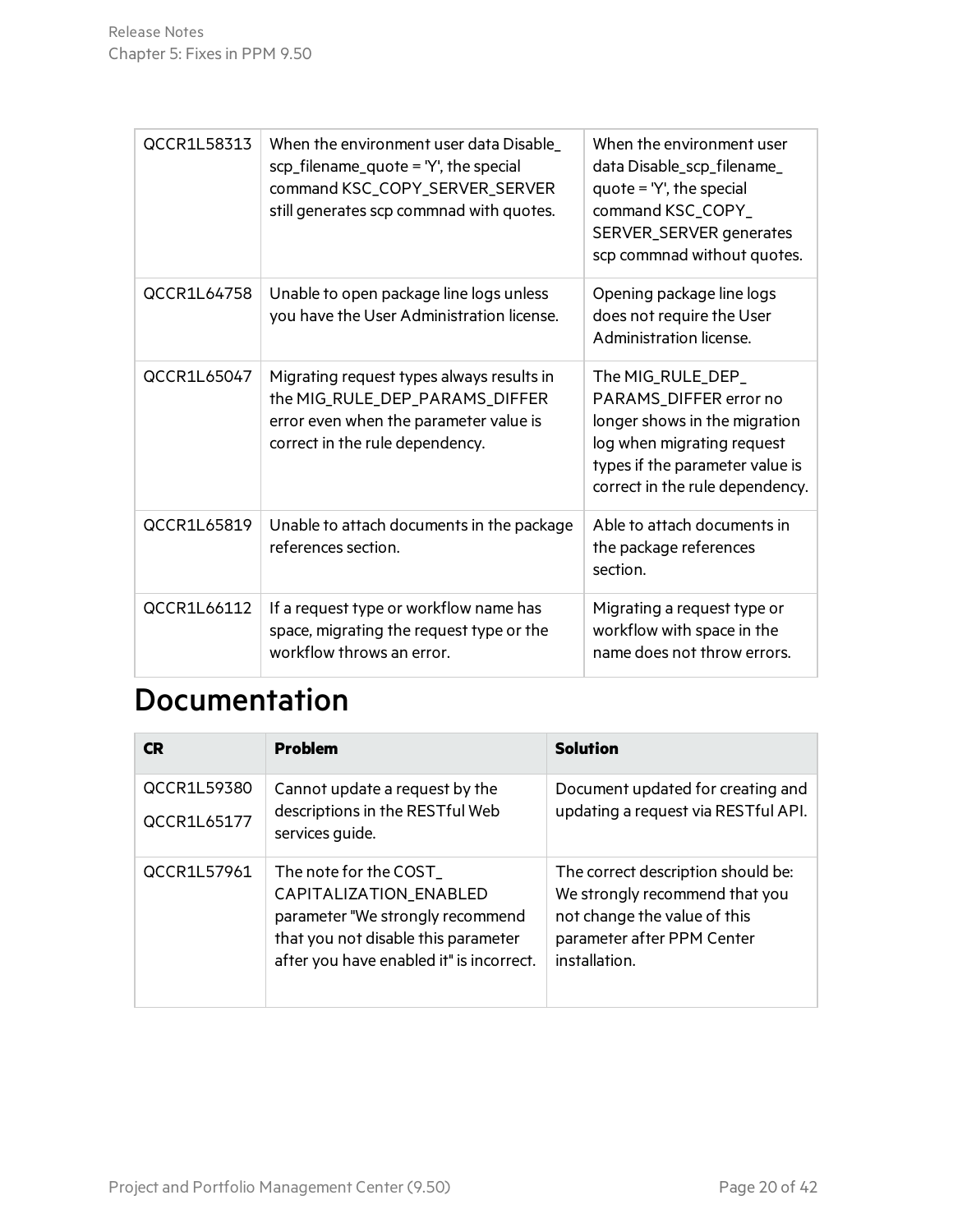| QCCR1L59741 | Add the description of SSL_CLIENT_<br>SOCKET_ENABLED_PROTOCOL to<br>the LDAP integration part of the<br>Installation and Administration<br>Guide.                                                                                                                                 | Added the description of the<br>parameter in the LDAP integration<br>section of the Installation and<br><b>Administration Guide.</b>                      |
|-------------|-----------------------------------------------------------------------------------------------------------------------------------------------------------------------------------------------------------------------------------------------------------------------------------|-----------------------------------------------------------------------------------------------------------------------------------------------------------|
| QCCR1L60003 | SKIP_REQUEST_CREATE_<br>CONFIRMATION_PAGE should be<br>documented in the Installation and<br><b>Administration Guide.</b>                                                                                                                                                         | The parameter is already added in<br>the quide.                                                                                                           |
| QCCR1L60558 | According to the documentation, the<br>PARENT_ID column in the FM_<br>FINANCIAL_LINE_CELLS table<br>should represent the FORECAST_<br>ACTUAL_ID in FM_FORECAST_<br>ACTUALS. However, in reality, it<br>actually is FORECAST_ACTUAL_<br>LINE_ID from FM_FORECAST_<br>ACTUAL_LINES. | Updated the description of the<br>PARENT_ID column in the FM_<br>FINANCIAL_LINE_CELLS table.                                                              |
| QCCR1L61038 | The statement "Currently it is always<br>set to 0." for the column WORK_<br>PLAN_SEQ of the table PM_WORK_<br>PLANS is not true.                                                                                                                                                  | Deleted the statement "Currently it<br>is always set to 0" for the column<br>WORK_PLAN_SEQ.                                                               |
| QCCR1L64199 | Data model guide does not explain<br>why the TM_PENDING_<br>APPROVERS_EVALS_GT table is<br>dropped and recreated each time the<br>"Evaluate TM Approvers" service is<br>run.                                                                                                      | Added descriptions for the the TM_<br>PENDING_APPROVERS_EVALS_<br>GT table in the Data Model Guide.                                                       |
| QCCR1L64347 | Wrong description about what<br>requests are displayed in the<br>Resource Request portlet.                                                                                                                                                                                        | The Resource Request portlet does<br>not display fulfilled positions whose<br>Total Unmet Hours is zero.                                                  |
| QCCR1L64679 | Inaccurate description about the<br>background service Project Quality<br>Sync Service.                                                                                                                                                                                           | Updated the descriptions of this<br>background service in the<br>Installation and Administration<br>Guide and Integration Solution<br>Integrations Guide. |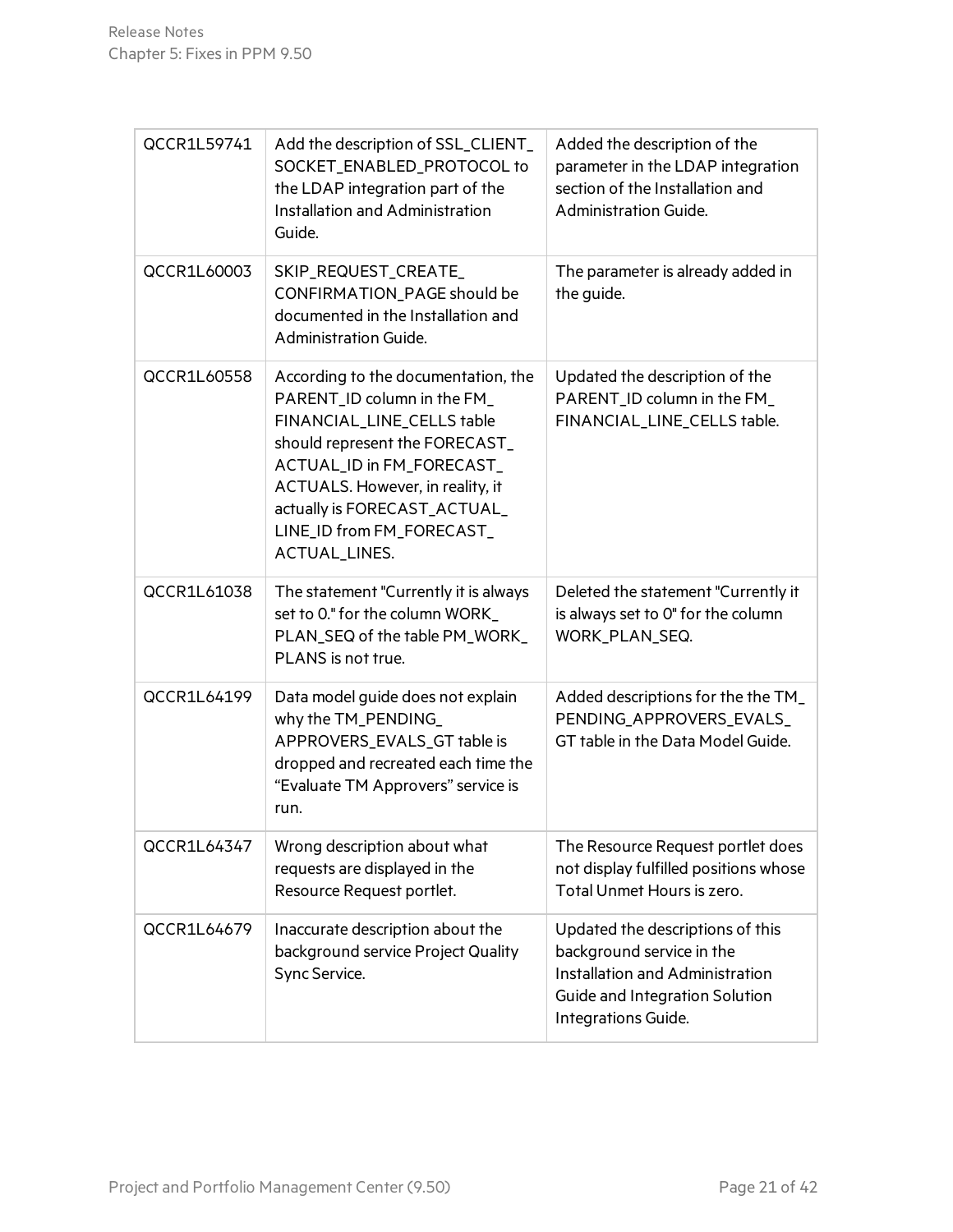| QCCR1L64976 | When you run some scripts like<br>kStart.sh using Cygwin 2.8.0 or later<br>on Windows, you encounter<br>miscellaneous errors such as "Invalid<br>username/password" or " Node<br>cannot be found in server.conf" even<br>when you provide correct<br>information. | This issue is caused by invalid file<br>format of server.conf. You should<br>convert the file from Windows mode<br>to UNIX mode by using the<br>dos2unix command:<br>dos2unix <ppm_home>/server.conf<br/># transfer logging.conf<br/>cd <ppm home="">/conf<br/>dos2unix *.conf<br/>cd <ppm_home>/bin<br/>dos2unix *.sh</ppm_home></ppm></ppm_home> |
|-------------|-------------------------------------------------------------------------------------------------------------------------------------------------------------------------------------------------------------------------------------------------------------------|----------------------------------------------------------------------------------------------------------------------------------------------------------------------------------------------------------------------------------------------------------------------------------------------------------------------------------------------------|
| QCCR1L65265 | Should document that the<br>integration between PPM time sheets<br>and Agile projects does not support<br>using SSO.                                                                                                                                              | Added a note in the PPM-AGM time<br>sheet integration section of the<br>Solution Integrations guide:<br>This integration does not support<br>using SSO.                                                                                                                                                                                            |
| QCCR1L65695 | The description for the column ASK_<br>DATE in the table RSC_POSITIONS is<br>incorrect.                                                                                                                                                                           | Updated the description of this<br>column as following:<br>Indicates the date when a position's<br>demand is requested. If the position<br>has not sent resource request yet,<br>the date is the position's creation<br>date.                                                                                                                      |
| QCCR1L61645 | Under SSO environment, /itg or<br>itg/mobileweb needs to be appended<br>to access to the mobility web. The<br>document does not describe the<br>mobility web URL when using SSO.                                                                                  | Added the following note in the<br>Mobile Website Client User Guide:<br>Under SSO environment, the URL<br>should be ended with<br>"/itg/mobileweb". That is<br>http:// <ppm server<br="">IP&gt;:<port>/itg/mobileweb, or<br/>http://<ppm server<br="">Hostname&gt;:<port>/itg/mobileweb</port></ppm></port></ppm>                                  |
| QCCR1L59854 | RESTful Web Services guide should<br>be enhanced.                                                                                                                                                                                                                 | <b>Updated Getting Time Periods and</b><br>Submitting a Time Sheet sections of<br>the RESTful Web Services guide.                                                                                                                                                                                                                                  |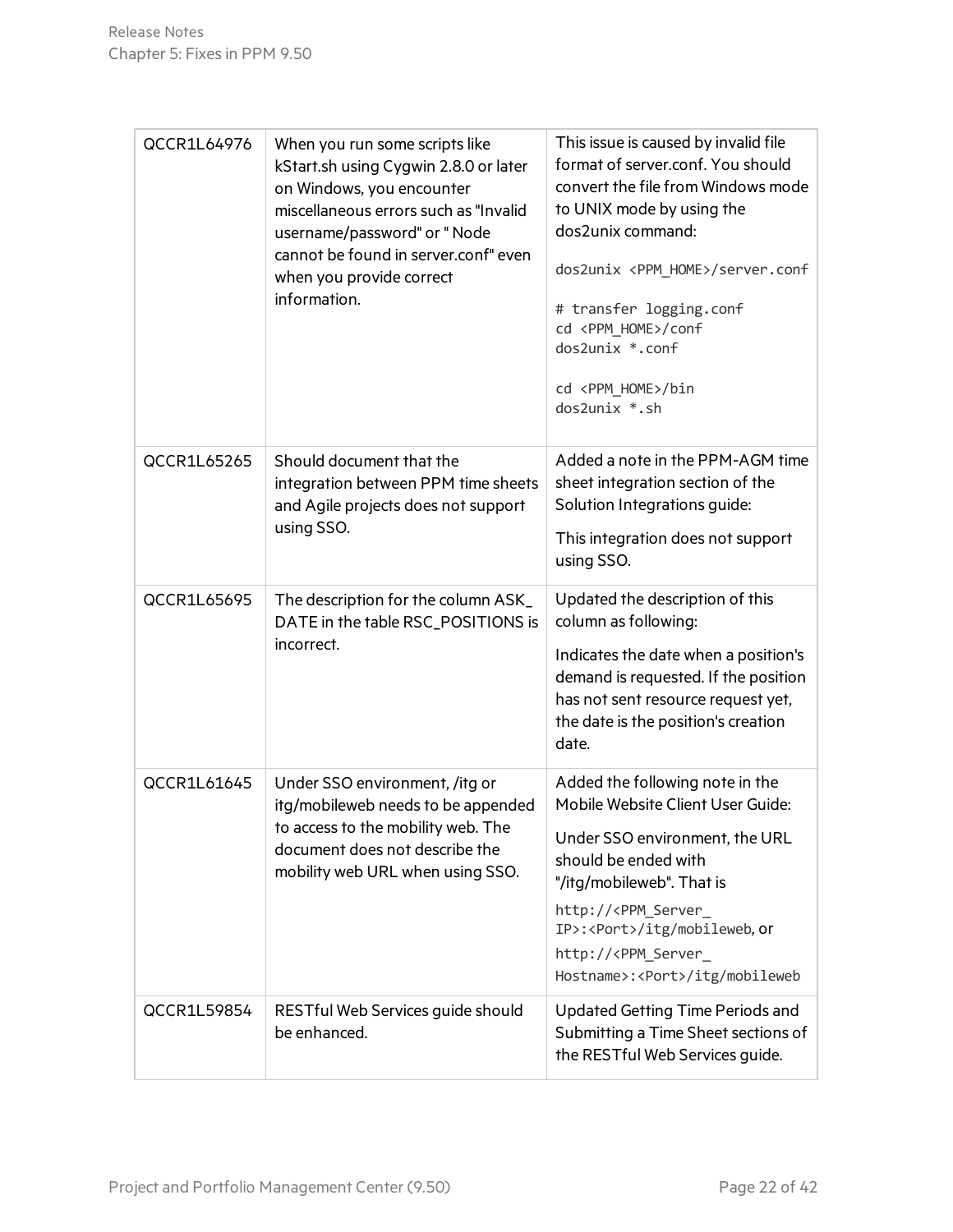| QCCR1L58684 | The View Exceptions section of the<br>Project Management User Guide<br>should describe CPI violation and SPI<br>violation.     | Added the folloing in the section:<br>When the project CPI or SPI value is<br>less than the respective value set for<br>the yellow indicator in the Project<br>Settings > Cost and Earned Value<br>Health policy, CPI Violation or SPI<br>Violation is shown in the Cost<br>Violations. |
|-------------|--------------------------------------------------------------------------------------------------------------------------------|-----------------------------------------------------------------------------------------------------------------------------------------------------------------------------------------------------------------------------------------------------------------------------------------|
| QCCR1L62796 | Documentations for Getting Work<br>Items and Submitting a Time Sheet in<br>the RESTful Web Services guide are<br>not accurate. | Updated the Getting Work Items<br>and Submitting a Time Sheet<br>sections of the RESTful Web<br>Services guide.                                                                                                                                                                         |

## Installer

| CR          | <b>Problem</b>                                                                                                    | Solution                                                                            |
|-------------|-------------------------------------------------------------------------------------------------------------------|-------------------------------------------------------------------------------------|
| QCCR1L65829 | After the upgrade to PPM 9.40, an error<br>occurs when running the kDeploy.sh<br>command in OS Oracle Solaris 10. | The error does not occur<br>when running the<br>command in OS Oracle<br>Solaris 10. |

## Integrations

| <b>CR</b>   | Problem                                                                                                                                                              | <b>Solution</b>                                                                                                                                                                           |
|-------------|----------------------------------------------------------------------------------------------------------------------------------------------------------------------|-------------------------------------------------------------------------------------------------------------------------------------------------------------------------------------------|
| QCCR1L65135 | If you enable Oracle DMS, and check out a<br>document from an attachment field in the<br>project details page, the project request<br>workflow moves a step forward. | Checking out a document<br>from an attachment field in<br>the project details page<br>does not update the project<br>request workflow status.                                             |
| QCCR1L63368 | When the QC/ALM values or PPM values are<br>too long, the Map Values window cannot<br>fully display the select boxes.                                                | When the QC/ALM values<br>or PPM Values are too<br>long, the long values are<br>trimmed to retain 30<br>characters. Hovering the<br>mouse over the values, you<br>will see the full text. |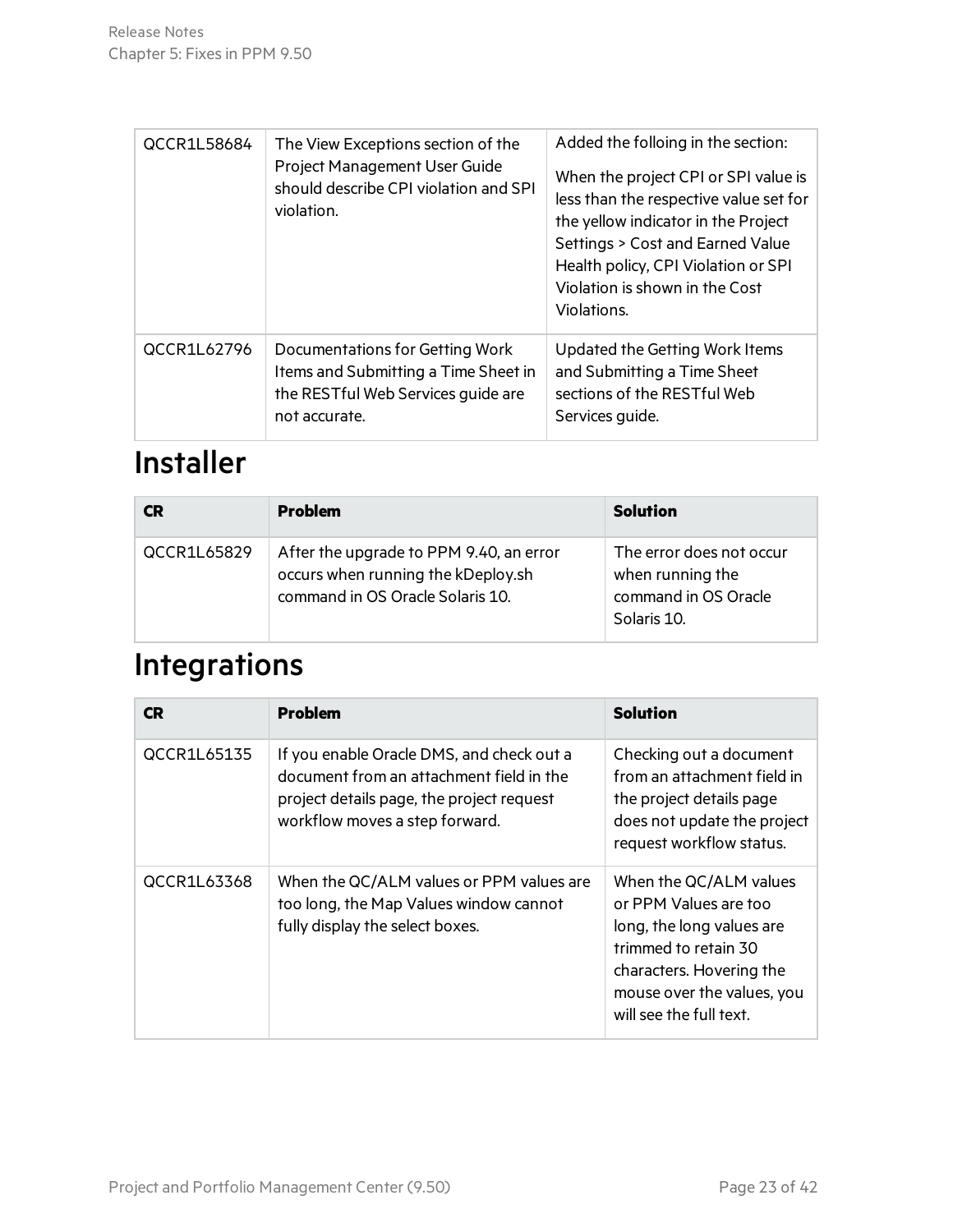| QCCR1L63367 | The arrows of the scrollbar in the Manage<br>Application Change page > Integration<br>Configurations table do not work in IIE11.                                                                                                                                                                          | The arrows of the scrollbar<br>in the Manage Application<br>Change page > Integration<br>Configurations table work<br>as expected in IE 11.                                                                    |
|-------------|-----------------------------------------------------------------------------------------------------------------------------------------------------------------------------------------------------------------------------------------------------------------------------------------------------------|----------------------------------------------------------------------------------------------------------------------------------------------------------------------------------------------------------------|
| QCCR1L64950 | You create a new project type and select the<br>MPP file mode for the Microsoft Project<br>Integration policy. When you create a project<br>of the project type, the integration mode in<br>both the project settings and project type<br>settings changes from the MPP file mode to<br>the plug-in mode. | When you create a project<br>type with Microsoft Project<br>integration mode set to the<br>MPP file mode, creating a<br>project of the project type<br>does not change the<br>default integration mode.        |
| QCCR1L65055 | For QC/ALM-controlled field mappings, if<br>you empty the value of an ALM field such as<br>"Target Release" or "Detected in Release", the<br>value of the corresponding PPM field is not<br>cleared and the earlier value is kept.                                                                        | For QC/ALM-controlled<br>field mappings, if you<br>empty the value of an ALM<br>field such as "Target<br>Release" or "Detected in<br>Release", the value of the<br>corresponding PPM field is<br>also cleared. |
| QCCR1L65181 | You get "Invalid Username or Password"<br>message when importing the work plan or<br>synchronizing the work plan using MSP<br>plugin with SSO authentication.                                                                                                                                             | You can successfully import<br>work plan or synchronize<br>the work plan using MSP<br>plugin with SSO<br>authentication.                                                                                       |
| QCCR1L65316 | If you add external predecessors in PPM and<br>delete a task that does not have any external<br>predecessors, then uploading an mpp file to<br>PPM would deleted all the previously added<br>external predecessors.                                                                                       | External predecessors for<br>existing tasks remain when<br>you delete tasks that do<br>not have any external<br>predecessors and upload<br>an mpp file to PPM.                                                 |
| QCCR1L65365 | Fail to use MSP plugin to upload a work plan<br>to PPM after installing Patch KB4011084 for<br>MSP 2013.                                                                                                                                                                                                  | Able to use MSP plugin to<br>upload a work plan<br>successfully to PPM after<br>installing Patch<br>KB4011084 for MSP 2013.                                                                                    |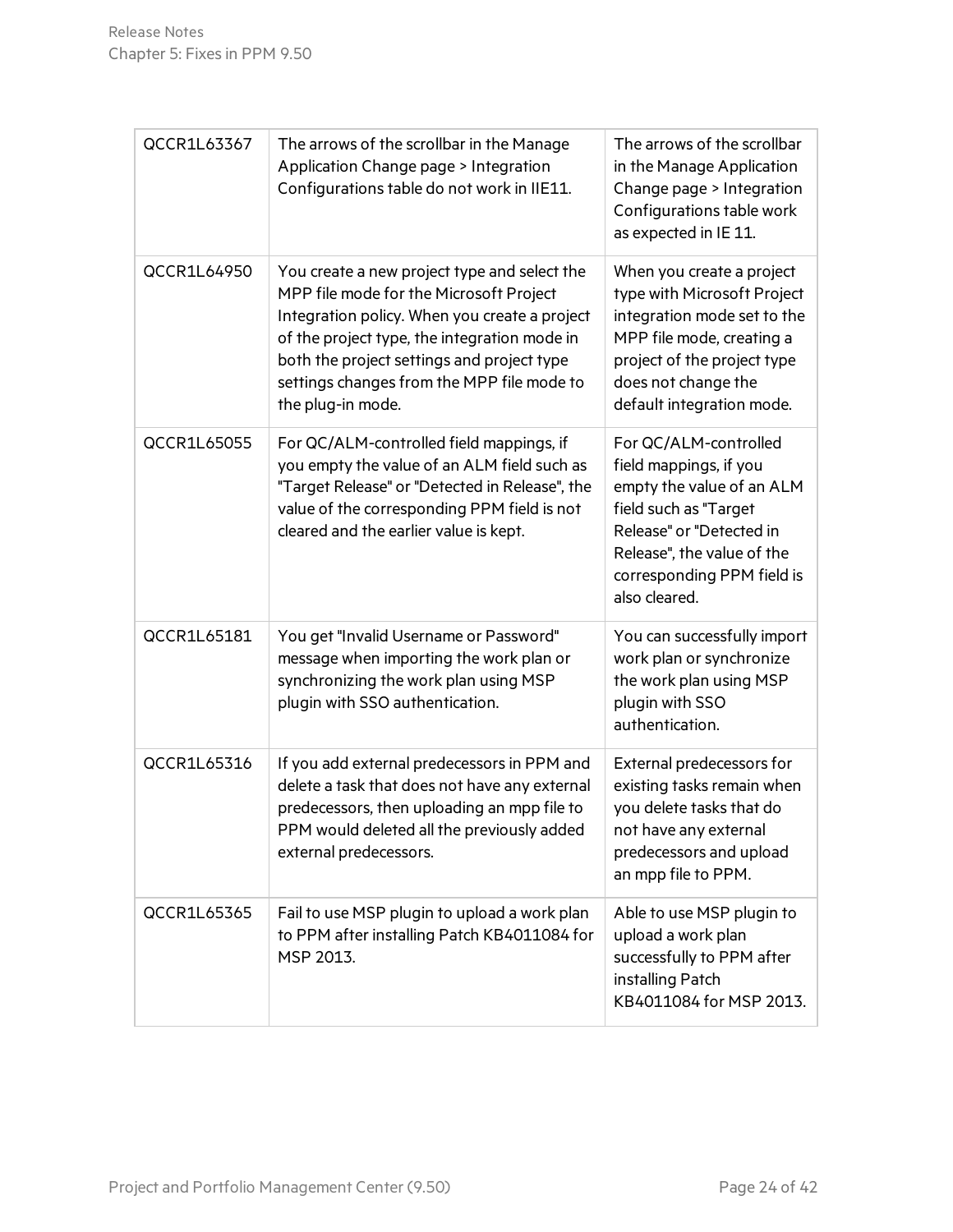| QCCR1L65469 | When you create an ALM - Release<br>Management request in PPM with the field<br>"QC/ALM Requirement Type" being filled, the<br>sync from the PPM request to the mapped<br>ALM requirement fails.              | When you create an ALM -<br>Release Management<br>request in PPM with or<br>without the field "QC/ALM<br>Requirement Type" being<br>filled, the sync from the<br>PPM request to the<br>mapped ALM requirement<br>is always successful. |
|-------------|---------------------------------------------------------------------------------------------------------------------------------------------------------------------------------------------------------------|----------------------------------------------------------------------------------------------------------------------------------------------------------------------------------------------------------------------------------------|
| QCCR1L65772 | LDAP connection response timeout cannot<br>be configured. It times out if no response is<br>returned from LDAP within 15 seconds.                                                                             | A new parameter LDAP_<br>CONNECT_TIMEOUT is<br>added. You can use this<br>parameter to set the<br>amount of time (in<br>milliseconds) the PPM<br>Service tries to connect o<br>LDAP server before it times<br>out.                     |
|             |                                                                                                                                                                                                               | By default, it times out<br>when the connection time<br>exceeds 15 seconds.                                                                                                                                                            |
| QCCR1L65837 | Downloading a work plan to MSP fails if the<br>work plan has a task with very long name.                                                                                                                      | Download work plan to<br>MSP successfully even<br>when the work plan has a<br>task whose name is longer<br>than 255 characters.                                                                                                        |
| QCCR1L65875 | Unable to download a work plan as an MPP<br>file if the work plan has tasks which have zero<br>schedule effort but non-zero % complete.                                                                       | You can download a work<br>plan to an MPP file if the<br>work plan has tasks which<br>have zero schedule effort<br>but non-zero % complete.                                                                                            |
| QCCR1L66155 | If a project uses a regional calendar where the<br>working hours is 8.5, when you download the<br>project work plan to MPP file, the task<br>durations in the work plan and in the MPP<br>file are different. | The task durations in the<br>work plan and MPP file are<br>the same regardless of the<br>working hours.                                                                                                                                |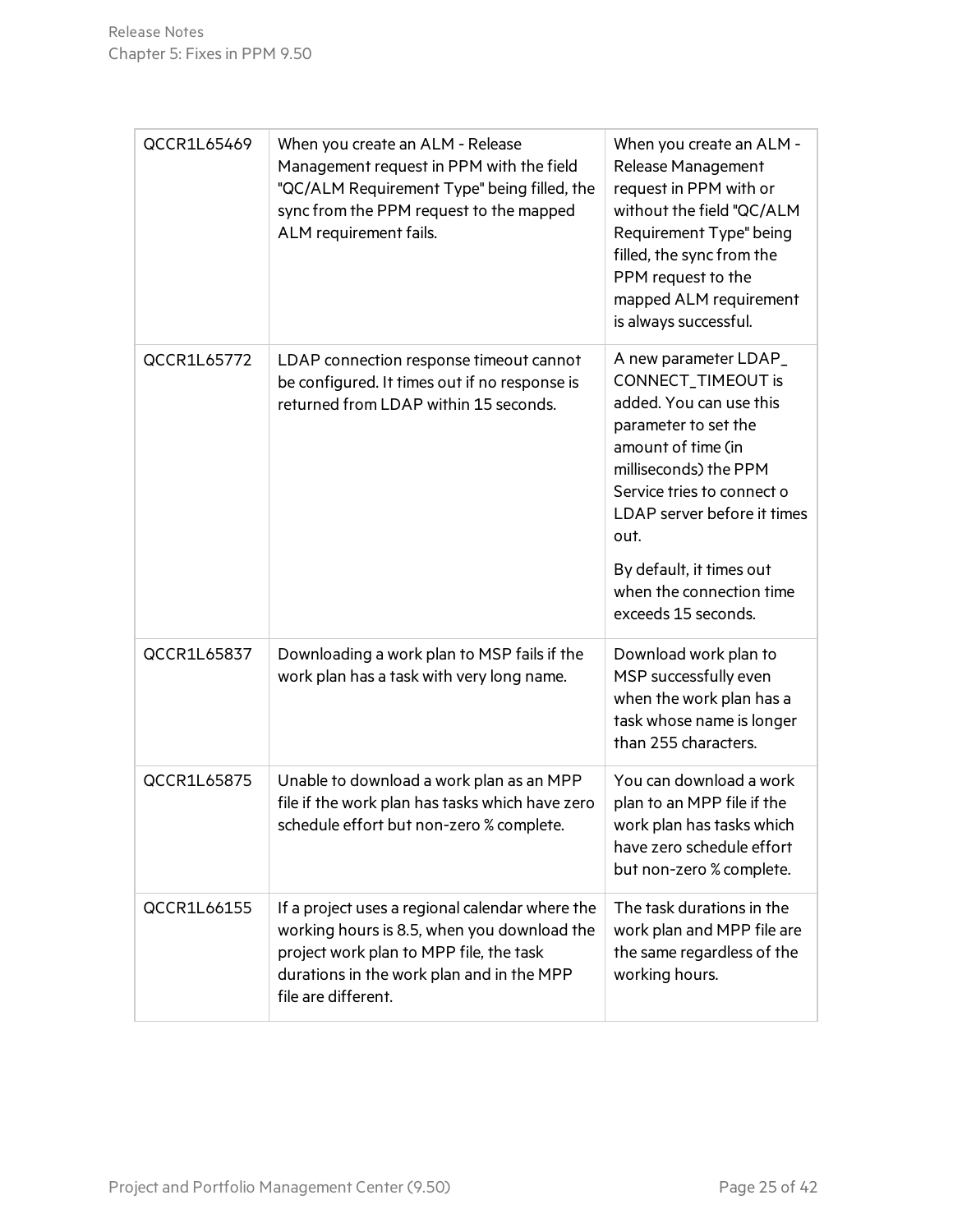| QCCR1L66153 | If a task in the PPM work plan is cancelled,<br>when you download the workplan to an MPP<br>file, the task does not have the prefix<br>"Cancelled" in its name in the MPP file. | The prefix "Cancelled" is<br>added in the names of the<br>cancelled tasks when you<br>download the work plan to<br>an MPP file. |
|-------------|---------------------------------------------------------------------------------------------------------------------------------------------------------------------------------|---------------------------------------------------------------------------------------------------------------------------------|
|             |                                                                                                                                                                                 |                                                                                                                                 |

# Mobility

| <b>CR</b>   | <b>Problem</b>                                                                                                       | <b>Resolution</b>                                                                                                     |
|-------------|----------------------------------------------------------------------------------------------------------------------|-----------------------------------------------------------------------------------------------------------------------|
| QCCR1L65847 | When PPM Mobile Web Client is not<br>enabled, opening PPM via smartphone<br>should not redirect to the web app page. | When PPM Mobile Web Client<br>is not enabled, opening PPM<br>via smartphone does not<br>redirect to the web app page. |

## Platform

| <b>CR</b>   | <b>Problem</b>                                                                                                                                                                                                                                 | <b>Resolution</b>                                                                                        |
|-------------|------------------------------------------------------------------------------------------------------------------------------------------------------------------------------------------------------------------------------------------------|----------------------------------------------------------------------------------------------------------|
| QCCR1L59238 | When you click Sign Out in the request<br>details or project details page, you are<br>redirected to the login page, however, if you<br>then click the browser's back button, you go<br>back to the request details or project details<br>page. | Once you log out from a<br>PPM page, clicking a<br>browser's back button takes<br>you to the login page. |
| QCCR1L59442 | After you submit an Excel report<br>successfully, the blank window stays open<br>after downloading the report is completed.                                                                                                                    | The blank window is closed<br>automatically when the<br>download is completed.                           |
| QCCR1L63002 | In Internet Explorer 11 when you zoom out<br>to a percentage below 100%, the hierarchical<br>view of the Skill field does not work properly.<br>Only two buttons are visible, but no values.                                                   | The hierarchical view of the<br>field works as expected no<br>matter you zoom out or<br>zoom in.         |
| QCCR1L64738 | Cannot use the Shift or Ctrl key to select<br>multiple values in an auto-complete list.                                                                                                                                                        | Able to use the Shift or Ctrl<br>key to select multiple values<br>in an auto-complete list.              |
| QCCR1L64953 | Some users are not able to access the system<br>and no real exception is captured.                                                                                                                                                             | Users that are unable to<br>login are informed of an<br>corresponding warning or<br>error.               |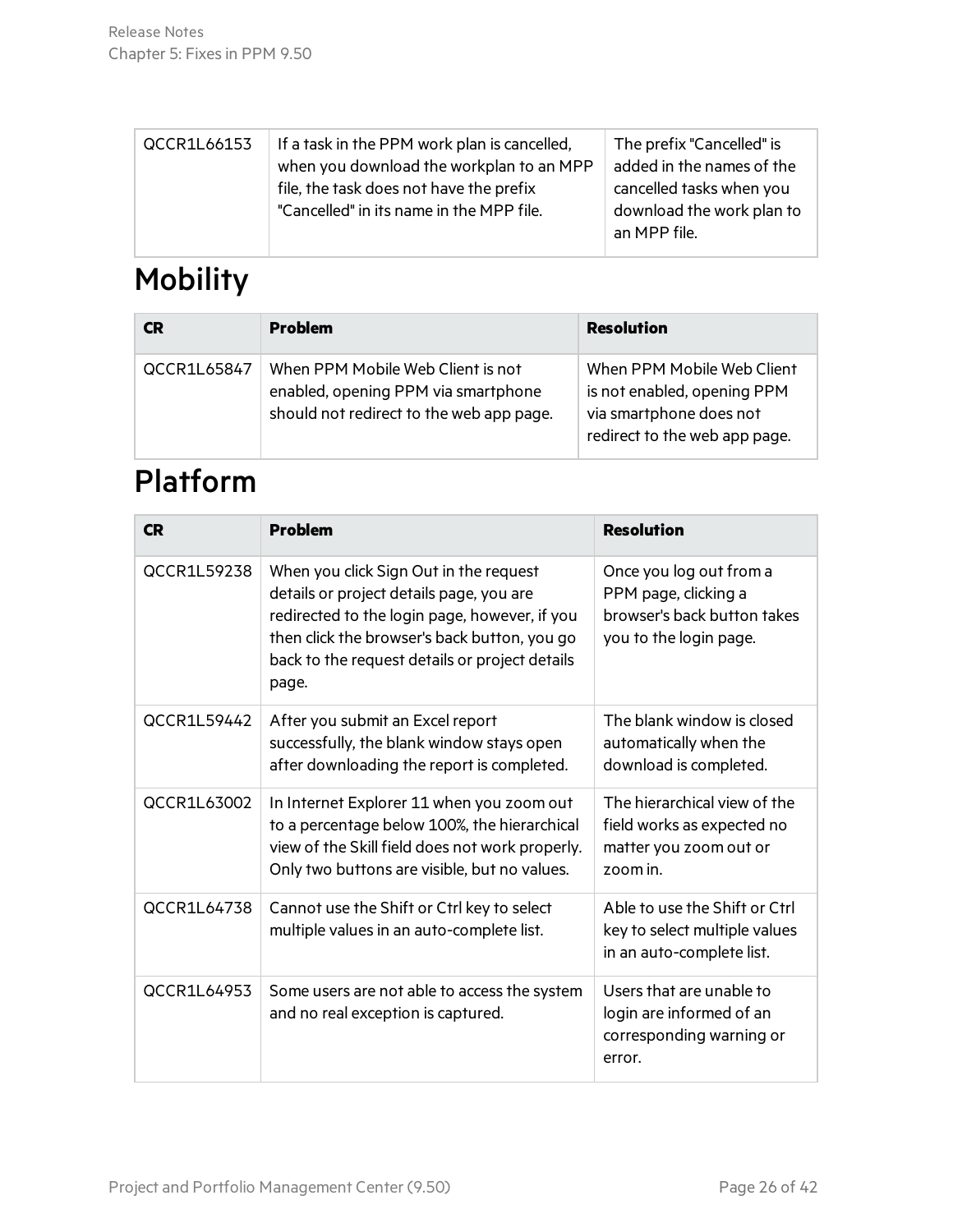| <b>QCCR1L64968</b> | HTTP basic authentication fails for users<br>who have redundant spaces in their<br>usernames.                                                                              | Users with redundant spaces<br>in their usernames can log in<br>PPM successfully.                                                                                                                   |
|--------------------|----------------------------------------------------------------------------------------------------------------------------------------------------------------------------|-----------------------------------------------------------------------------------------------------------------------------------------------------------------------------------------------------|
| QCCR1L64977        | The error "java.io.NotSerializableException:<br>com.kintana.core.db.DBConnectionBroker" is<br>found in the server.log when running the<br>special command ksc_itg_run_sql. | The error no longer occurs<br>when running the special<br>command ksc_itg_run_sql.                                                                                                                  |
| QCCR1L65046        | When a user is created via the User<br>management Console, start date and end<br>date are getting stored a day earlier than<br>when a user is created via Workbench.       | Wherever a user is created,<br>start and end dates of the<br>user are consistent in both<br><b>User Management Console</b><br>and Workbench.                                                        |
| QCCR1L65048        | "Run On" dates still reflect scheduled dates<br>for Excel reports.                                                                                                         | "Run On" dates for Excel<br>reports show the dates when<br>the reports are actually run.                                                                                                            |
| QCCR1L65196        | Unable to launch the Open Workbench or<br>Open Workbench on Desktop menu option.                                                                                           | Able to open PPM<br>Workbench via the menu<br>option Open Workbench or<br>Open Workbench on<br>Desktop.                                                                                             |
| QCCR1L65234        | The OOTB validation "FINANCIAL<br>BENEFIT_AVOIDANCE_CATEGORY" is not<br>editable in PPM Workbench and cannot be<br>used by request type fields.                            | You can now edit the<br>validation and use it for<br>request type fields.                                                                                                                           |
| QCCR1L65332        | PPM database tables have the risk of High<br>Watermark enqueue contention.                                                                                                 | The "enq: HW-contention"<br>wait event is mainly caused<br>by the limitation of basicfiles.<br>PPM database has tables<br>with basicfile lob segments.<br>To address this issue, see<br>KM03157412. |
| QCCR1L65352        | Ambiguous query causes errors when<br>importing users.                                                                                                                     | "ref." information is included<br>in the query to avoid<br>ambiguity.                                                                                                                               |
| QCCR1L65417        | The timeout error occurs when you open<br>User Management Console.                                                                                                         | The timeout error does not<br>occur when you open User<br>Management Console.                                                                                                                       |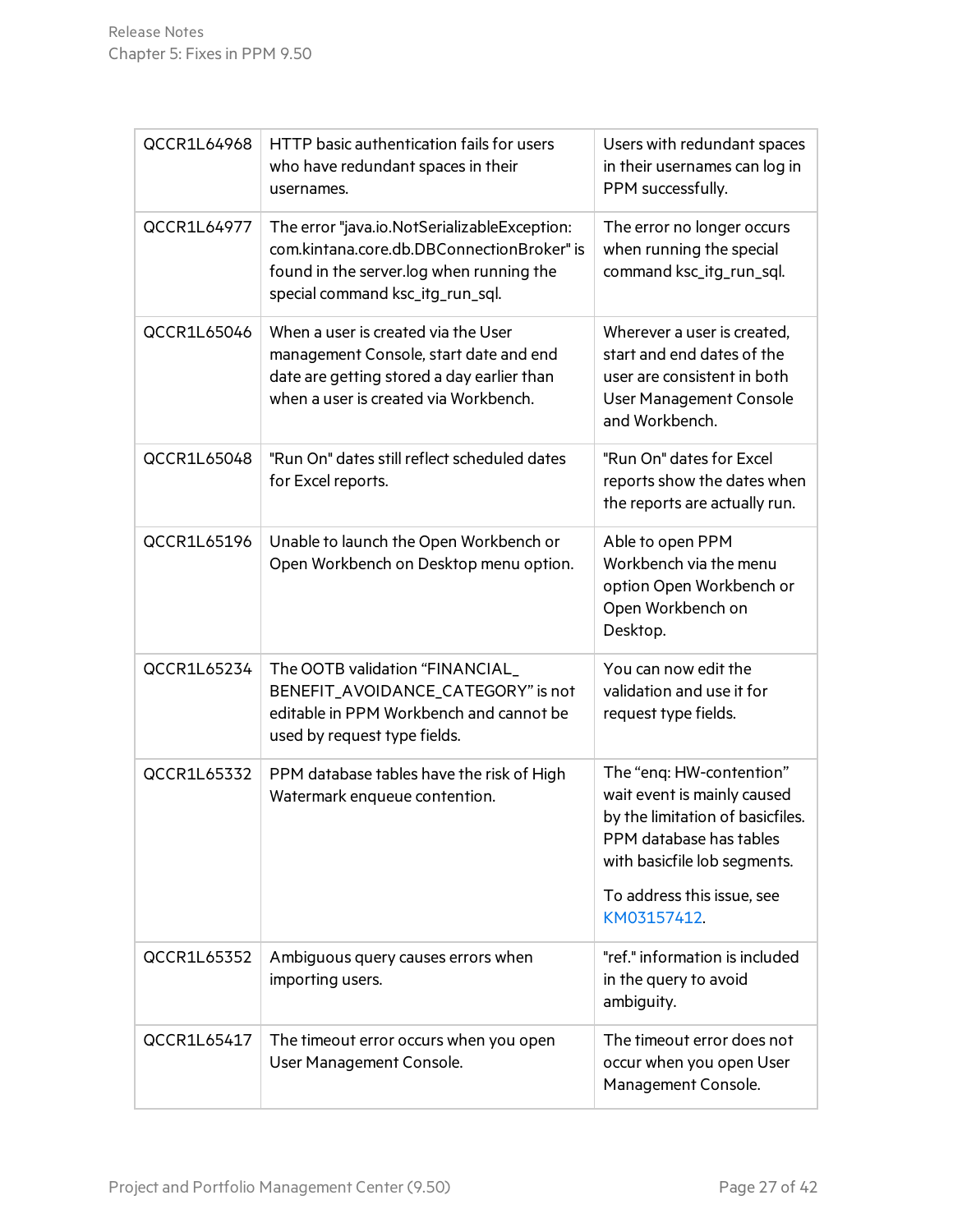| QCCR1L65431   PPM REST API does not support HTTP | PPM REST API now           |
|--------------------------------------------------|----------------------------|
| basic access authentication when SSO is          | supports HTTP basic access |
| enabled.                                         | authentication when SSO is |
|                                                  | enabled.                   |
|                                                  |                            |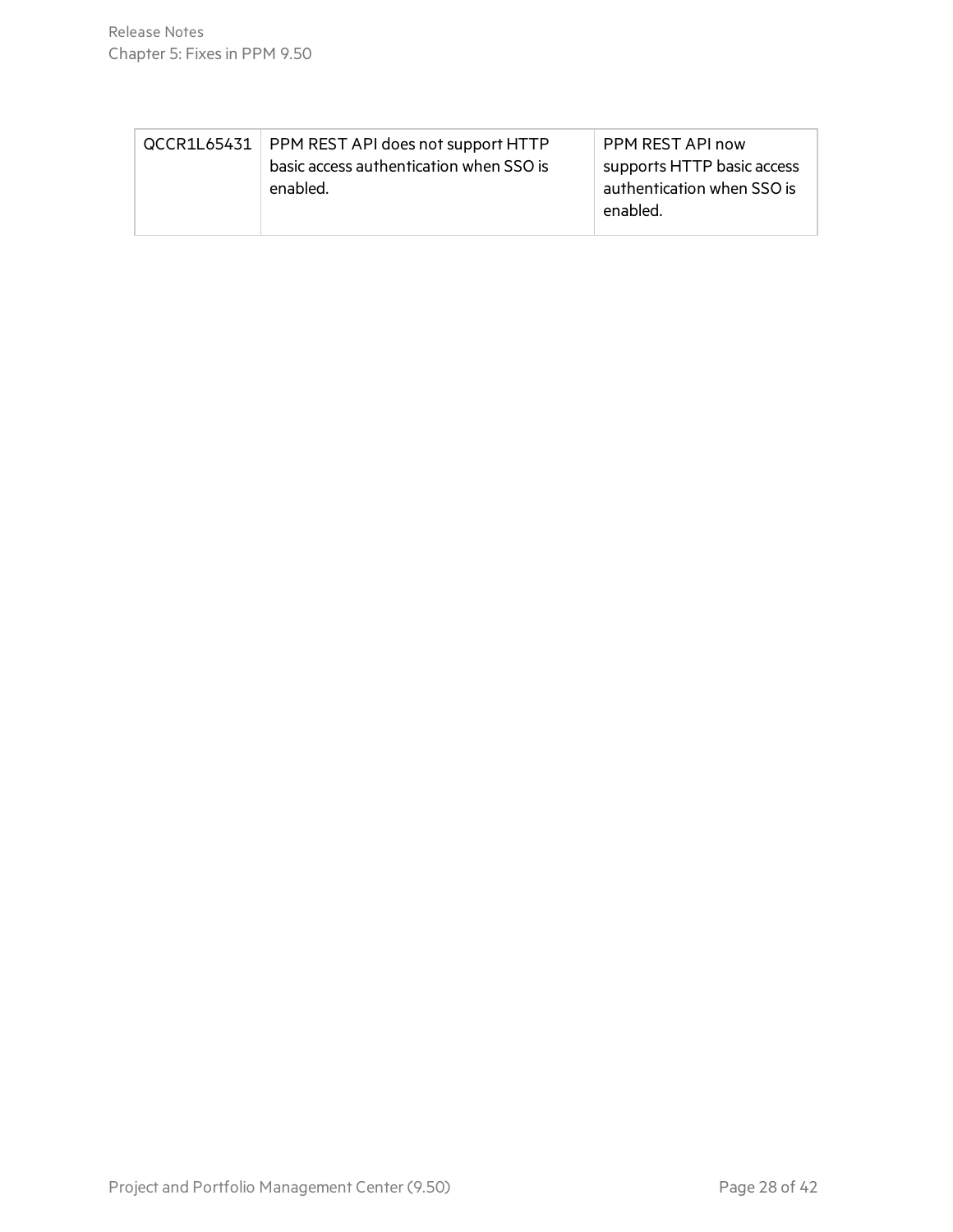| QCCR1L65446 | Fail to edit existing organization units by<br>using the Run PPM Organization Unit<br>Interface report. | The report now supports<br>moving, renaming, disabling,<br>and enabling org units.                                                                                          |
|-------------|---------------------------------------------------------------------------------------------------------|-----------------------------------------------------------------------------------------------------------------------------------------------------------------------------|
|             |                                                                                                         | To edit an org unit, you<br>should populate relative<br>columns in the KRSC_ORG_<br>UNITS_INT table before<br>running the Run PPM<br>Organization Unit Interface<br>report: |
|             |                                                                                                         | • To move the org unit,<br>populate the following<br>columns:                                                                                                               |
|             |                                                                                                         | • GROUP_ID ORG_UNIT_<br>ID: current org unit ID                                                                                                                             |
|             |                                                                                                         | • ORG_UNIT_NAME:<br>current org unit name<br>PARENT_ORG_                                                                                                                    |
|             |                                                                                                         | • UNIT_NAME: name of<br>the org unit where the<br>current org unit will<br>move                                                                                             |
|             |                                                                                                         | When you move an org<br>unit, the child org units<br>under this org unit will<br>also be moved.                                                                             |
|             |                                                                                                         | • To rename the org unit,<br>populate the following<br>columns:                                                                                                             |
|             |                                                                                                         | • GROUP_ID ORG_UNIT_<br>ID: current org unit                                                                                                                                |
|             |                                                                                                         | ID ORG_UNIT_NAME:<br>new name of the<br>current org unit                                                                                                                    |
|             |                                                                                                         | To disable or enable the<br>org unit, populate the<br>following columns:                                                                                                    |
|             |                                                                                                         | • GROUP_ID ORG_UNIT_<br>ID: current org unit ID                                                                                                                             |
|             |                                                                                                         | • ORG_UNIT_NAME:                                                                                                                                                            |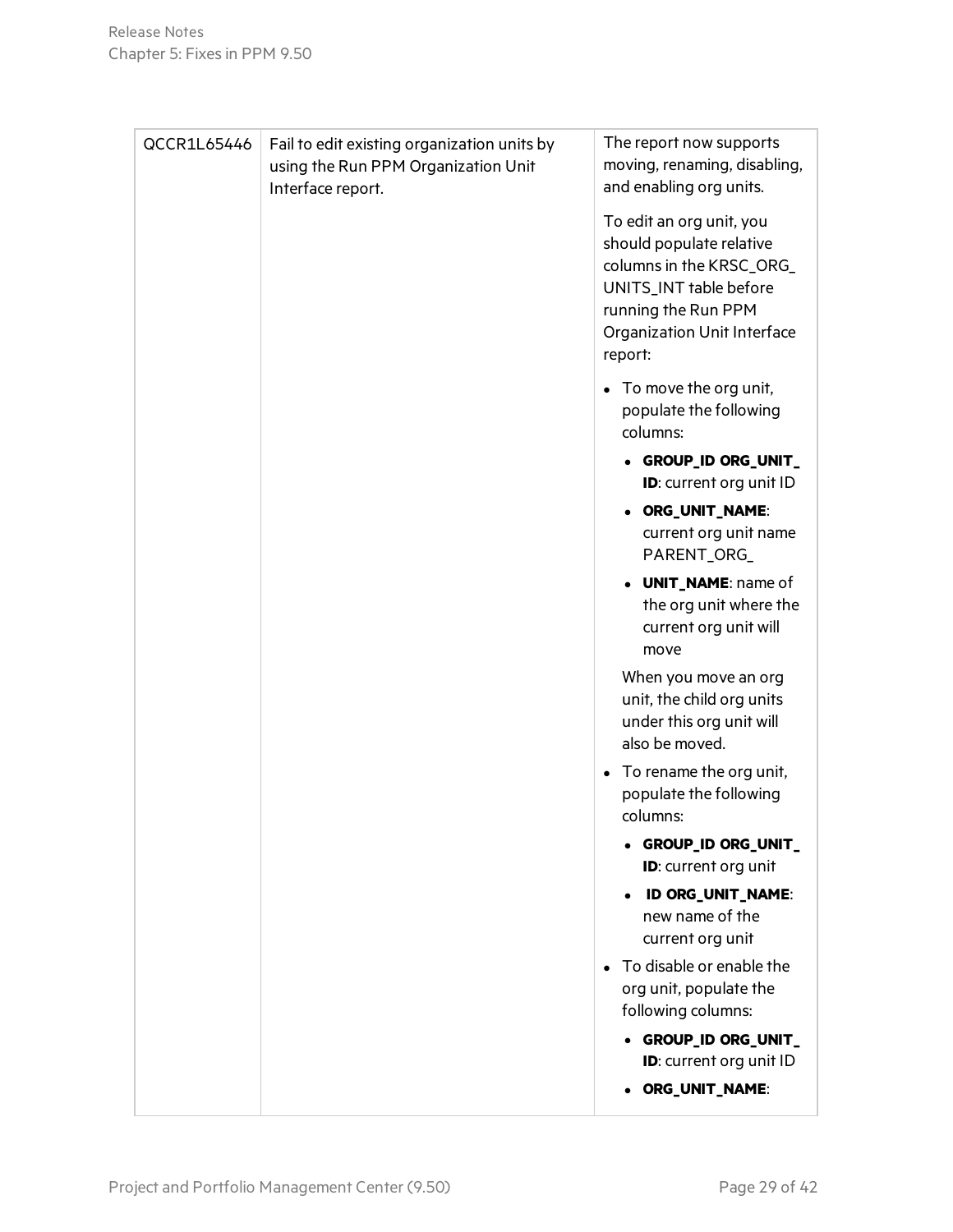|             |                                                                                                                             | current org unit name<br>• PARENT_ORG_UNIT_<br>NAME: parent org unit<br>name<br>• ENABLE_FLAG: "N" is to<br>disable; "Y" is to enable.<br>When you disable or<br>enable an org unit, the<br>security group and child<br>org units of this org unit<br>will also be disabled or<br>enabled. |
|-------------|-----------------------------------------------------------------------------------------------------------------------------|--------------------------------------------------------------------------------------------------------------------------------------------------------------------------------------------------------------------------------------------------------------------------------------------|
| QCCR1L65496 | The "java.lang.ArrayIndexOutOfBounds<br>Exception" occurs when you use the special<br>command ksc_local_exec with SQL PLUS. | The exception does not<br>occur when you use the<br>special command ksc_local_<br>exec with SQL PLUS.                                                                                                                                                                                      |
| QCCR1L65602 | You cannot open a work plan in the Quick<br>view after secure Web logon is enabled.                                         | Able to open a work plan in<br>the Quick view afrer secure<br>Web logon is enabled.                                                                                                                                                                                                        |
| QCCR1L65697 | A SQL query gets stuck because adding a<br>request to a time sheet using the Request<br>Type filter is slow.                | The SQL query is updated to<br>improve the performance.                                                                                                                                                                                                                                    |
| QCCR1L65784 | Fail to run kFIPSMigrate.sh when there are<br>some SSO or LDAP users in the KNTA_<br><b>USERS</b> table.                    | You can run kFIPSMigrate.sh<br>successfully when LDAP or<br>SSO users are in the PPM<br>users table.                                                                                                                                                                                       |
| QCCR1L65917 | Fail to run kJSPCompiler.sh in the AIX<br>operating system after the upgrade from<br>9.41 to 9.42.                          | You can run<br>kJSPCompiler.sh in the AIX<br>operating system<br>successfully.                                                                                                                                                                                                             |
| QCCR1L65999 | "Exception starting filter WSDL_FILTER"<br>error occurs after installing the patch<br>9.310003.                             | The error does not occur<br>after running PPM.                                                                                                                                                                                                                                             |
| QCCR1L66058 | Unable to generate kSupport files after<br>implementing FIPS compliant encryption.                                          | You can generate kSupport<br>files after implementing FIPS<br>compliant encryption.                                                                                                                                                                                                        |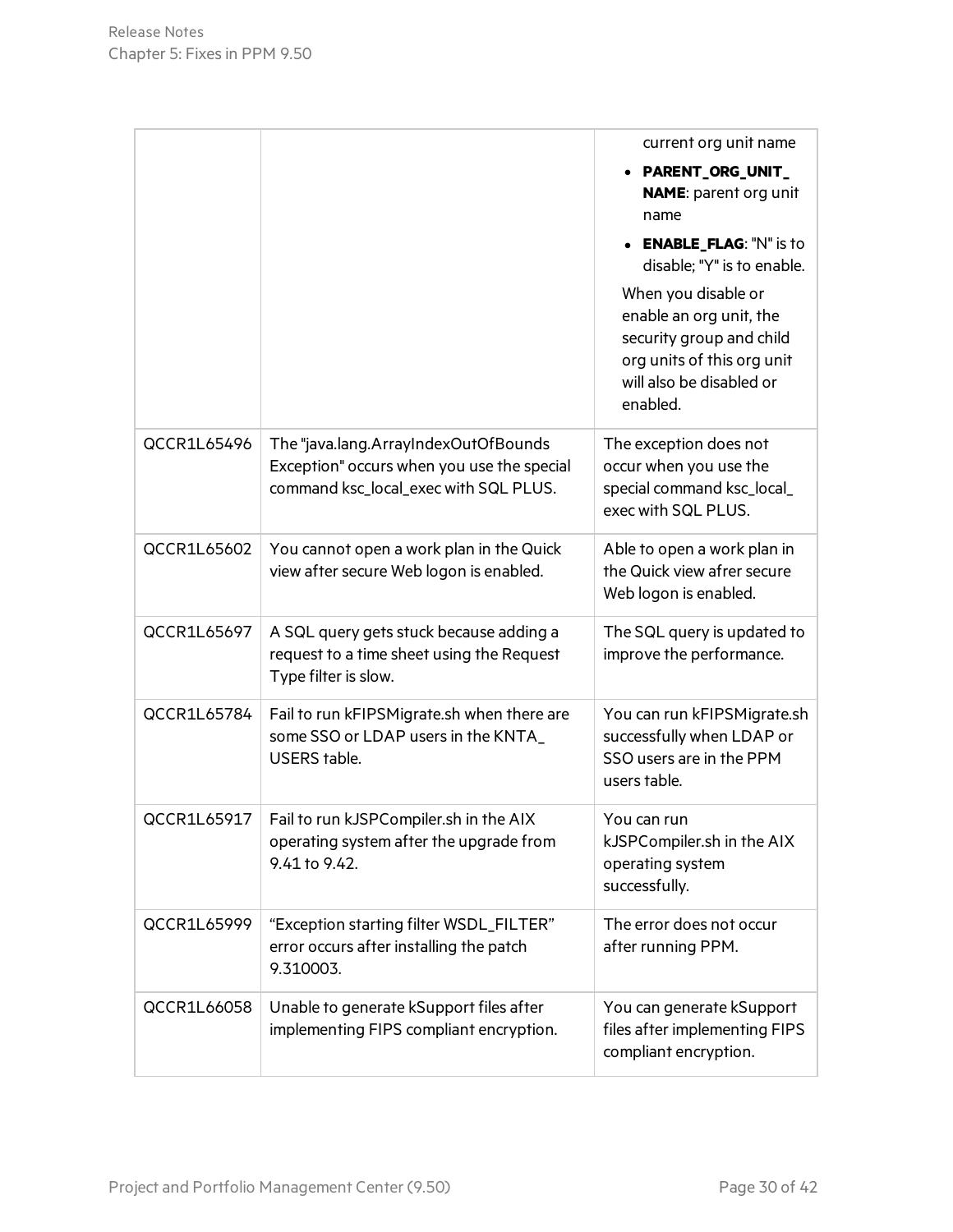| QCCR1L66116 | The Import Users report fails with the error<br>like "INVALID_COMPANY: Company XXX<br>not found in lookup CRT - Company".                                             | The Import Users report runs<br>successfully without the<br>error.                                   |
|-------------|-----------------------------------------------------------------------------------------------------------------------------------------------------------------------|------------------------------------------------------------------------------------------------------|
| QCCR1L66115 | Classpath of Staffing Resources. properties<br>seems to be different than the other<br>properties files. When you put it in WEB-<br>INF\classes, it can not be loaded | StaffingResources.properties<br>can be loaded from WEB-<br>INF\classes.                              |
| QCCR1L66135 | Errors occur when running custom reports<br>after implementing SSL certificates.                                                                                      | The errors no longer occur<br>when running custom<br>reports after implementing<br>SSL certificates. |

# Program Management

| <b>CR</b>   | <b>Problem</b>                                                                                                                                                                                                       | <b>Solution</b>                                                                                                                                                              |
|-------------|----------------------------------------------------------------------------------------------------------------------------------------------------------------------------------------------------------------------|------------------------------------------------------------------------------------------------------------------------------------------------------------------------------|
| QCCR1L62652 | "Projected Cost" and "Remaining Forecast<br>Cost" information is missing in Financial<br>Summary Help Content.                                                                                                       | "Projected Cost" and<br>"Remaining Forecast Cost"<br>information is added in<br><b>Financial Summary Help</b><br>Content.                                                    |
| QCCR1L64966 | After the upgrade to 9.40, you are unable<br>to see closed projects in closed programs.                                                                                                                              | The "Include closed" checkbox<br>is available in closed programs.<br>Selecting this checkbox, you<br>can see closed projects included<br>in the closed programs              |
| QCCR1L65477 | The timeout error occurs when you use<br>readProgram web service to read a<br>program that includes no contents.                                                                                                     | The timeout error does not<br>occur when you use<br>readProgram web service to<br>read a program that includes<br>no contents.                                               |
| QCCR1L65563 | If your regional setting is "English(United<br>State)", Cost Variance and Schedule<br>Variance in program cost tab > Earned<br>value Analysis display"<br>class="negativevalue">(\$990)" which<br>should be "\$990". | If your regional setting is<br>"English(United State)", Cost<br>Variance and Schedule<br>Variance in program cost tab ><br>Earned value Analysis are<br>displayed correctly. |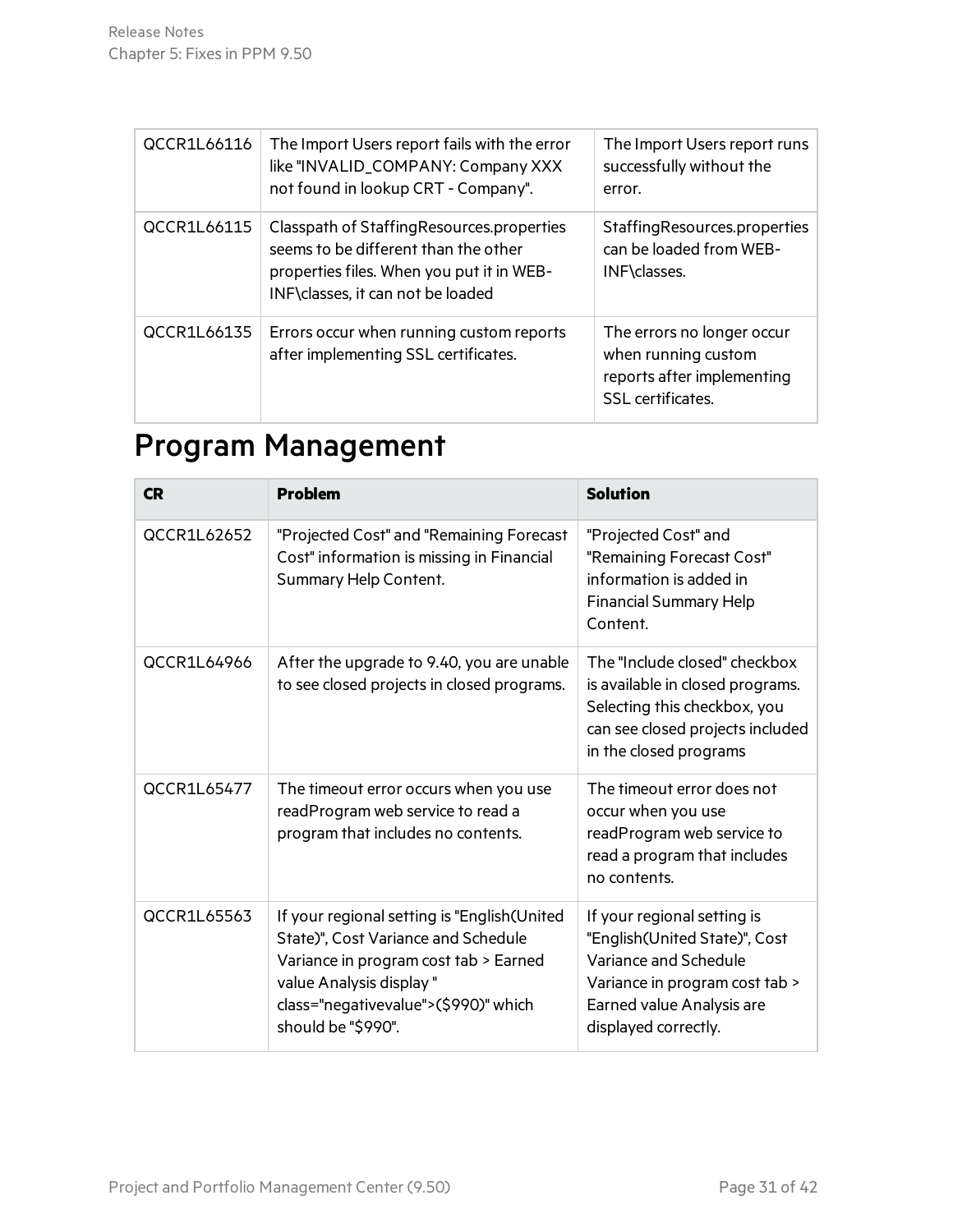| QCCR1L65646 | Unable to update and save a date-type<br>user data field in the program details<br>page.                                                      | Able to update and save a<br>date-type user data field in the<br>program details page.                         |
|-------------|-----------------------------------------------------------------------------------------------------------------------------------------------|----------------------------------------------------------------------------------------------------------------|
| QCCR1L65686 | The message in the program Cost tab is<br>confusing when the cost of a project<br>included in the program is not rolled up<br>to the program. | The message now reads like:<br>Costs are up to date as of xxx.<br>Costs are scheduled to be<br>updated on yyy. |

## Project Management

| <b>CR</b>   | <b>Problem</b>                                                                                                                                                                                                                                         | <b>Solution</b>                                                                                                                                                                                                                                                     |
|-------------|--------------------------------------------------------------------------------------------------------------------------------------------------------------------------------------------------------------------------------------------------------|---------------------------------------------------------------------------------------------------------------------------------------------------------------------------------------------------------------------------------------------------------------------|
| QCCR1L60192 | In Project Gantt portlet, summary tasks are<br>listed on the top regardless of the "Sort By"<br>criteria when you choose to display x<br>previous weeks and y next weeks. This issue<br>happens when a project contains more than<br>one summary task. | The Project Gantt portlet<br>displays summary tasks<br>according to the "Sort by"<br>criteria.                                                                                                                                                                      |
| QCCR1L64136 | Duplicate rows are created in table<br>component fields when using the web<br>service createProject to create a project.                                                                                                                               | No duplicate rows are<br>created in table component<br>fields when using the web<br>service createProject to<br>create a project.                                                                                                                                   |
| QCCR1L64574 | If you add a multi-select auto-complete list<br>field to task user data, once the values in<br>this field are saved, the separator is changed<br>to "#@#".                                                                                             | Values in a multi-select task<br>user data field are separated<br>by semicolons.                                                                                                                                                                                    |
| QCCR1L64573 | The formats of date fields in work plan user<br>data and in task user data are not<br>consistent.                                                                                                                                                      | The formats of date fields in<br>work plan user data and in<br>task user data are the same.                                                                                                                                                                         |
| QCCR1L64629 | Should not be able to delete or update a<br>baseline by replacing the "workPlanId="<br>value in the URL with the baseline ID.                                                                                                                          | Baselines are not editable<br>when you replace the work<br>plan ID in the URL.<br>Note: If you want to use<br>REST API to access baseline<br>information in your self-<br>developed applications, open<br>Help > Interactive Rest API<br>Help in PPM for reference. |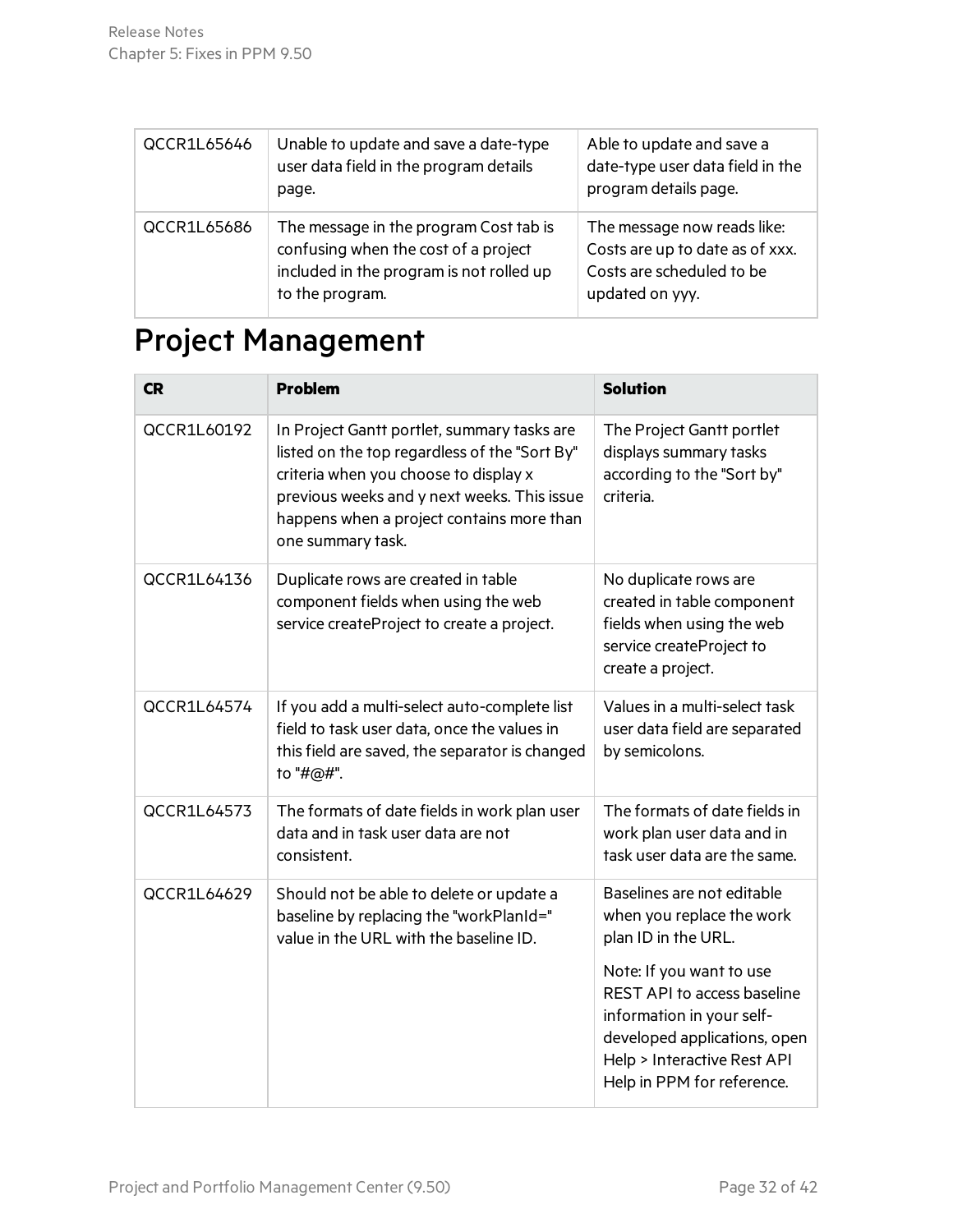| QCCR1L65109 | If all the issues/risks/scope changes are<br>closed for a project, the Show Full List<br>button is no longer available in their<br>respective portlets, so you cannot see the<br>closed entities.                                                                                               | If all the issues/risks/scope<br>changes are closed for a<br>project, the Show Full List<br>button is still available in<br>their respective portlets.                       |
|-------------|-------------------------------------------------------------------------------------------------------------------------------------------------------------------------------------------------------------------------------------------------------------------------------------------------|------------------------------------------------------------------------------------------------------------------------------------------------------------------------------|
| QCCR1L65126 | The web service updateFinancialSummary<br>fails with the following error when you<br>change project settings from allowing<br>capitalized cost to disallowing capitalized<br>cost.<br>"org.apache.axis2.AxisFault: The expense<br>type Capital is invalid, costs are not being<br>capitalized." | The web service<br>updateFinancialSummary<br>runs successfully regardless<br>of the project expense type.                                                                    |
| QCCR1L65251 | Unable to successfully update date-type<br>user data fields in task details page.                                                                                                                                                                                                               | Able to update date-type<br>user data fields in the task<br>details page.                                                                                                    |
| QCCR1L65614 | In IE 11, when you schedule a work plan in<br>the Quick view and click the Schedule from<br>date field, the date picker window displays<br>"Loading" for long.                                                                                                                                  | You can successfully<br>schedule a work plan in the<br>Quick view in IE 11.                                                                                                  |
| QCCR1L65902 | ConcurrentModificationException occurs<br>when more than one user sorts the same<br>table component field by the same column<br>in the same request.                                                                                                                                            | The exception does not<br>occur when more than one<br>user sorts the same table<br>component field by the same<br>column in the same request.                                |
| QCCR1L66199 | When you change Request Type in project<br>details page, you run into the error "Error:<br>The projectId parameter is malformed".                                                                                                                                                               | You can change Request<br>Type in project details page<br>successfully without the<br>error.                                                                                 |
| QCCR1L66200 | When you change the Request Type field in<br>project details page on a PPM instance that<br>uses Web server to connect with PPM<br>server, "Error: The projectId parameter is<br>malformed" occurs.                                                                                             | The error does not occur<br>When you change the<br>Request Type field in project<br>details page on a PPM<br>instance that uses Web<br>server to connect with PPM<br>server. |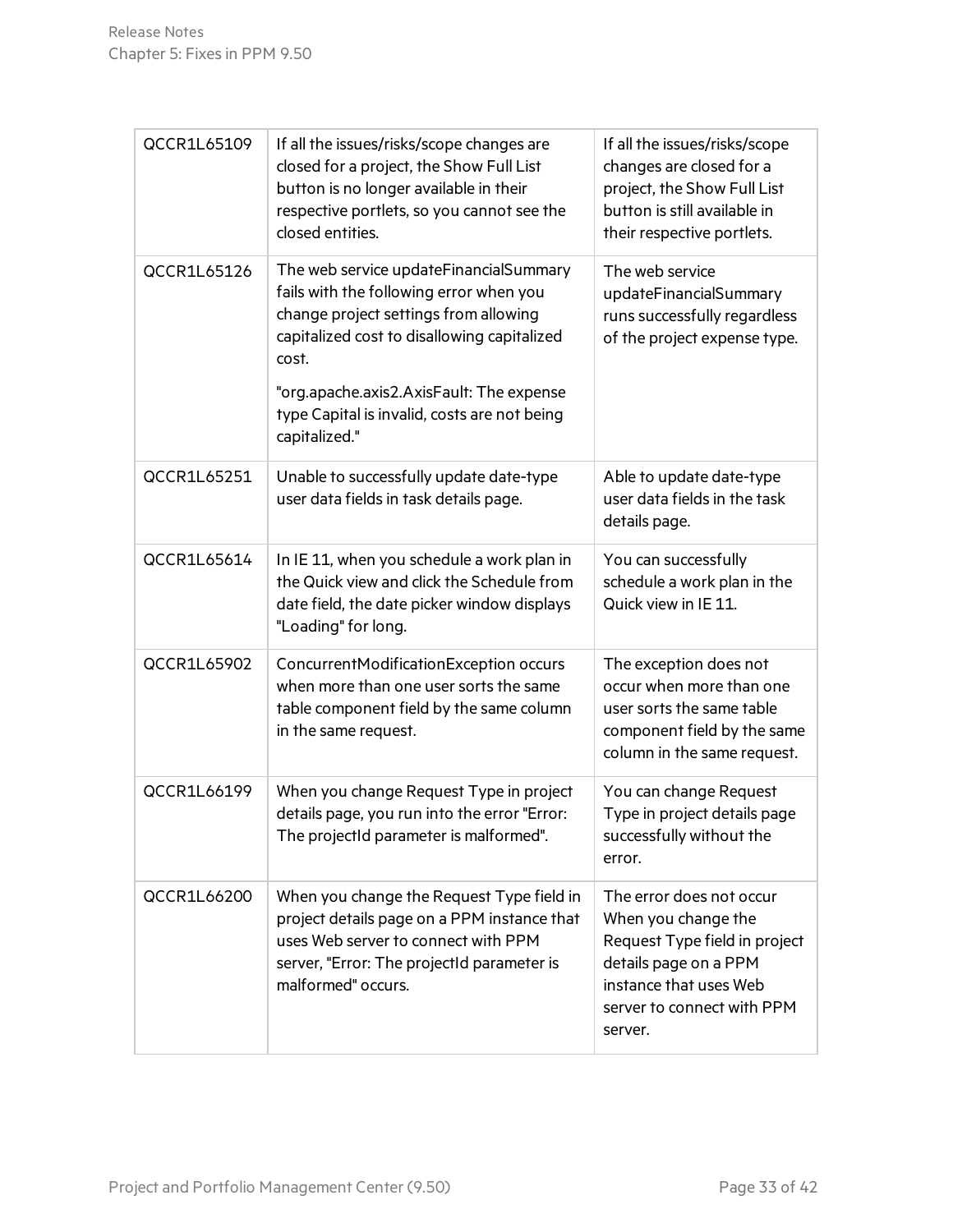# Resource Management

| <b>CR</b>   | <b>Problem</b>                                                                                                                                                                                                                                                                                                                                                | <b>Solution</b>                                                                                                                                                                                                                                                                                                                                                                                                                                         |
|-------------|---------------------------------------------------------------------------------------------------------------------------------------------------------------------------------------------------------------------------------------------------------------------------------------------------------------------------------------------------------------|---------------------------------------------------------------------------------------------------------------------------------------------------------------------------------------------------------------------------------------------------------------------------------------------------------------------------------------------------------------------------------------------------------------------------------------------------------|
| QCCR1L58086 | When you open a staffing profile that you<br>do not have the permission to access, an<br>error dialog opens. However, an hourglass<br>icon keeps loading when you close the<br>dialog.                                                                                                                                                                        | The hourglass icon does<br>not appear after closing the<br>error dialog.                                                                                                                                                                                                                                                                                                                                                                                |
| QCCR1L59115 | If a position's status is not New, when<br>sending resource request for the position,<br>duplicate email notifications are sent to the<br>resource pool manager.                                                                                                                                                                                              | If a position's status is soft<br>booked or partially<br>assigned,<br>when sending resource<br>request to a different<br>resource pool, the old<br>resource pool manager<br>receives a withdrawal<br>notification and the new<br>resource pool manager<br>receives a resource<br>request notification.<br>• when sending resource<br>request to the same<br>resource pool, the<br>resource pool manager<br>receives a resource<br>request notification. |
| QCCR1L62905 | Suppose a user has more than one<br>assignment in a resource pool and belongs<br>to the resource pool in different periods.<br>When you search resources and export the<br>search result including the user to Excel, the<br>resource pool appears in the Resource Pool<br>column as many times as the assignments<br>the user has against the resource pool. | Even when a user in a<br>resource pool is assigned<br>more than once, the<br>resource pool appears only<br>once in the Resource Pool<br>column in Excel.                                                                                                                                                                                                                                                                                                |
| QCCR1L63899 | When a resource is fully assigned to a<br>position, the resource's remaining capacity is<br>shown in yellow in the Gantt view of the<br>staffing profile New UI.                                                                                                                                                                                              | When a resource's<br>remaining capacity is<br>greater than or equal to 0, it<br>is displayed in black.                                                                                                                                                                                                                                                                                                                                                  |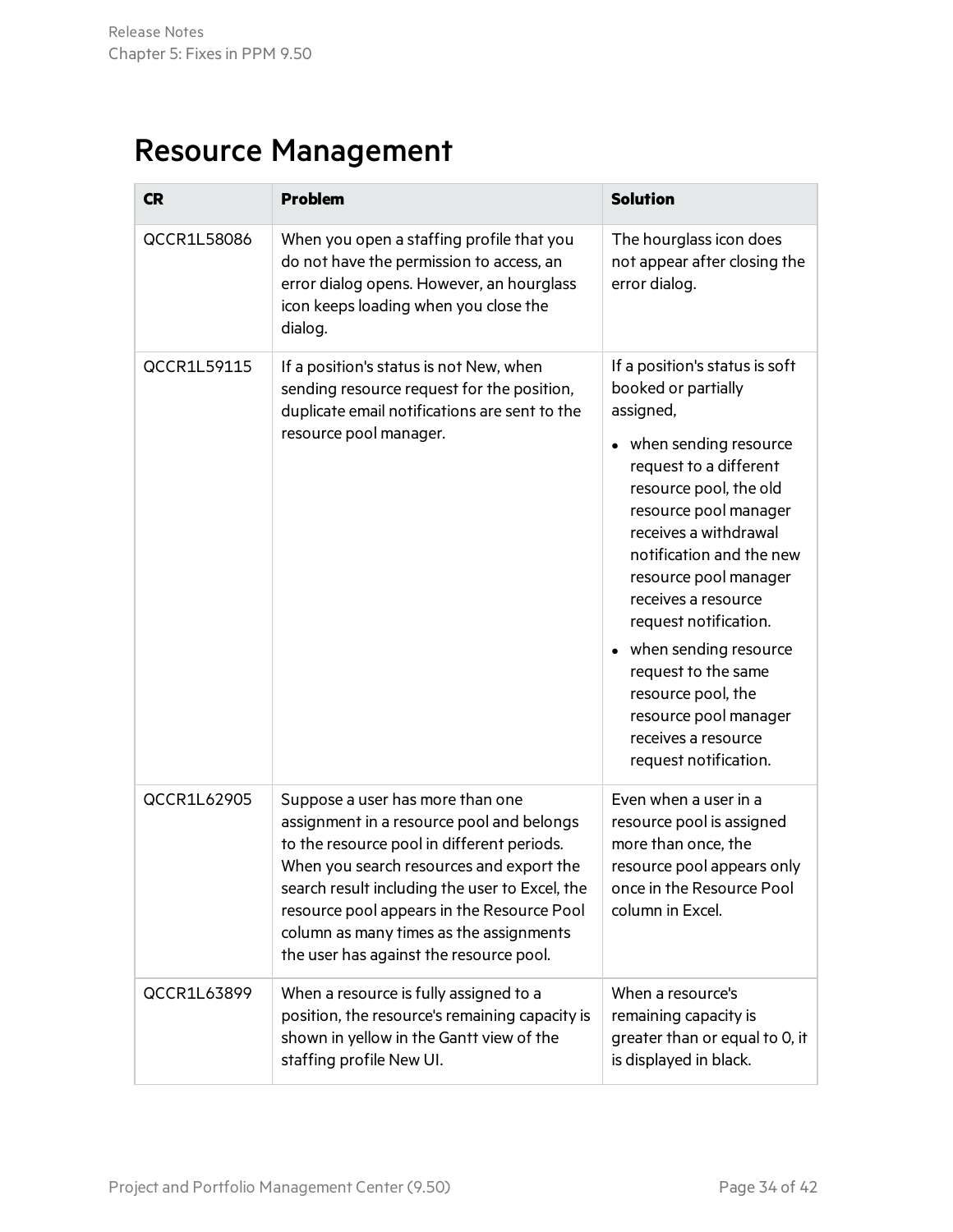| QCCR1L64480 | Making changes to an org unit takes a long<br>time.                                                                                                                                                                                                | The performance with<br>saving changes to an org<br>unit is improved.                                                                                                                                                                                            |
|-------------|----------------------------------------------------------------------------------------------------------------------------------------------------------------------------------------------------------------------------------------------------|------------------------------------------------------------------------------------------------------------------------------------------------------------------------------------------------------------------------------------------------------------------|
| QCCR1L64974 | When the "Working hours in a day" in a<br>regional calendar has 2 decimals, the staffing<br>profiles that use the regional calendar do<br>not display the Forecast Total   Unmet Total<br>row.                                                     | When the "Working hours in<br>a day" in a regional calendar<br>is not an integer, the<br>staffing profiles that use<br>the regional calendar still<br>display the Forecast Total  <br>Unmet Total data correctly.                                                |
| QCCR1L65382 | The auto-complete icon and the Search<br>button of the Resource Pool field in the<br>position dialog do not work.                                                                                                                                  | Both the auto-complete<br>icon and the Search button<br>of the Resource Pool field in<br>the position dialog work as<br>expected.                                                                                                                                |
| QCCR1L65445 | If a user has an invalid manager, the user is<br>imported with the invalid manager when<br>using the Import Users report.                                                                                                                          | If a user has an invalid<br>manager, the user is not<br>imported when using the<br>Import Users report.                                                                                                                                                          |
| QCCR1L65657 | For resources who are allocated to a staffing<br>profile and later inactivated, their allocations<br>that are later than the end dates are<br>removed from the staffing profile New UI<br>but are still kept in the staffing profile<br>Legacy UI. | A new report type "Clean<br><b>Invalid Allocation</b> " is added<br>to clean invalid allocations<br>of inactive resources in<br>staffing profile.<br>The report parameters<br>include:                                                                           |
|             |                                                                                                                                                                                                                                                    | · End Date Range: Invalid<br>allocations of users<br>whose end dates fall<br>between the report run<br>date and specified days<br>before the run date will<br>be cleaned.<br><b>User:</b> Selectd users'<br>$\bullet$<br>invalid allocations will be<br>cleaned. |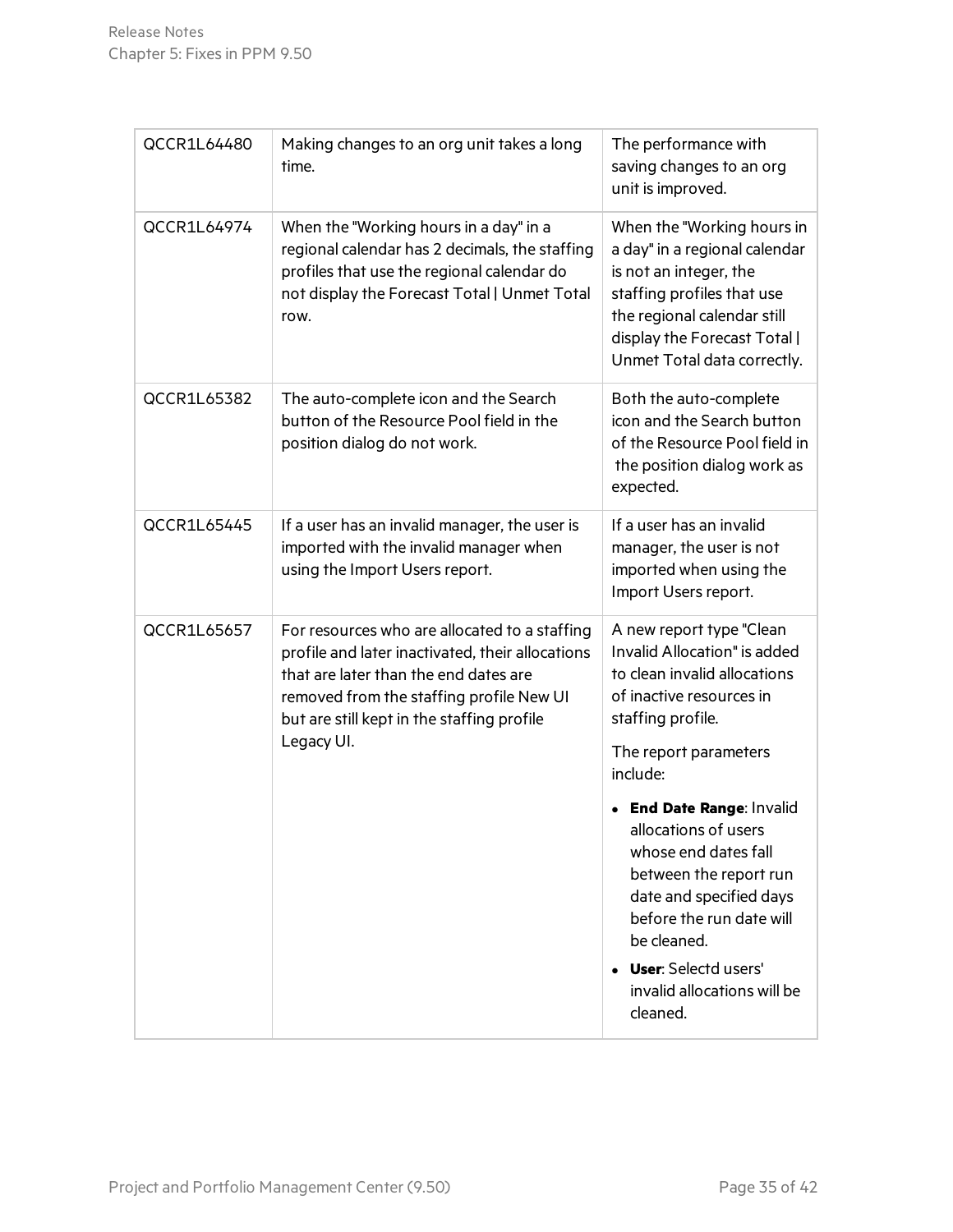| QCCR1L65838 | After the upgrade from 9.22 to 9.42, the<br>Cost Category field becomes required in<br>staffing profiles.                                                                                                                                                                                                                                 | The Cost Category field is<br>not required if the staffing<br>profile is not for a project<br>that is set to calculate the<br>forecasted labor costs from<br>the staffing profile. |
|-------------|-------------------------------------------------------------------------------------------------------------------------------------------------------------------------------------------------------------------------------------------------------------------------------------------------------------------------------------------|------------------------------------------------------------------------------------------------------------------------------------------------------------------------------------|
| QCCR1L65865 | An extra Legacy UI button is displayed in<br>the project overview page when you go to<br>the Staffing tab.                                                                                                                                                                                                                                | The extra Legacy UI button<br>is removed.                                                                                                                                          |
| QCCR1L66049 | If a staffing profile has a long position list,<br>the further down a position is in the list, the<br>further down the position details window<br>(by clicking the position link) is in the<br>staffing profile page. Therefore, it happens<br>that a position details window cannot be<br>fully displayed or is completely out of sight. | The position details window<br>will be always displayed in<br>the center of the staffing<br>profile page.                                                                          |
| QCCR1L66091 | When you edit the header of a freestanding<br>staffing profile in the new UI, the Work Load<br>Category field becomes mandatory, and<br>updates cannot be saved until a value is<br>entered.                                                                                                                                              | The Work Load Category<br>field is not mandatory in the<br>header of a freestanding<br>staffing profile. Updates to<br>the header can be saved<br>without filling the field.       |
| QCCR1L66102 | If you update a use's username with an<br>existing one, the User Management Console<br>does not pop up a warning message.                                                                                                                                                                                                                 | The warning message that<br>reads "The username<br>already exists" pops up if<br>you update a user's<br>username with an existing<br>one.                                          |
| QCCR1L66218 | If a resource's email address contains a single<br>quote, the "No Text" error appears when you<br>assign the resource to a position in staffing<br>profile.                                                                                                                                                                               | You can assign a resource<br>with a single quote in its<br>email address to a position<br>in staffing profile without<br>the error.                                                |

## Time Management

| <b>CR</b> | <b>Problem</b> | <b>Solution</b> |
|-----------|----------------|-----------------|
|-----------|----------------|-----------------|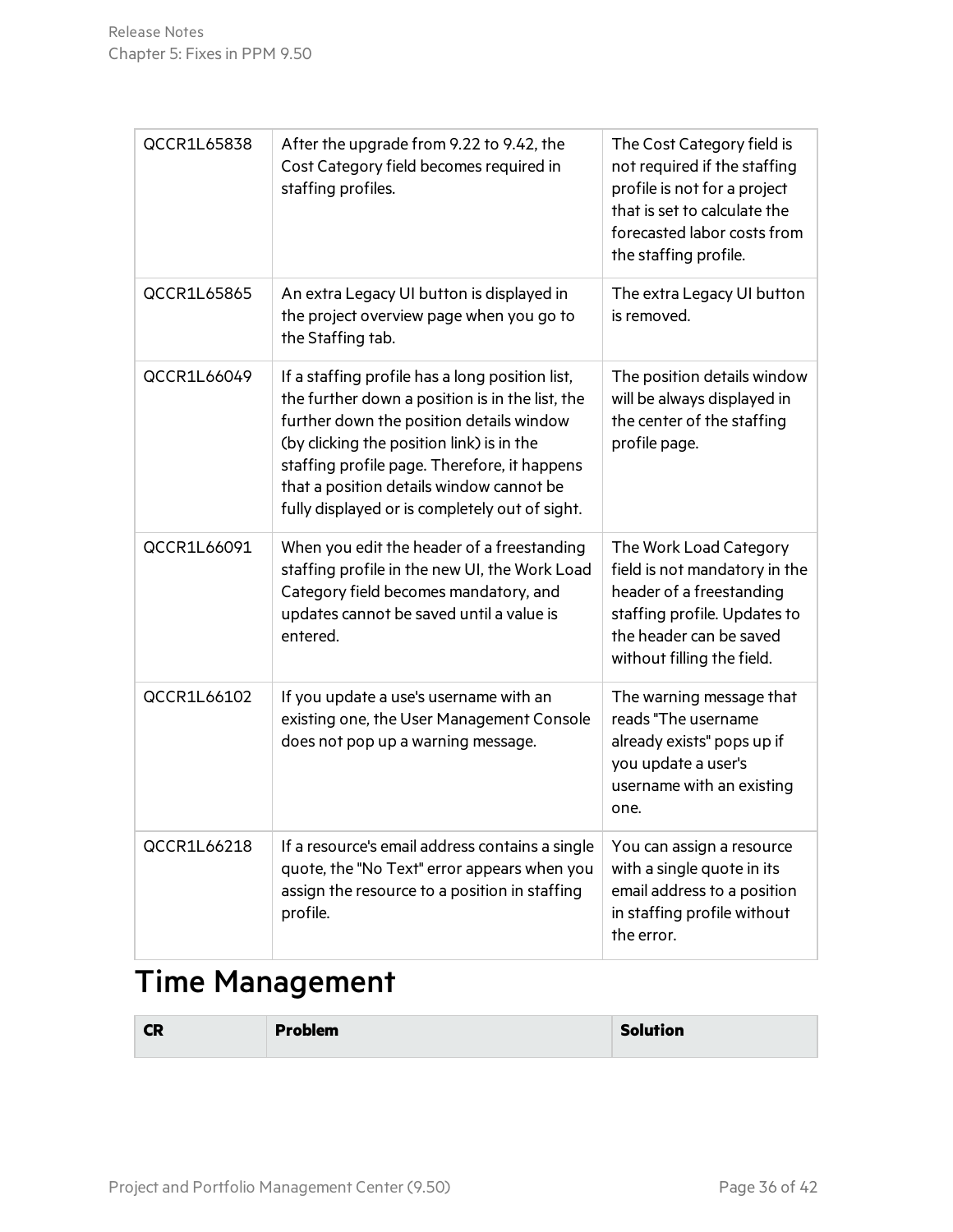| QCCR1L63959 | Sometimes a use can create multiple time<br>sheets for the same time period even when the<br>time sheet policy does not allow it. | No one is able to create<br>multiple time sheets for<br>the same time period when<br>the time sheet policy does |
|-------------|-----------------------------------------------------------------------------------------------------------------------------------|-----------------------------------------------------------------------------------------------------------------|
| QCCR1L64913 | The TM Approval app of PPM Mobile Web<br>Client shows resources who are not billing<br>approvers.                                 | not allow it.<br>Resources who are not<br>billing approvers are not<br>shown in the TM Approval<br>app.         |
| QCCR1L65056 | Tooltips for tasks with long names are not<br>shown correctly in PPM 9.41.                                                        | Tooltips for tasks with<br>long names are shown<br>correctly.                                                   |
| QCCR1L65470 | The Timesheet Summary report returns<br>incorrect results if you login with German.                                               | The Timesheet Summary<br>report returns correct<br>results regardless of your<br>session language.              |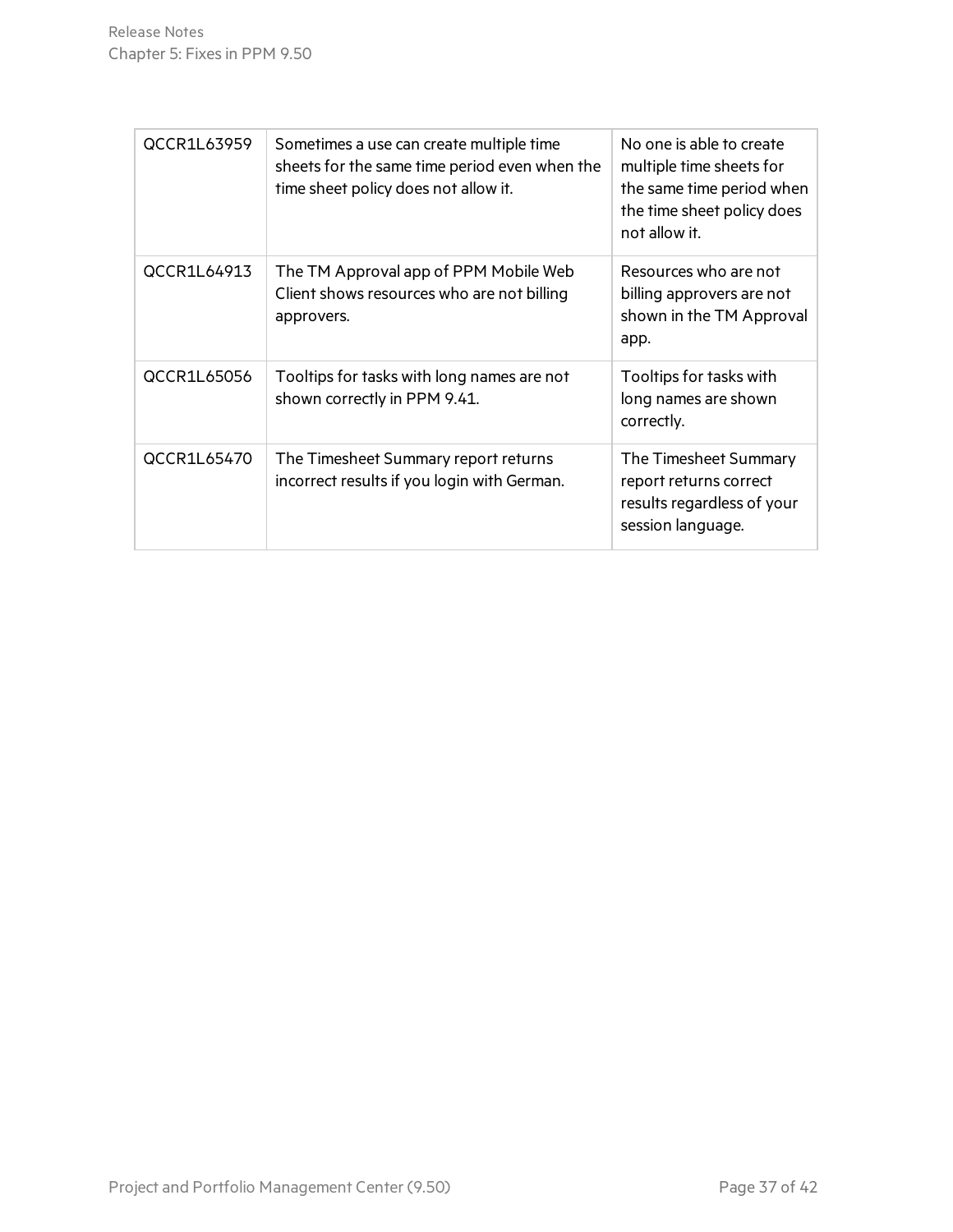## <span id="page-37-0"></span>Chapter 6: Known Issues and Limitations in PPM 9.50

PPM 9.50 has the following known issues and limitations.

### Administration

**Known Issue**: If a region column in the Manage Regions page has text like <script>xxx</script>, when you export the page to Excel, the values of the column and of the columns after it are truncated in the Excel file.

**Workaround**:None.

## Dashboard

**Known Issue**: When a portlet in a dashboard page is displayed in the maximized view, the Edit, Help, and Export to Excel icons are missing.

**Workaround**: Go back to the minimized view of the portlet if you want to use the Edit, Help, or Export to Excel icons.

**Known Issue**: The Maximize icon in portlets does not work unless you click in the icon or the text.

**Workaround**: None.

**Known Issue**: In a bar chart portlet, when the bar values are 1 and 2, the bar lengths or heights are not in proportion.

**Workaround**: None.

## What-if Analysis

**Known Issue**: Creating scenario for a portfolio isslow when the portfolio contains a lot of programs.

**Workaround**: None.

**Known Issue**: In Internet Explorer, the mouse cursor are still shown for non-editable fields in the Create Scenario page.

**Workaround**: None.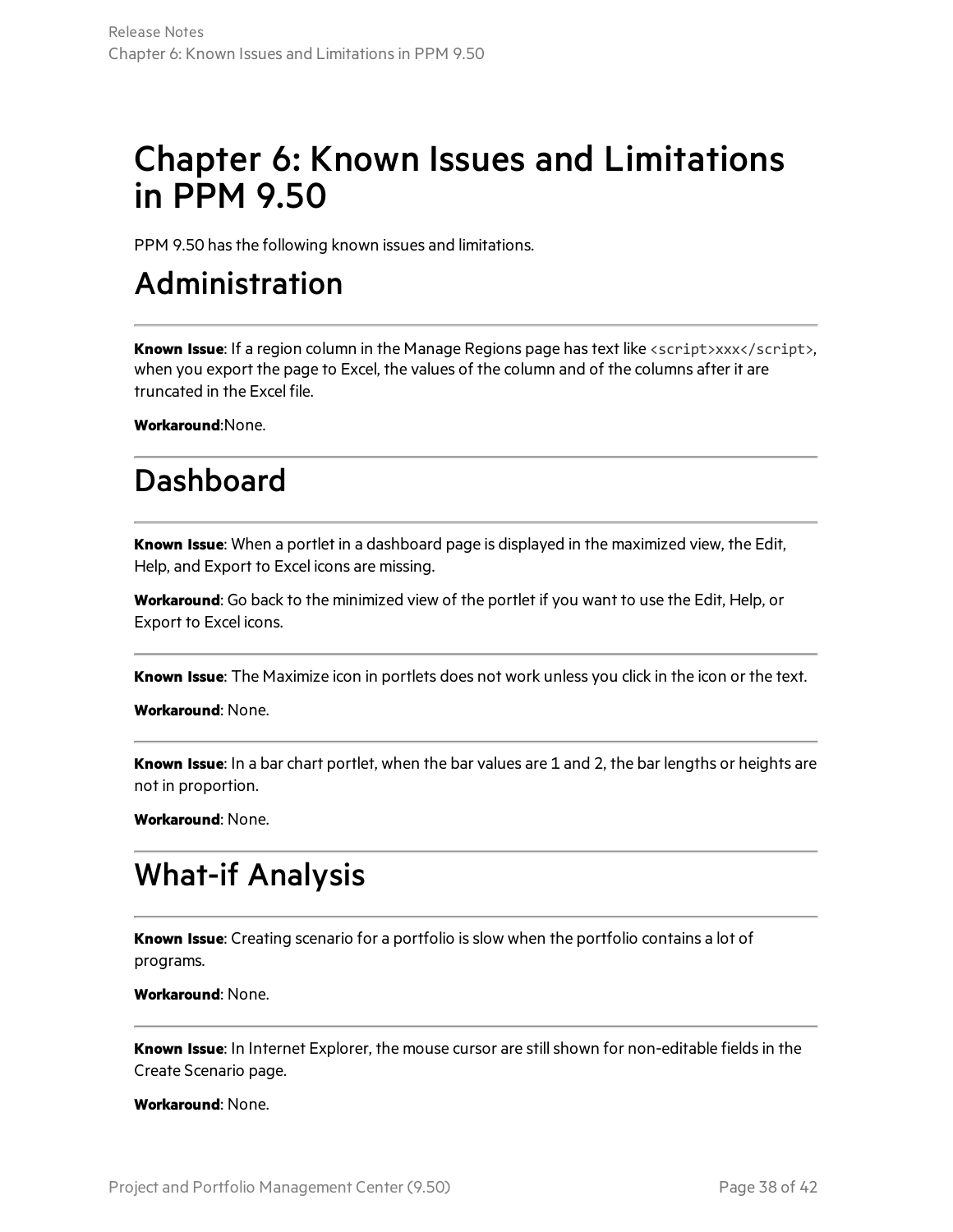**Known Issue:** Fail to delete all scenarios when the number of scenarios exceeds 1,000.

#### **Workaround**: None.

**Known Issue**: When you change the strategic theme type for a portfolio, the confirmation prompt still pops up even when there are no contents included in the portfolio.

**Workaround**: None.

**Known Issue**: Suppose Financial Management is disabled for a program, and the program is included in a portfolio. In the scenario created for the portfolio, the financial data of the program in the scenario Contents tab is not consistent with the data in the scenario Budget tab.

**Workaround**: None.

### Application Portfolio Management

**Known Issue**: If you fresh install APM for PPM 9.50 or have data migrator removed before upgrading APM for PPM to 9.50, the data migrator download option is missing from the PPM menu.

**Workaround:** Contact support if you want to install data migrator for APM for PPM 9.50.

### Demand Management

**Known Issue:** When an asset is included in a portfolio that has strategic themes defined, if you export the asset details page to PDF, the PDF does not include the Strategy section.

**Workaround**: None.

**Known Issue**: If a project-type request has the Agile Integration Info field group in the details page, exporting the project to PDF fails.

**Workaround**: None.

### Integrations

**Known Issue**: PPM does not generate even logsif the sync between a PPM request and its mapped ALM Octane entity fails.

**Workaround**: None.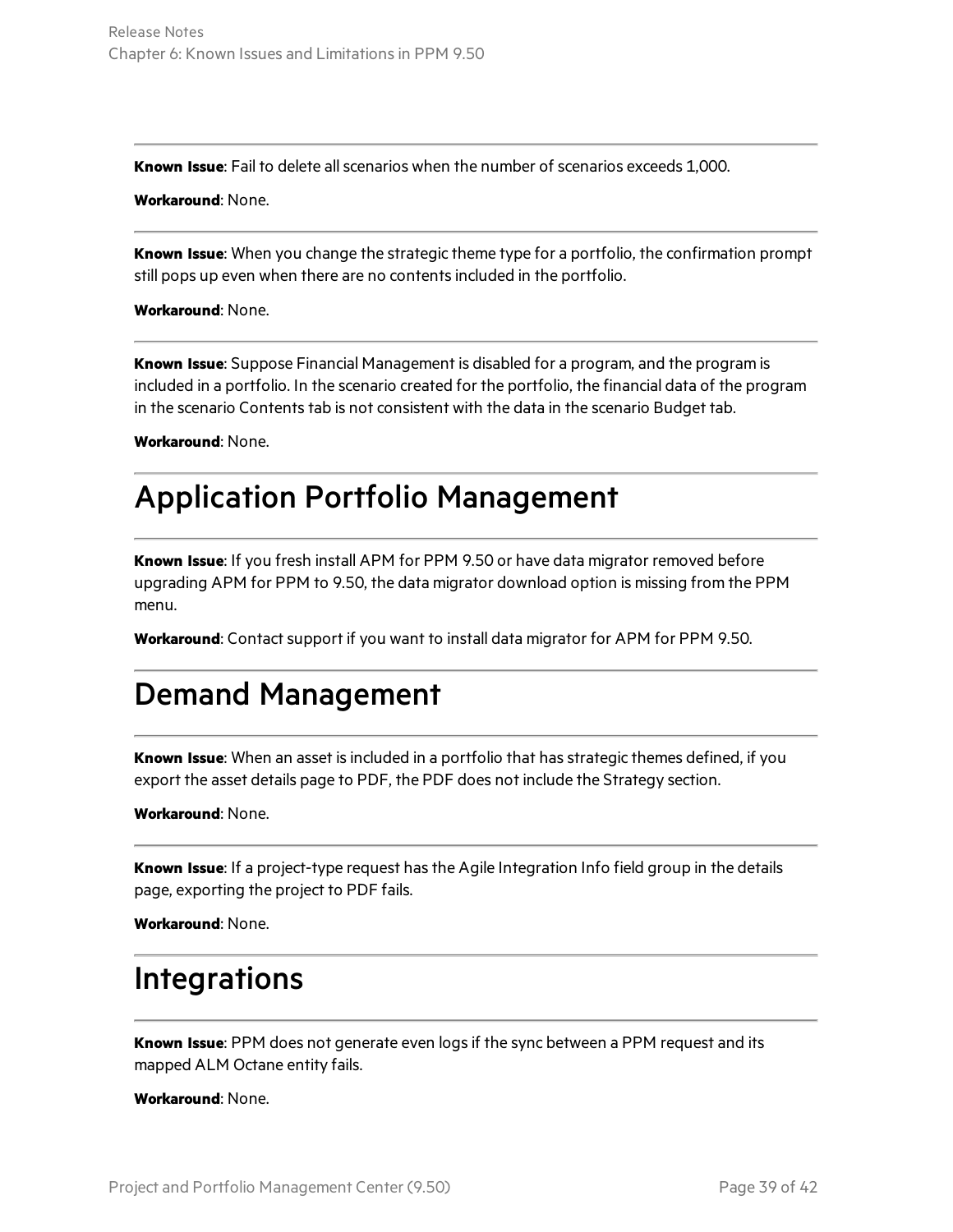**Known Issue**: If a PPM request is created and triggers creating a mapped entity in ALM Octane, copying the PPM request also copies the ALM Octane entity ID information.

#### **Workaround**: None.

**Known Issue**: When a project isintegrated with MSP under the MPP file mode, you cannot tell whether the upload MPP file and download MPP file icons in the Work Plan portlet of the project overview page are disabled or enabled. They are displayed the same in both statuses.

**Workaround**: None.

**Known Issue**: When a PPM request triggers creating an ALM Octane entity, updating the entity name to something like <script>xxx</script> would save the <script> value in the PPM request. Such format of content should not be saved in PPM requests.

#### **Workaround**: None.

**Known Issue**: If a project isintegrated with MSP under the MPP file integration mode, uploading an MPP file for the first time is successful but internal error occurs when uploading a second MPP file. This happens when the parameter USE\_MPP\_FILE\_HIGH\_PERF\_WP\_SYNC is enabled.

**Workaround**: None.

**Known Issue:** If ALM Octane client ID or secret includes special characters  $\langle$ ,  $\rangle$ , or &, you cannot create an ALM Octane agile instance successfully.

**Workaround**: None.

### Portfolio Management

**Known Issue**: The portfolio milestone pop-up window does not disappear unless you place the mouse over the timeline bar.

**Workaround**: None.

**Known Issue**: If only one value existsfor a KPI, the datesin the X axis of the KPI chart are not correct when you use the "Last 10 values" or "All" filter.

#### **Workaround**: None.

**Known Issue**: If you enter a decimal for a KPI and it isthe only value of the KPI, the valuesin the Y axis of the KPI chart are not correct.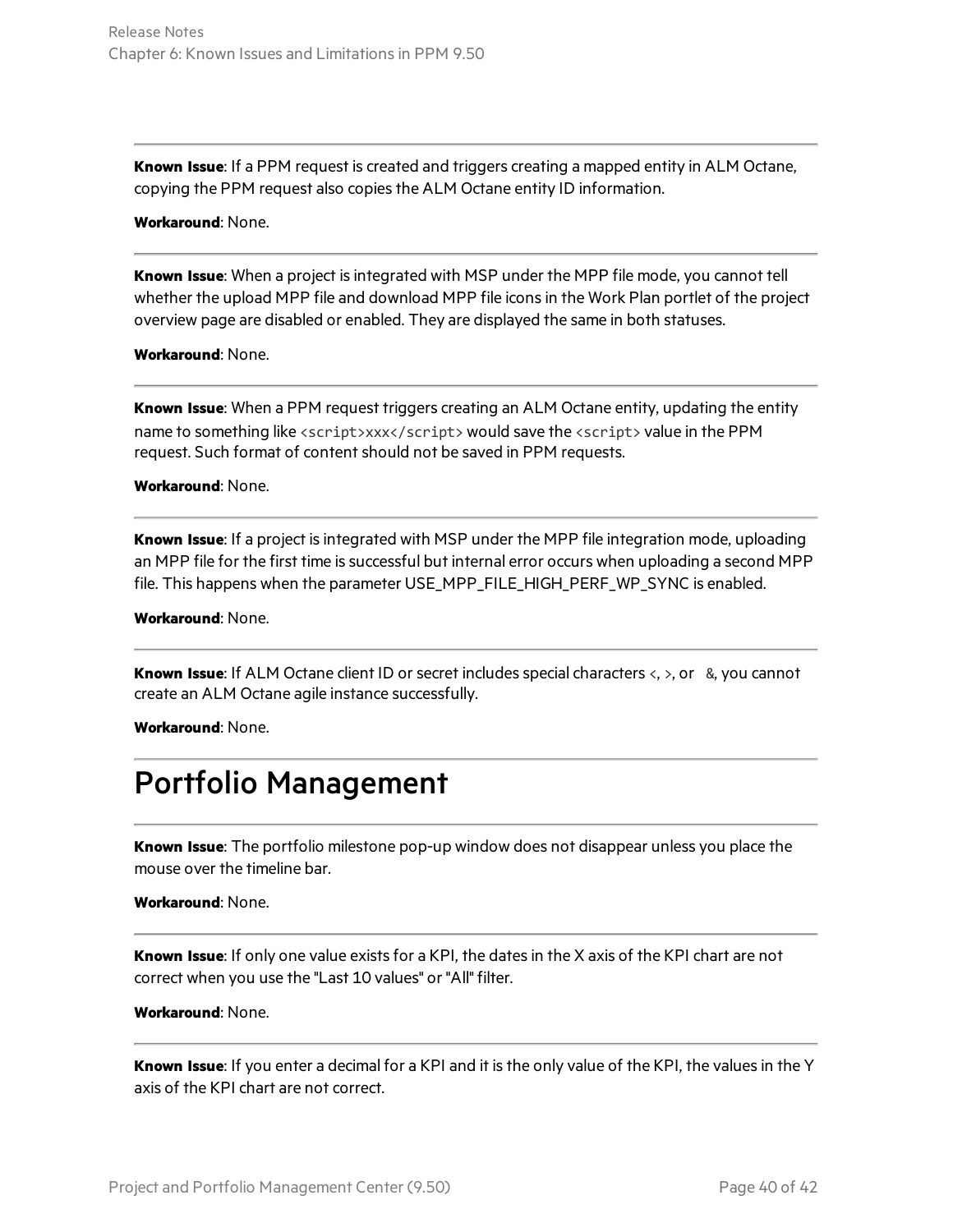#### **Workaround**: None.

**Known Issue**: An error prompt appearsif you enter invalid value in the portfolio business goal's Target field. The error may not disappear even after you enter a valid value.

**Workaround**: None.

**Known Issue**: If a portfolio contains multiple contents, the current date line may move slightly when you put the mouse over a portfolio milestone.

**Workaround**: None.

### Program Management

**Known Issue**: In Chrome, "Internal error. Please contact your PPM administrator" appears and then disappears quickly when you do some operations in a program page.

**Workaround**: None.

## REST API

**Known Issue:** It still shows response content type "application/xml" even if an API does not support xml type in swagger.

**Workaround**: None.